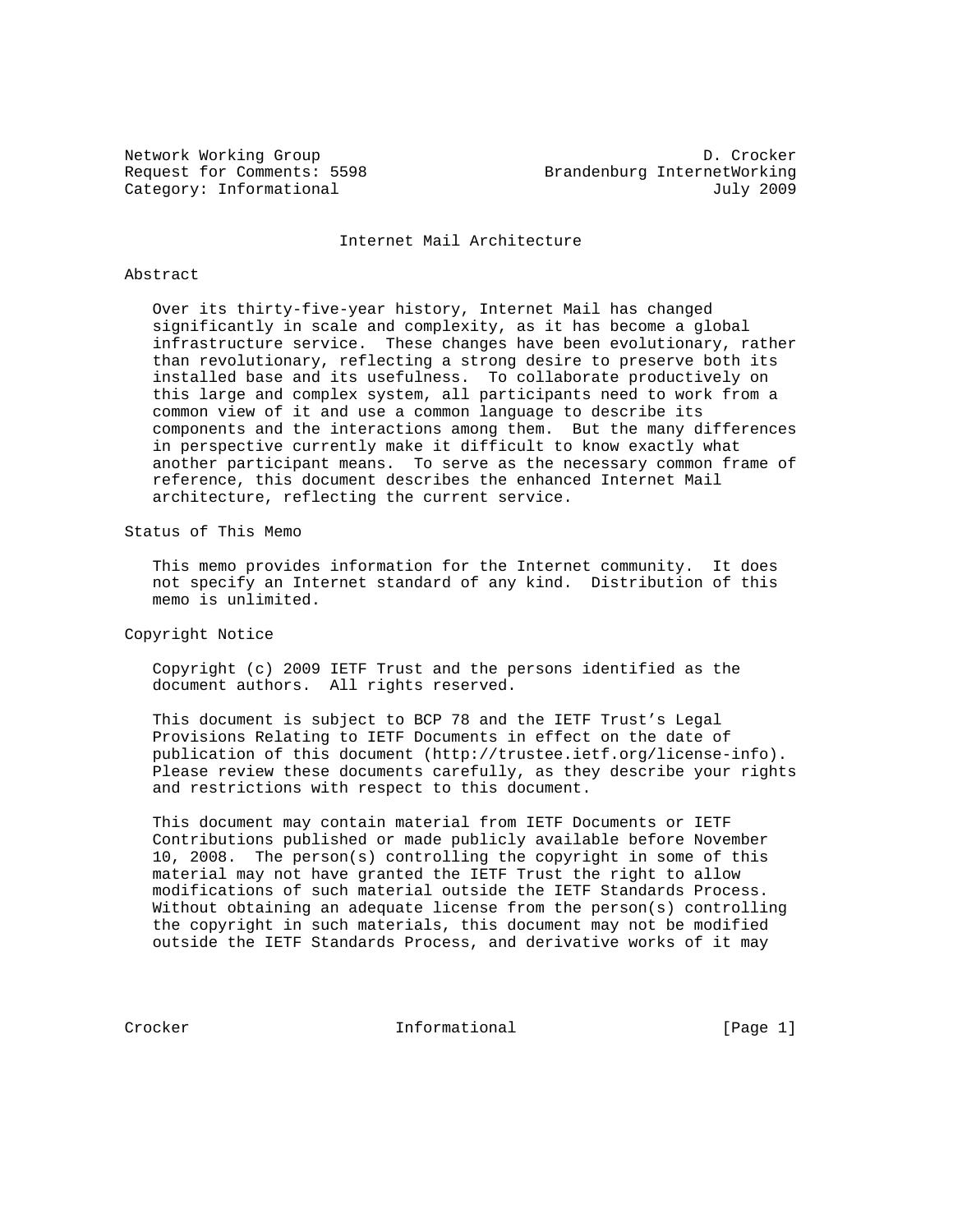not be created outside the IETF Standards Process, except to format it for publication as an RFC or to translate it into languages other than English.

# Table of Contents

| $\mathfrak{1}$ . | 3                                                |
|------------------|--------------------------------------------------|
| 1.1.             | $\overline{4}$                                   |
| 1.2.             | $6\overline{6}$<br>The Role of This Architecture |
| 1.3.             | $\overline{7}$                                   |
| 2.1              | $\overline{7}$                                   |
| 2.1.             |                                                  |
| 2.2.             | Message Handling Service (MHS) Actors 11         |
| 2.3.             | 14                                               |
| 3 <sub>1</sub>   |                                                  |
| 3.1.             |                                                  |
| 3.2.             | Scope of Email Address Use 18                    |
| 3.3.             |                                                  |
| 3.4.             | Message Identifier 19                            |
| 4.               |                                                  |
| 4.1.             |                                                  |
|                  | Identity References in a Message 25<br>4.1.4.    |
| 4.2.             | User-Level Services 29                           |
| 4 3              | MHS-Level Services 31                            |
| 4.4.             |                                                  |
| 4.5.             | Implementation and Operation 35                  |
| $5 -$            |                                                  |
| 5.1.             |                                                  |
| 5.2.             |                                                  |
| 5.3.             |                                                  |
| 5.4.             |                                                  |
| 5.5.             |                                                  |
| 6.               |                                                  |
| 6.1.             | Security Considerations 42                       |
| 6.2.             | Internationalization 43                          |
| 7                |                                                  |
| 7.1.             | Normative References 45                          |
| 7.2.             | Informative References 47                        |
|                  |                                                  |
| Index            |                                                  |
|                  |                                                  |

Crocker Informational [Page 2]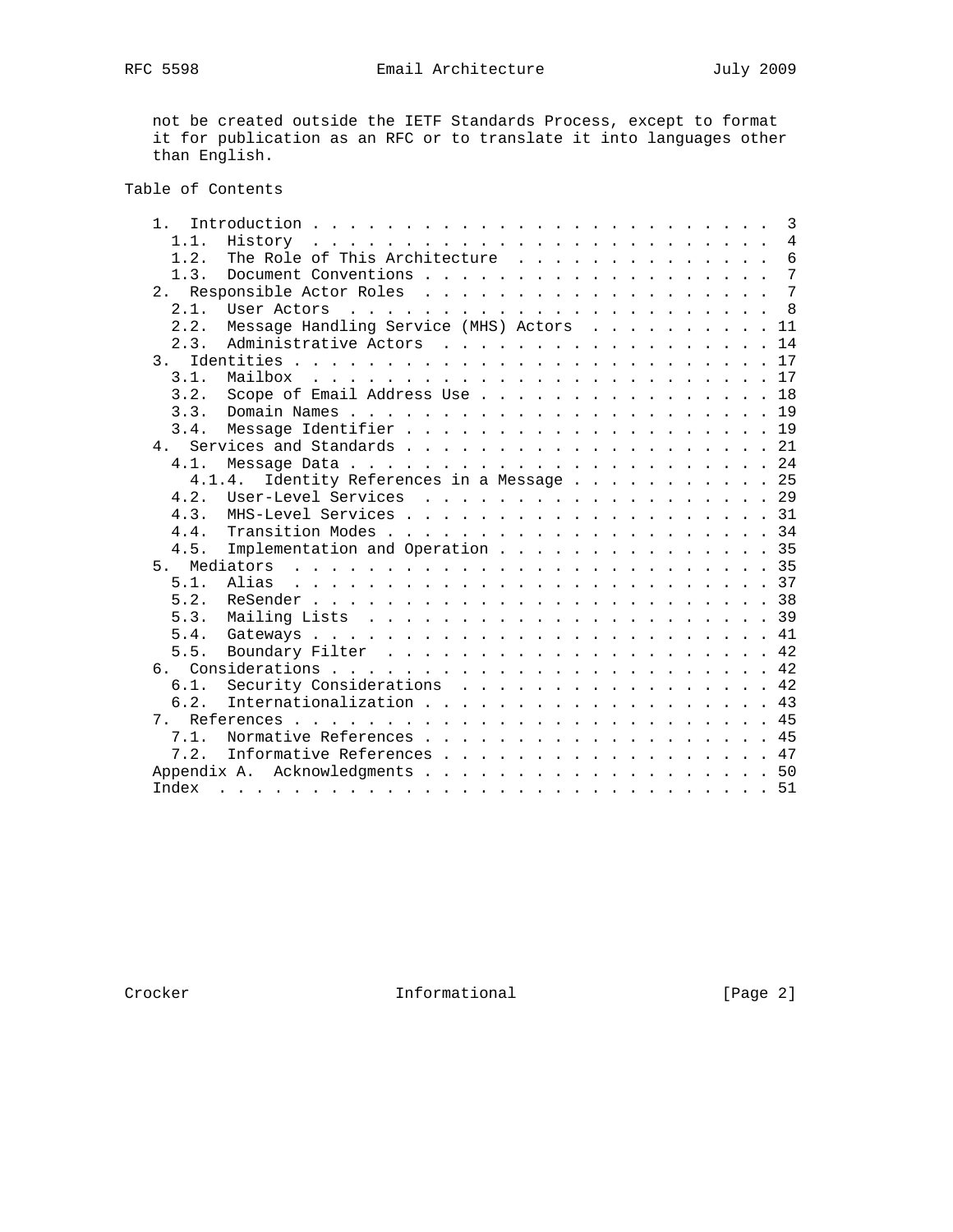1. Introduction

 Over its thirty-five-year history, Internet Mail has changed significantly in scale and complexity, as it has become a global infrastructure service. These changes have been evolutionary, rather than revolutionary, reflecting a strong desire to preserve both its installed base and its usefulness. Today, Internet Mail is distinguished by many independent operators, many different components for providing service to Users, as well as many different components that transfer messages.

 The underlying technical standards for Internet Mail comprise a rich array of functional capabilities. These specifications form the core:

- \* Simple Mail Transfer Protocol (SMTP) ([RFC0821], [RFC2821], [RFC5321]) moves a message through the Internet.
- \* Internet Mail Format (IMF) ([RFC0733], [RFC0822], [RFC2822], [RFC5322]) defines a message object.
- \* Multipurpose Internet Mail Extensions (MIME) [RFC2045] defines an enhancement to the message object that permits using multimedia attachments.

 Public collaboration on technical, operations, and policy activities of email, including those that respond to the challenges of email abuse, has brought a much wider range of participants into the technical community. To collaborate productively on this large and complex system, all participants need to work from a common view of it and use a common language to describe its components and the interactions among them. But the many differences in perspective currently make it difficult to know exactly what another participant means.

 It is the need to resolve these differences that motivates this document, which describes the realities of the current system. Internet Mail is the subject of ongoing technical, operations, and policy work, and the discussions often are hindered by different models of email-service design and different meanings for the same terms.

 To serve as the necessary common frame of reference, this document describes the enhanced Internet Mail architecture, reflecting the current service. The document focuses on:

Crocker Informational [Page 3]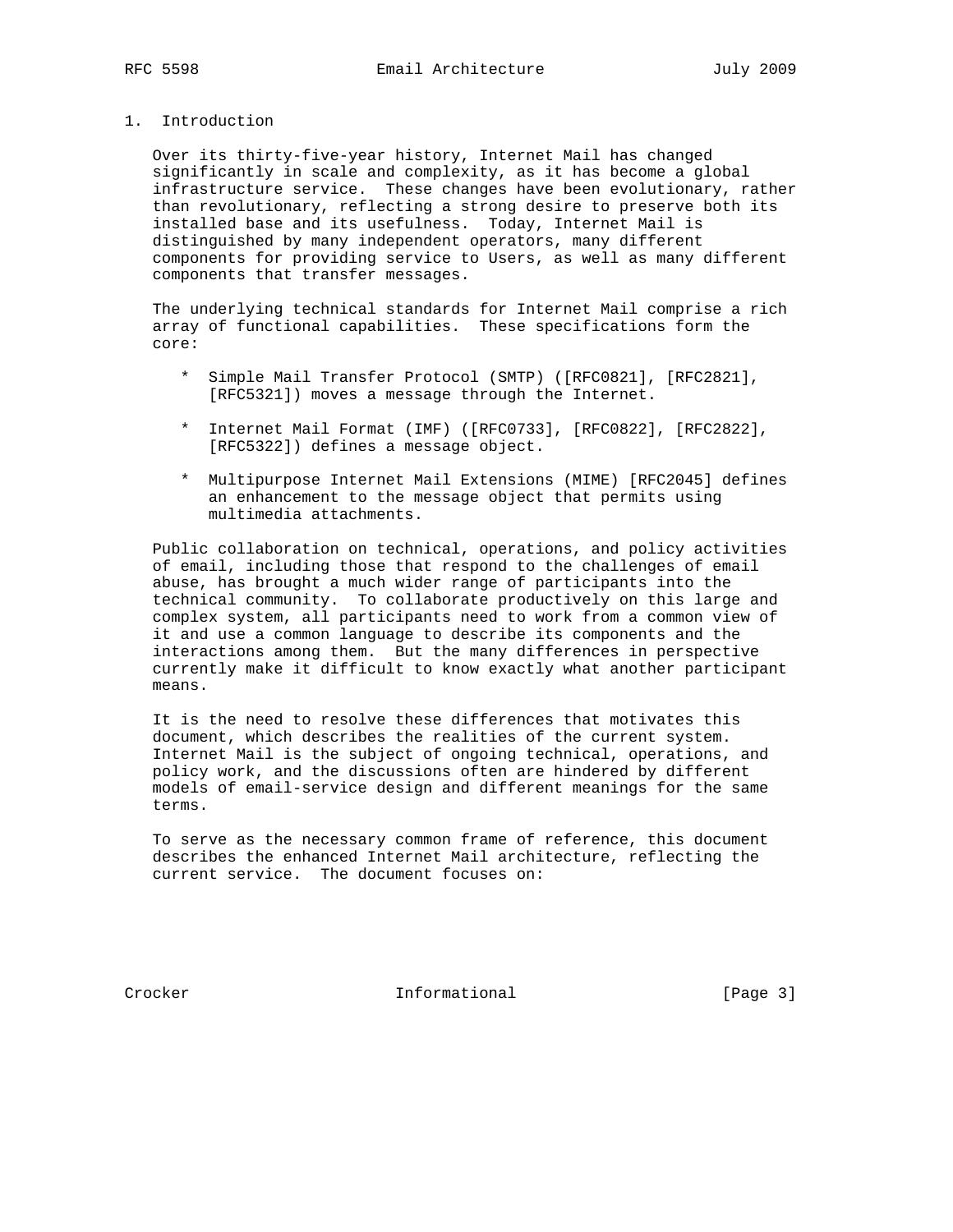- \* Capturing refinements to the email model
- \* Clarifying functional roles for the architectural components
- \* Clarifying identity-related issues, across the email service
- \* Defining terminology for architectural components and their interactions

## 1.1. History

 The first standardized architecture for networked email specified a simple split between the user world, in the form of Message User Agents (MUAs), and the transfer world, in the form of the Message Handling Service (MHS), which is composed of Message Transfer Agents (MTAs) [RFC1506]. The MHS accepts a message from one User and delivers it to one or more other Users, creating a virtual MUA-to-MUA exchange environment.

 As shown in Figure 1, this architecture defines two logical layers of interoperability. One is directly between Users. The other is among the components along the transfer path. In addition, there is interoperability between the layers, first when a message is posted from the User to the MHS and later when it is delivered from the MHS to the User.

 The operational service has evolved, although core aspects of the service, such as mailbox addressing and message format style, remain remarkably constant. The original distinction between the user level and transfer level remains, but with elaborations in each. The term "Internet Mail" is used to refer to the entire collection of user and transfer components and services.

 For Internet Mail, the term "end-to-end" usually refers to a single posting and the set of deliveries that result from a single transit of the MHS. A common exception is group dialogue that is mediated through a Mailing List; in this case, two postings occur before intended Recipients receive an Author's message, as discussed in Section 2.1.4. In fact, some uses of email consider the entire email service, including Author and Recipient, as a subordinate component. For these services, "end-to-end" refers to points outside the email service. Examples are voicemail over email [RFC3801], EDI (Electronic Data Interchange) over email [RFC1767], and facsimile over email [RFC4142].

Crocker Informational [Page 4]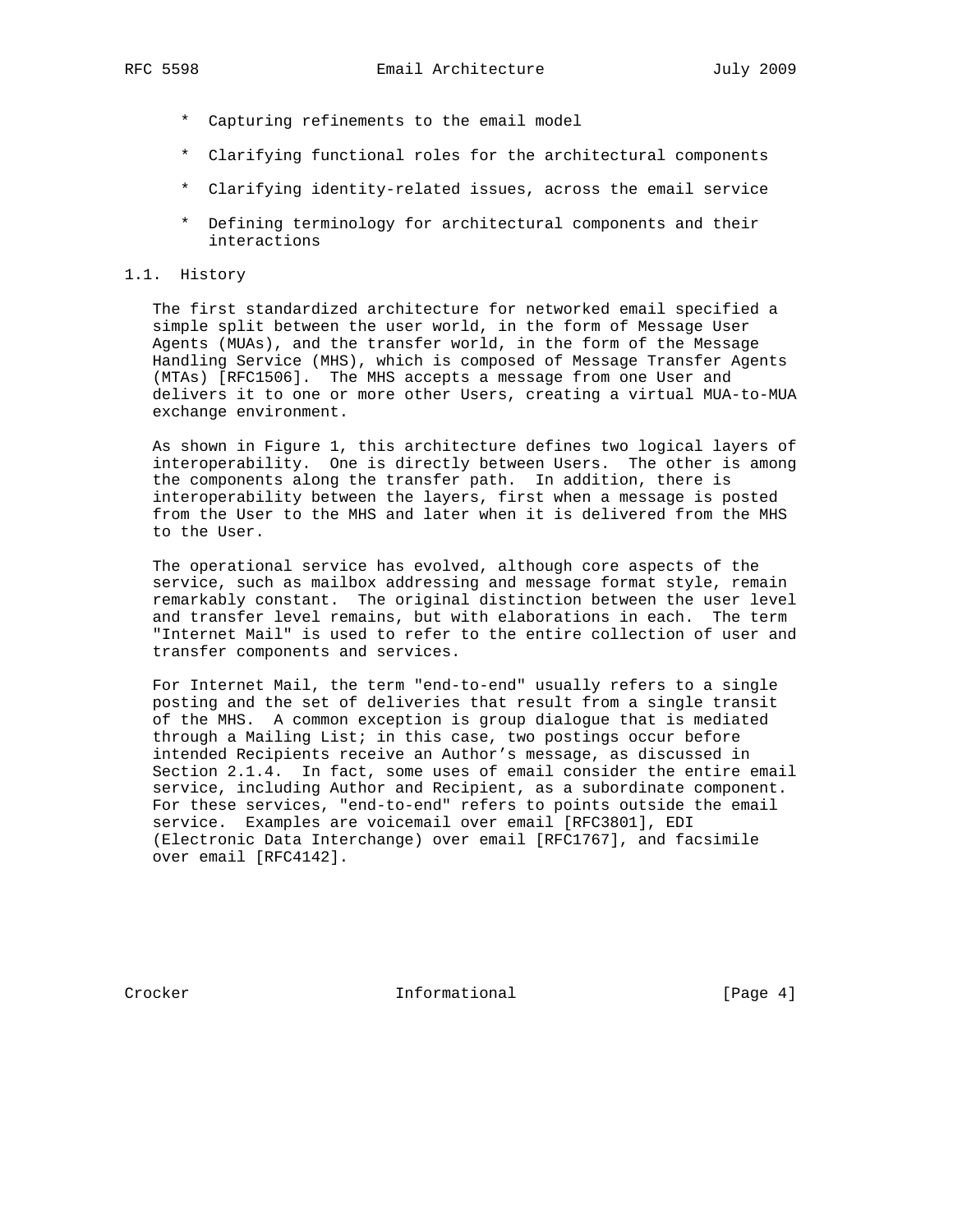

 Legend: === lines indicate primary (possibly indirect) transfers or roles ... lines indicate supporting transfers or roles

Figure 1: Basic Internet Mail Service Model

 End-to-end Internet Mail exchange is accomplished by using a standardized infrastructure with these components and characteristics:

- \* An email object
- \* Global addressing
- \* An asynchronous sequence of point-to-point transfer mechanisms
- \* No requirement for prior arrangement between MTAs or between Authors and Recipients
- \* No requirement for prior arrangement between point-to-point transfer services over the open Internet

Crocker **Informational** Informational [Page 5]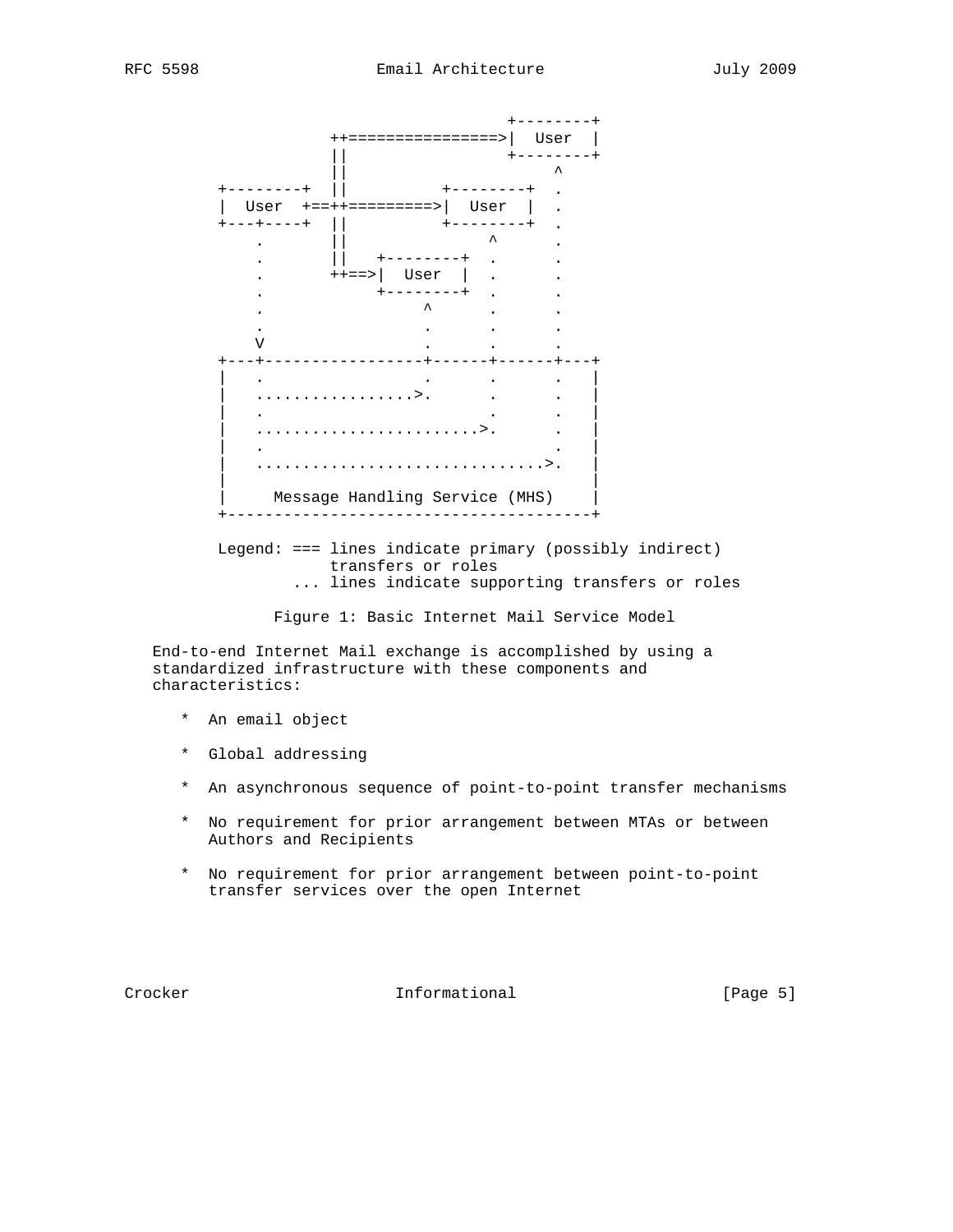\* No requirement for Author, Originator, or Recipients to be online at the same time

 The end-to-end portion of the service is the email object, called a "message". Broadly, the message itself distinguishes control information, for handling, from the Author's content.

 A precept to the design of mail over the open Internet is permitting User-to-User and MTA-to-MTA interoperability without prior, direct arrangement between the independent administrative authorities responsible for handling a message. All participants rely on having the core services universally supported and accessible, either directly or through Gateways that act as translators between Internet Mail and email environments conforming to other standards. Given the importance of spontaneity and serendipity in interpersonal communications, not requiring such prearrangement between participants is a core benefit of Internet Mail and remains a core requirement for it.

 Within localized networks at the edge of the public Internet, prior administrative arrangement often is required and can include access control, routing constraints, and configuration of the information query service. Although Recipient authentication has usually been required for message access since the beginning of Internet Mail, in recent years it also has been required for message submission. In these cases, a server validates the client's identity, whether by explicit security protocols or by implicit infrastructure queries to identify "local" participants.

# 1.2. The Role of This Architecture

 An Internet service is an integration of related capabilities among two or more participating nodes. The capabilities are accomplished across the Internet by one or more protocols. What connects a protocol to a service is an architecture. An architecture specifies how the protocols implement the service by defining the logical components of a service and the relationships among them. From that logical view, a service defines what is being done, an architecture defines where the pieces are (in relation to each other), and a protocol defines how particular capabilities are performed.

 As such, an architecture will more formally describe a service at a relatively high level. A protocol that implements some portion of a service will conform to the architecture to a greater or lesser extent, depending on the pragmatic tradeoffs they make when trying to implement the architecture in the context of real-world constraints. Failure to precisely follow an architecture is not a failure of the protocol, nor is failure to precisely cast a protocol a failure of

Crocker Informational [Page 6]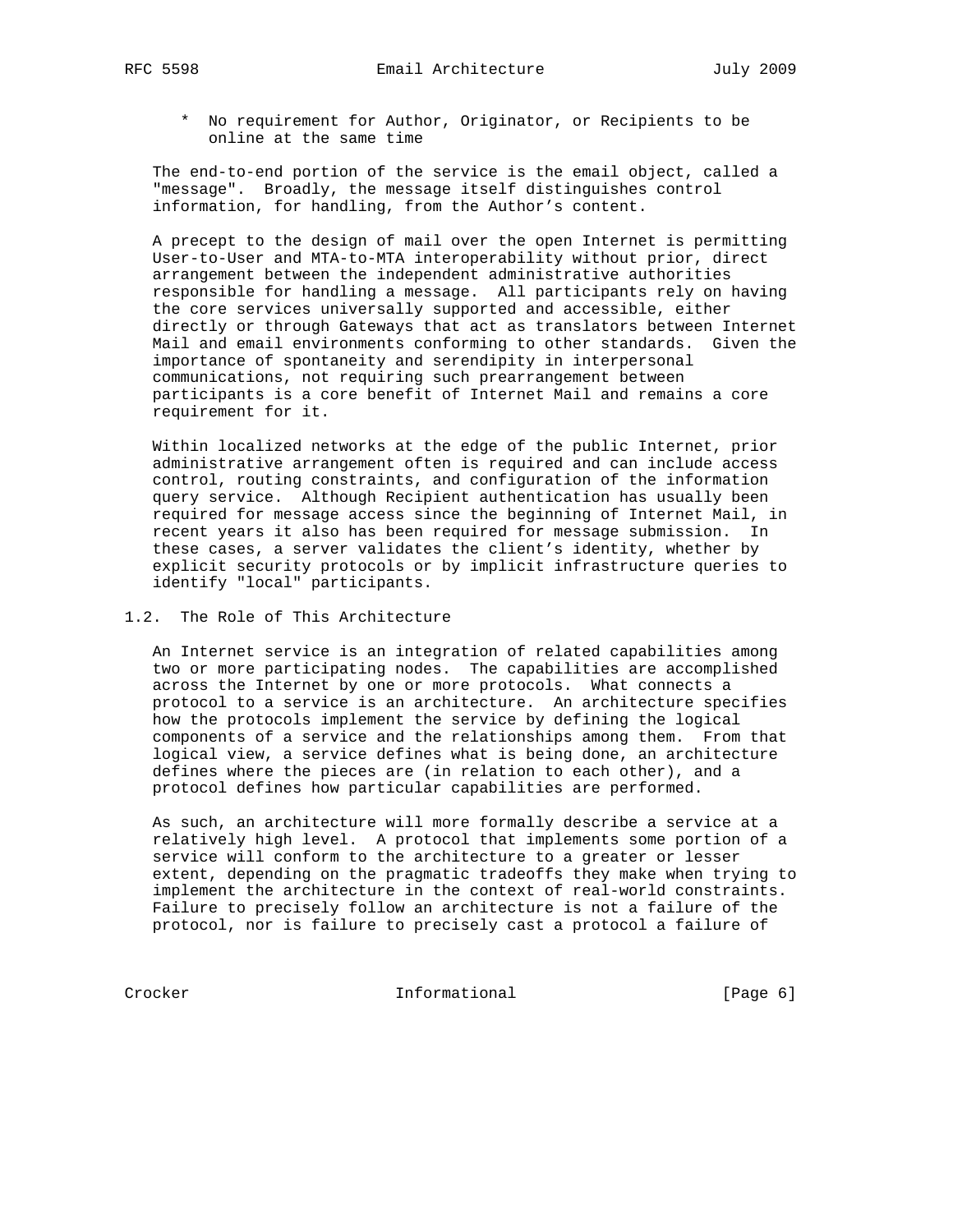the architecture. Where a protocol varies from the architecture, it will of course be appropriate for it to explain the reason for the variance. However, such variance is not a mark against a protocol: Happily, the IETF prefers running code to architectural purity.

 In this particular case, this architecture attempts to define the logical components of Internet email and does so post hoc, trying to capture the architectural principles that the current email protocols embody. To different extents, email protocols will conform to this architecture more or less well. Insofar as this architecture differs from those protocols, the reasons are generally well understood and are required for interoperation. The differences are not a sign that protocols need to be fixed. However, this architecture is a best attempt at a logical model of Internet email, and insofar as new protocol development varies from this architecture, it is necessary for designers to understand those differences and explain them carefully.

# 1.3. Document Conventions

 References to structured fields of a message use a two-part dotted notation. The first part cites the document that contains the specification for the field, and the second part is the name of the field. Hence <RFC5322.From> is the IMF From: header field in an email content header, and <RFC5321.MailFrom> is the address in the SMTP "Mail From" command.

 When occurring without the IMF (RFC 5322) qualifier, header field names are shown with a colon suffix. For example, From:.

 References to labels for actors, functions or components have the first letter capitalized.

2. Responsible Actor Roles

 Internet Mail is a highly distributed service, with a variety of Actors playing different roles. These Actors fall into three basic types:

- \* User
- \* Message Handling Service (MHS)
- \* ADministrative Management Domain (ADMD)

Crocker **Informational** Informational [Page 7]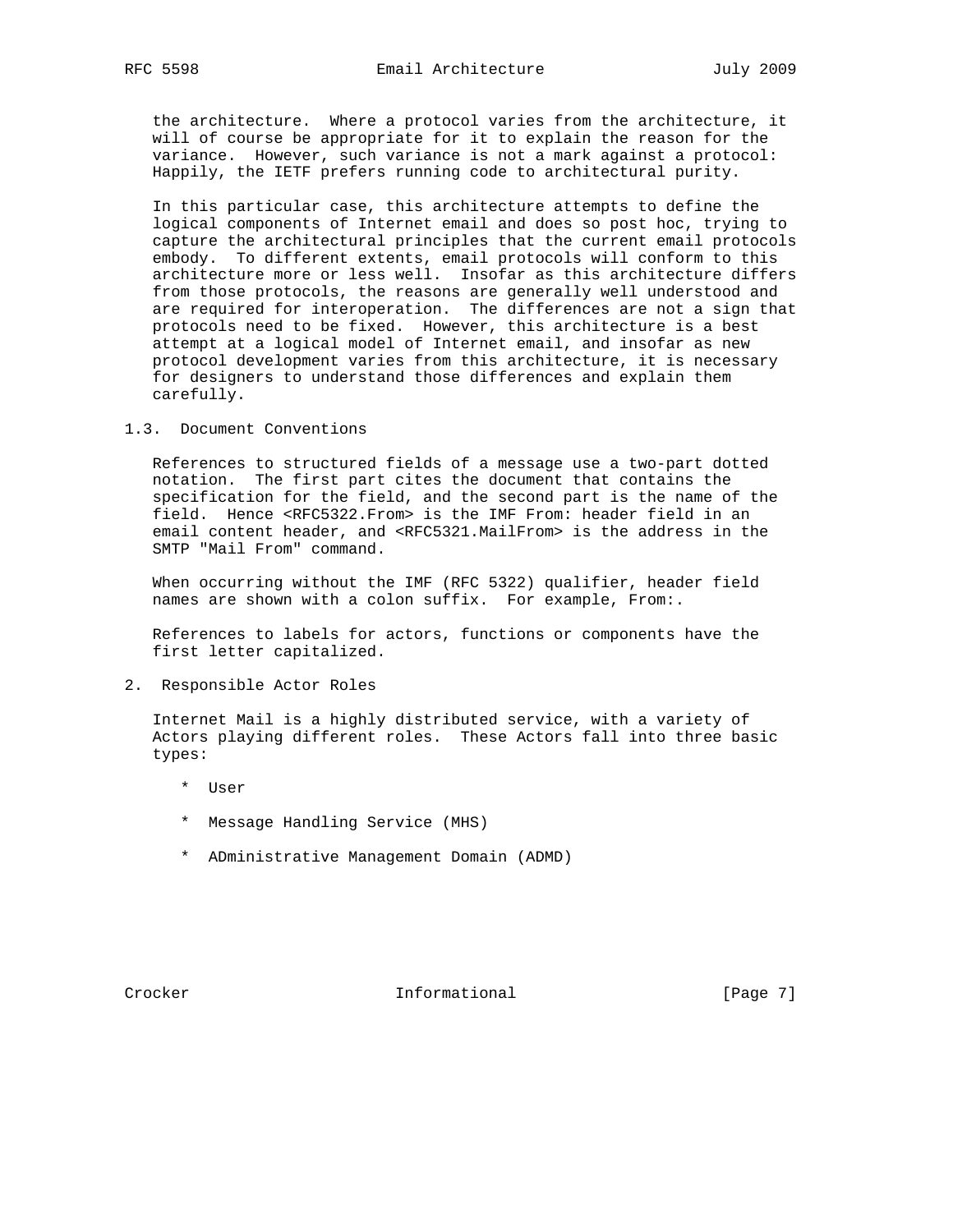Although related to a technical architecture, the focus on Actors concerns participant responsibilities, rather than functionality of modules. For that reason, the labels used are different from those used in classic diagrams of email architecture.

# 2.1. User Actors

 Users are the sources and sinks of messages. Users can be people, organizations, or processes. They can have an exchange that iterates, and they can expand or contract the set of Users that participate in a set of exchanges. In Internet Mail, there are four types of Users:

- \* Authors
- \* Recipients
- \* Return Handlers
- \* Mediators

 Figure 2 shows the primary and secondary flows of messages among them. As a pragmatic heuristic: User Actors can generate, modify, or look at the whole message.

Crocker **Informational** [Page 8]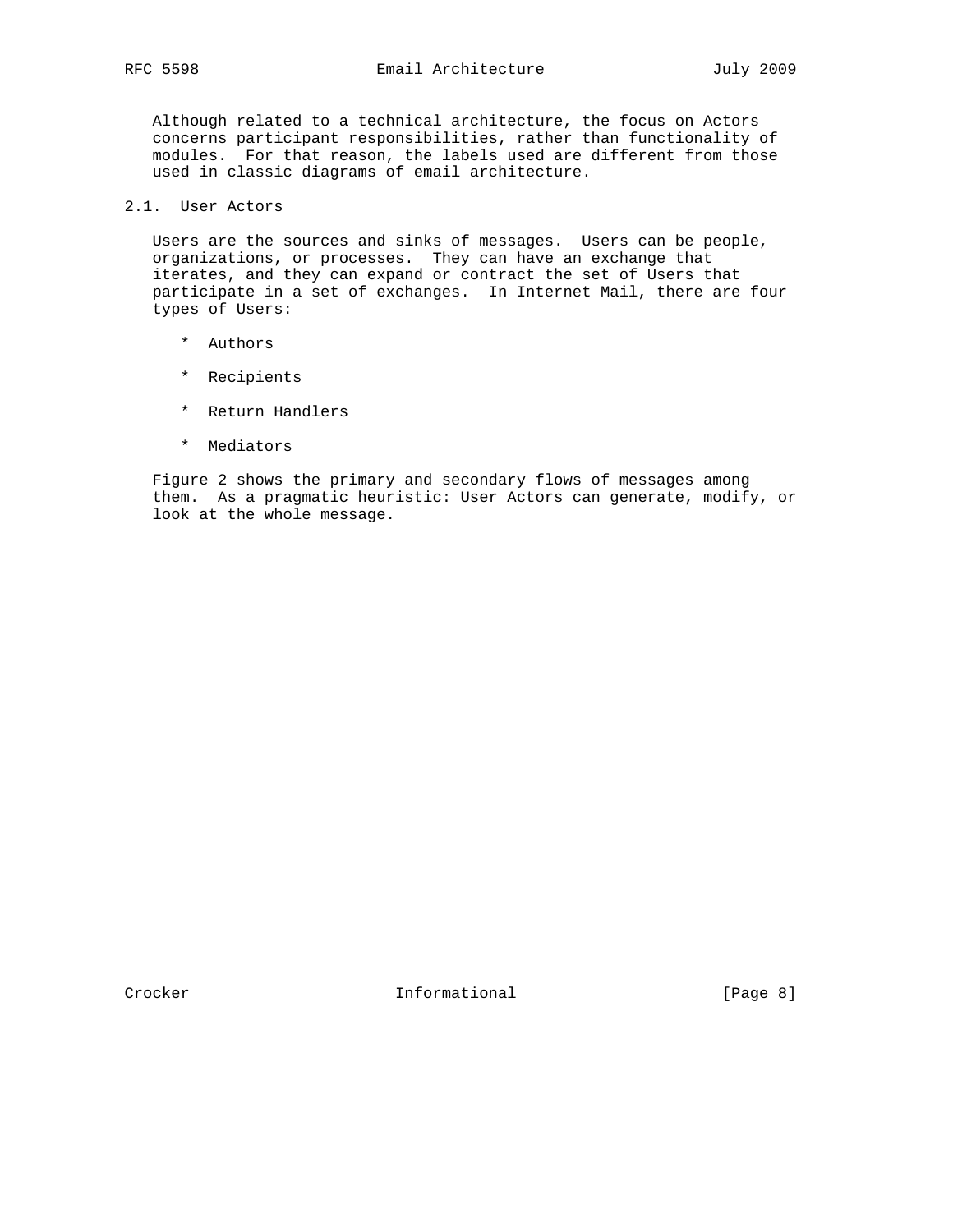

... lines indicate supporting transfers or roles

Figure 2: Relationships among User Actors

 From a User's perspective, all message-transfer activities are performed by a monolithic Message Handling Service (MHS), even though the actual service can be provided by many independent organizations. Users are customers of this unified service.

 Whenever any MHS Actor sends information back to an Author or Originator in the sequence of handling a message, that Actor is a User.

# 2.1.1. Author

 The Author is responsible for creating the message, its contents, and its list of Recipient addresses. The MHS transfers the message from the Author and delivers it to the Recipients. The MHS has an Originator role (Section 2.2.1) that correlates with the Author role.

Crocker **Informational** Informational [Page 9]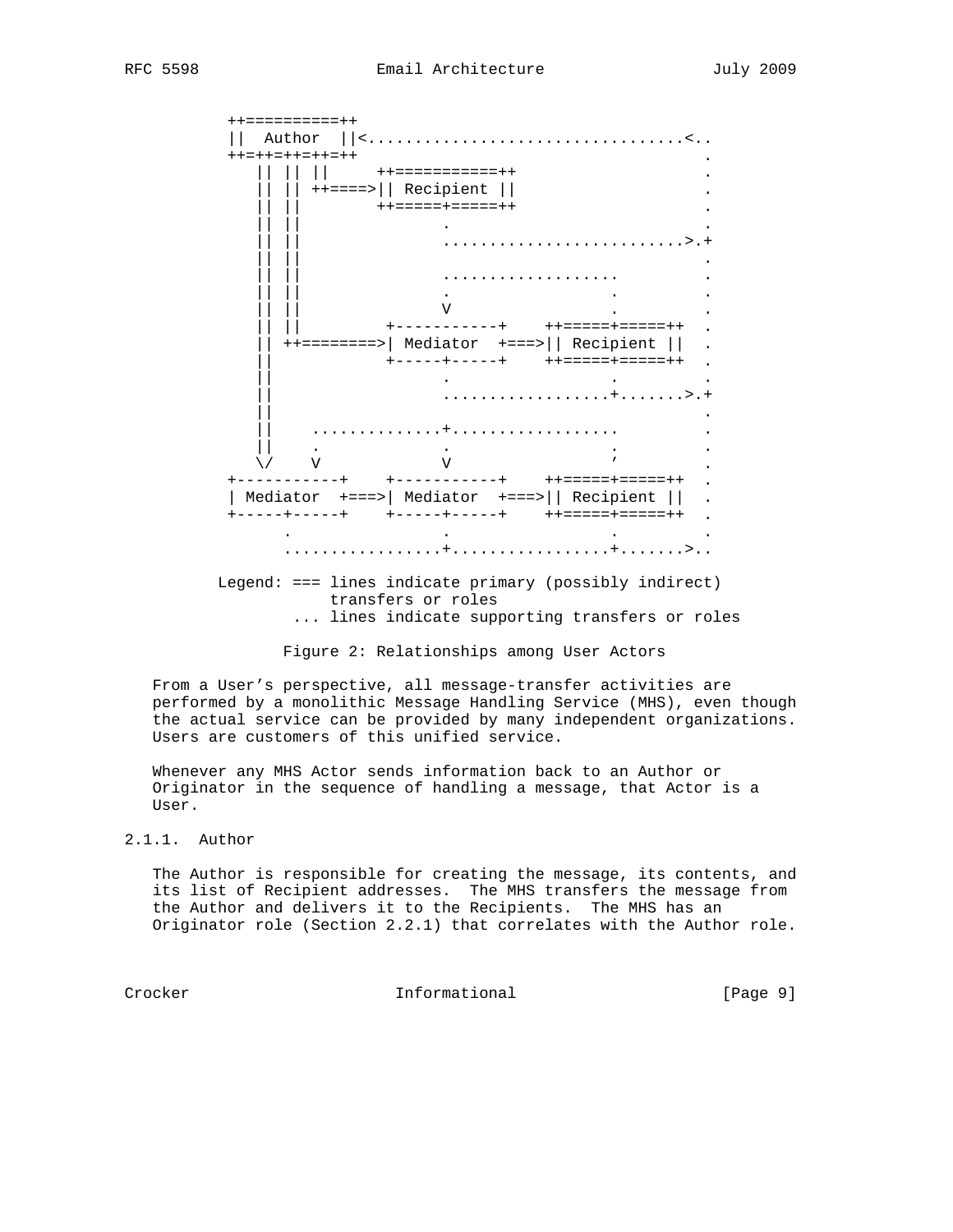# 2.1.2. Recipient

 The Recipient is a consumer of the delivered message. The MHS has a Receiver role (Section 2.2.4) that correlates with the Recipient role. This is labeled Recv in Figure 3.

 Any Recipient can close the user-communication loop by creating and submitting a new message that replies to the Author. An example of an automated form of reply is the Message Disposition Notification (MDN), which informs the Author about the Recipient's handling of the message. (See Section 4.1.)

# 2.1.3. Return Handler

 Also called "Bounce Handler", the Return Handler is a special form of Recipient tasked with servicing notifications generated by the MHS as it transfers or delivers the message. (See Figure 3.) These notices can be about failures or completions and are sent to an address that is specified by the Originator. This Return Handling address (also known as a Return Address) might have no visible characteristics in common with the address of the Author or Originator.

## 2.1.4. Mediator

 A Mediator receives, aggregates, reformulates, and redistributes messages among Authors and Recipients who are the principals in (potentially) protracted exchanges. This activity is easily confused with the underlying MHS transfer exchanges. However, each serves very different purposes and operates in very different ways.

 When mail is delivered to the Mediator specified in the RFC5321.RcptTo command for the original message, the MHS handles it the same way as for any other Recipient. In particular, the MHS sees each posting and delivery activity between sources and sinks as independent; it does not see subsequent re-posting as a continuation of a process. Because the Mediator originates messages, it can receive replies. Hence, when submitting a reformulated message, the Mediator is an Author, albeit an Author actually serving as an agent of one or more other Authors. So a Mediator really is a full-fledged User. Mediators are considered extensively in Section 5.

 A Mediator attempts to preserve the original Author's information in the message it reformulates but is permitted to make meaningful changes to the message content or envelope. The MHS sees a new message, but Users receive a message that they interpret as being from, or at least initiated by, the Author of the original message. The role of a Mediator is not limited to merely connecting other participants; the Mediator is responsible for the new message.

Crocker Informational [Page 10]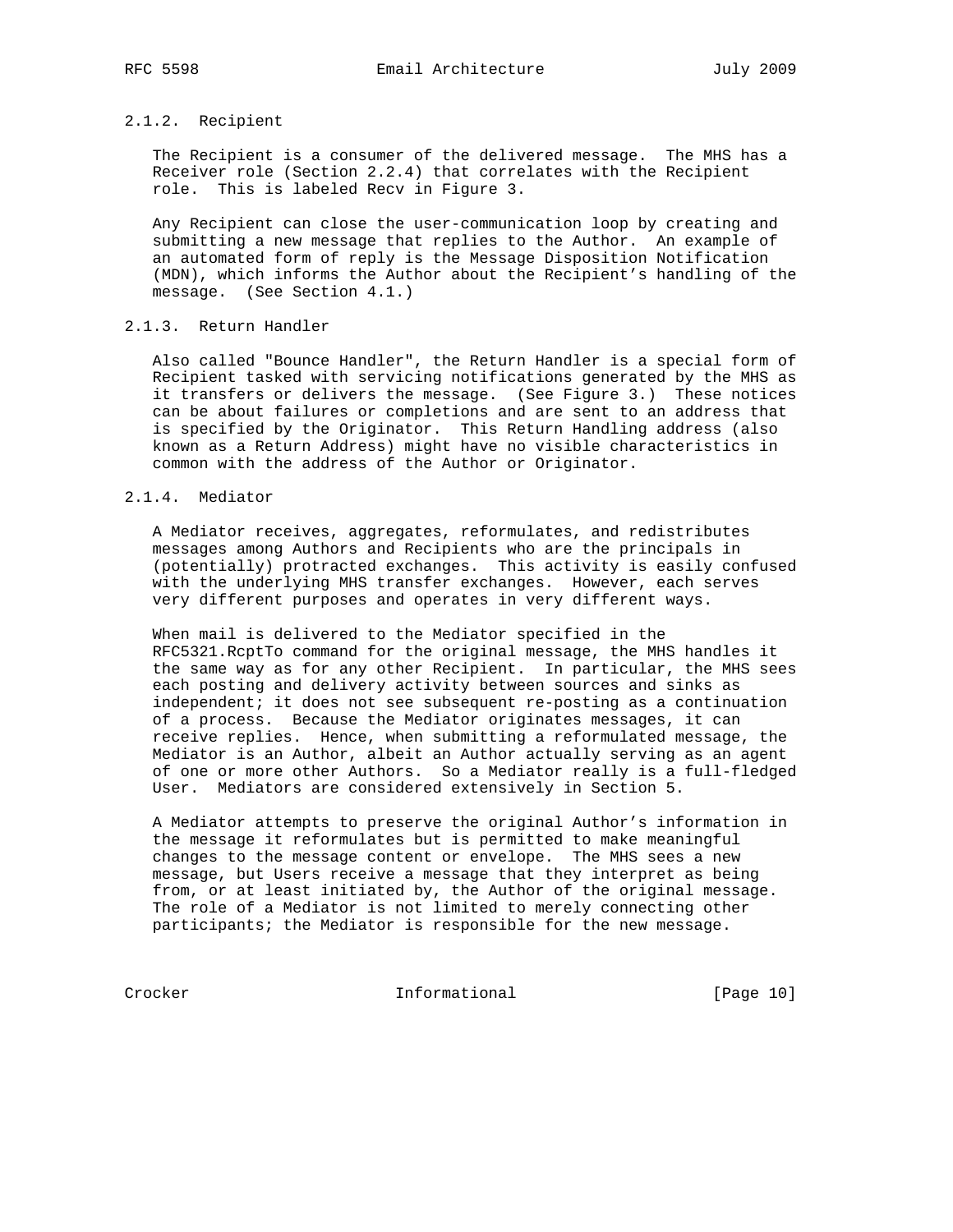A Mediator's role is complex and contingent, for example, modifying and adding content or regulating which Users are allowed to participate and when. The common example of this role is a group Mailing List. In a more complex use, a sequence of Mediators could perform a sequence of formal steps, such as reviewing, modifying, and approving a purchase request.

 A Gateway is a particularly interesting form of Mediator. It is a hybrid of User and Relay that connects heterogeneous mail services. Its purpose is to emulate a Relay. For a detailed discussion, see Section 2.2.3.

# 2.2. Message Handling Service (MHS) Actors

 The Message Handling Service (MHS) performs a single end-to-end transfer on behalf of the Author to reach the Recipient addresses specified in the original RFC5321.RcptTo commands. Exchanges that are either mediated or iterative and protracted, such as those used for collaboration over time, are handled by the User Actors, not by the MHS Actors. As a pragmatic heuristic MHS Actors generate, modify, or look at only transfer data, rather than the entire message.

 Figure 3 shows the relationships among transfer participants in Internet Mail. Although it shows the Originator (labeled Origin) as distinct from the Author, and Receiver (labeled Recv) as distinct from Recipient, each pair of roles usually has the same Actor. Transfers typically entail one or more Relays. However, direct delivery from the Originator to Receiver is possible. Intra organization mail services usually have only one Relay.

Crocker **Informational** [Page 11]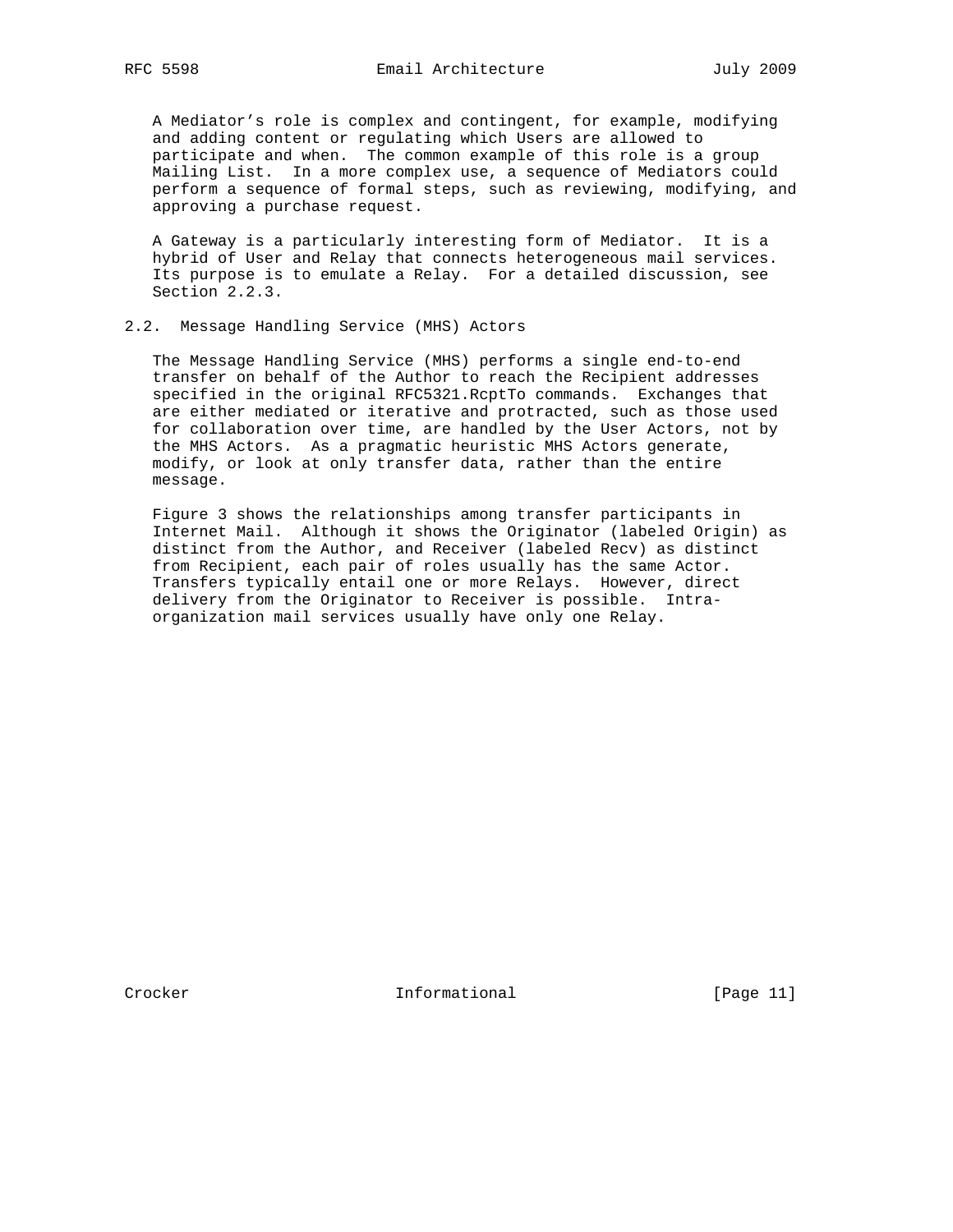

Legend:  $==$  and  $||$  lines indicate primary (possibly indirect) transfers or roles ... lines indicate supporting transfers or roles

Figure 3: Relationships among MHS Actors

# 2.2.1. Originator

 The Originator ensures that a message is valid for posting and then submits it to a Relay. A message is valid if it conforms to both Internet Mail standards and local operational policies. The Originator can simply review the message for conformance and reject it if it finds errors, or it can create some or all of the necessary information. In effect, the Originator is responsible for the functions of the Mail Submission Agent.

 The Originator operates with dual allegiance. It serves the Author and can be the same entity. But its role in assuring validity means that it also represents the local operator of the MHS, that is, the local ADministrative Management Domain (ADMD).

Crocker Informational [Page 12]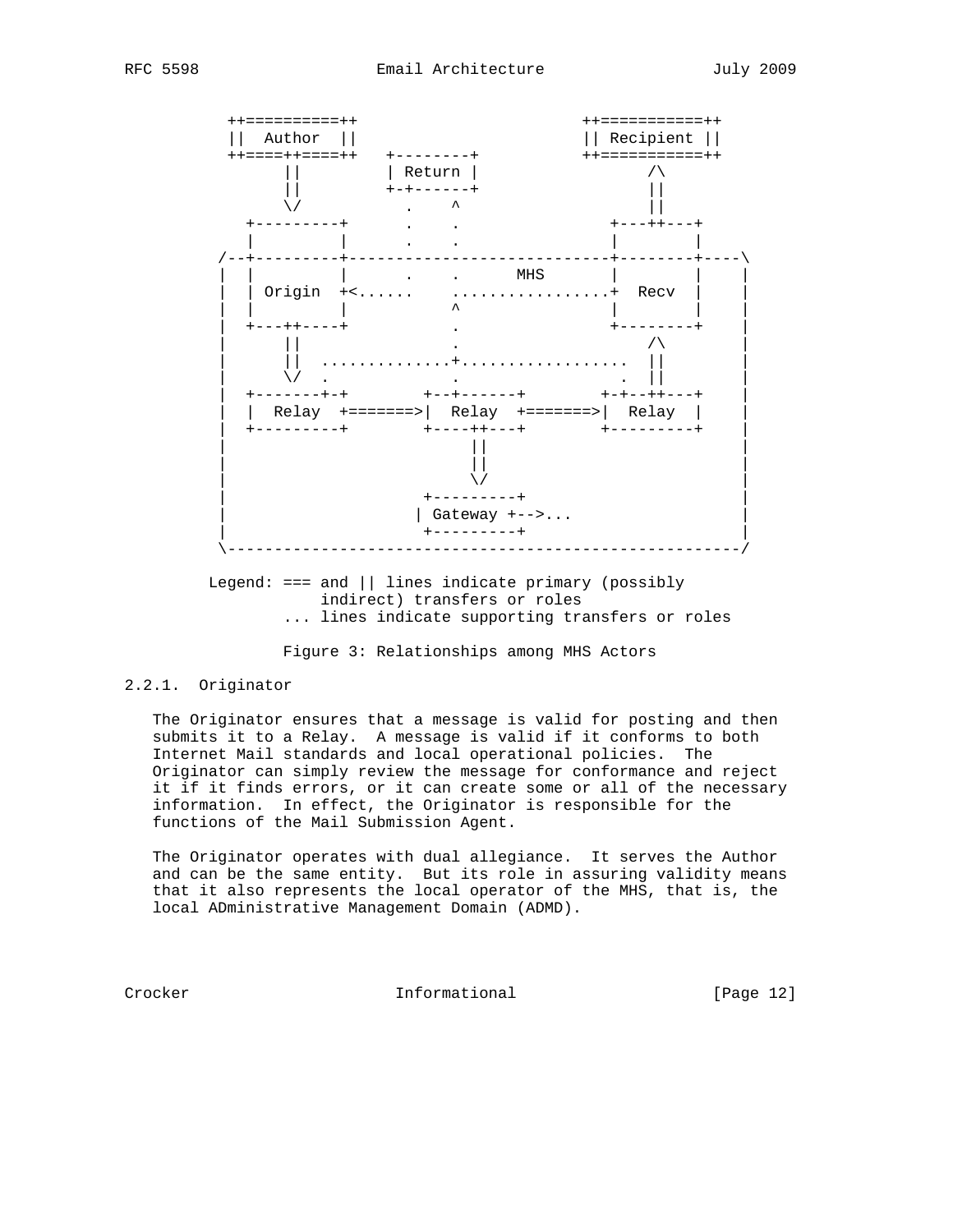The Originator also performs any post-submission, Author-related administrative tasks associated with message transfer and delivery. Notably, these tasks pertain to sending error and delivery notices, enforcing local policies, and dealing with messages from the Author that prove to be problematic for the Internet. The Originator is accountable for the message content, even when it is not responsible for it. The Author creates the message, but the Originator handles any transmission issues with it.

## 2.2.2. Relay

 The Relay performs MHS-level transfer-service routing and store-and forward by transmitting or retransmitting the message to its Recipients. The Relay adds trace information [RFC2505] but does not modify the envelope information or the message content semantics. It can modify message content representation, such as changing the form of transfer encoding from binary to text, but only as required to meet the capabilities of the next hop in the MHS.

 A Message Handling System (MHS) network consists of a set of Relays. This network is above any underlying packet-switching network that might be used and below any Gateways or other Mediators.

 In other words, email scenarios can involve three distinct architectural layers, each providing its own type of data of store and-forward service:

- \* User Mediators
- \* MHS Relays
- \* Packet Switches

 The bottom layer is the Internet's IP service. The most basic email scenarios involve Relays and Switches.

 When a Relay stops attempting to transfer a message, it becomes an Author because it sends an error message to the Return Address. The potential for looping is avoided by omitting a Return Address from this message.

2.2.3. Gateway

 A Gateway is a hybrid of User and Relay that connects heterogeneous mail services. Its purpose is to emulate a Relay and the closer it comes to this, the better. A Gateway operates as a User when it needs the ability to modify message content.

Crocker Informational [Page 13]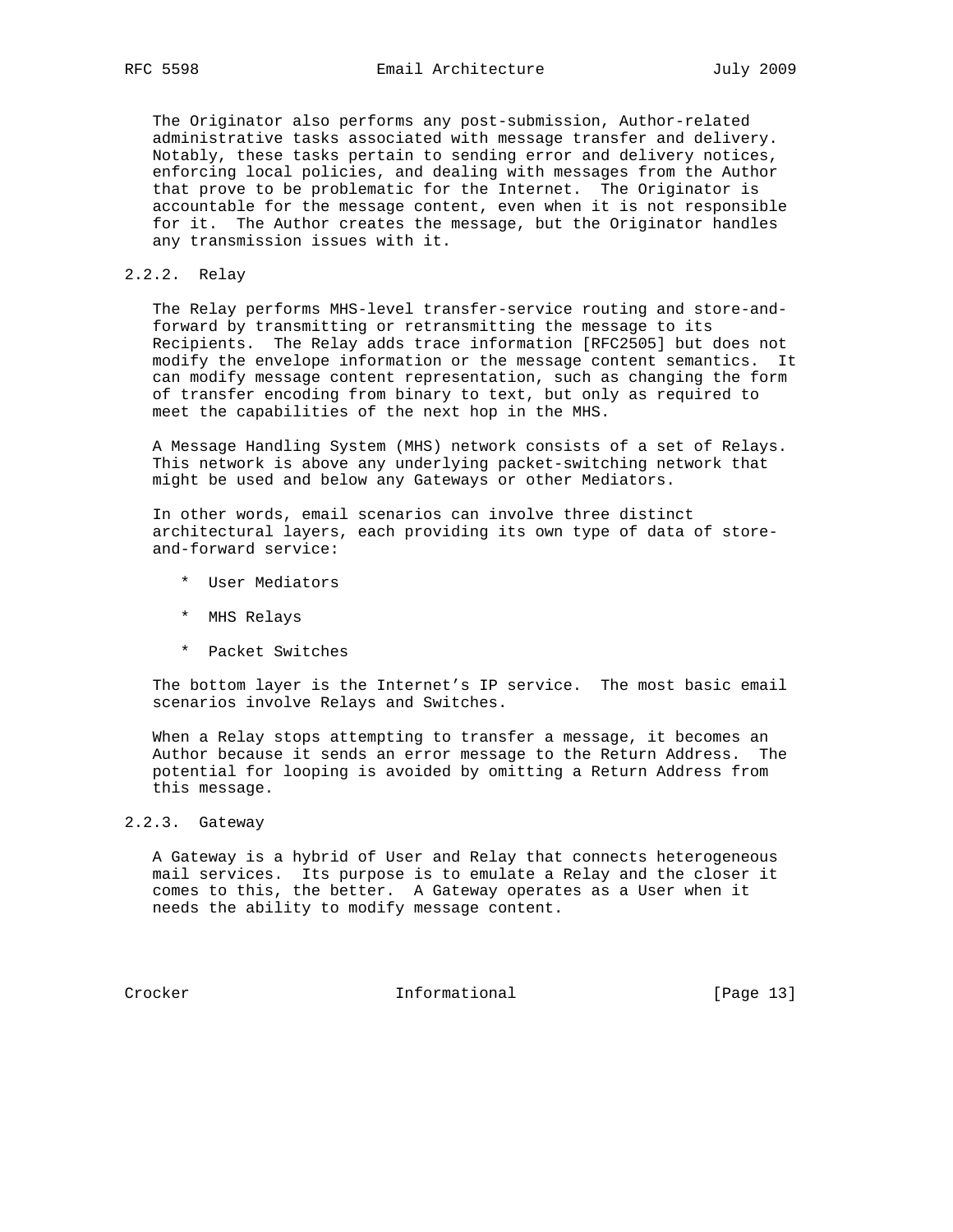Differences between mail services can be as small as minor syntax variations, but they usually encompass significant, semantic distinctions. One difference could be email addresses that are hierarchical and machine-specific rather than a flat, global namespace. Another difference could be support for text-only content or multimedia. Hence the Relay function in a Gateway presents a significant design challenge if the resulting performance is to be seen as nearly seamless. The challenge is to ensure User-to-User functionality between the services, despite differences in their syntax and semantics.

 The basic test of Gateway design is whether an Author on one side of a Gateway can send a useful message to a Recipient on the other side, without requiring changes to any components in the Author's or Recipient's mail services other than adding the Gateway. To each of these otherwise independent services, the Gateway appears to be a native participant. But the ultimate test of Gateway design is whether the Author and Recipient can sustain a dialogue. In particular, can a Recipient's MUA automatically formulate a valid Reply that will reach the Author?

## 2.2.4. Receiver

 The Receiver performs final delivery or sends the message to an alternate address. It can also perform filtering and other policy enforcement immediately before or after delivery.

# 2.3. Administrative Actors

 Administrative Actors can be associated with different organizations, each with its own administrative authority. This operational independence, coupled with the need for interaction between groups, provides the motivation to distinguish among ADministrative Management Domains (ADMDs). Each ADMD can have vastly different operating policies and trust-based decision-making. One obvious example is the distinction between mail that is exchanged within an organization and mail that is exchanged between independent organizations. The rules for handling both types of traffic tend to be quite different. That difference requires defining the boundaries of each, and this requires the ADMD construct.

 Operation of Internet Mail services is carried out by different providers (or operators). Each can be an independent ADMD. This independence of administrative decision-making defines boundaries that distinguish different portions of the Internet Mail service. A department that operates a local Relay, an IT department that operates an enterprise Relay, and an ISP that operates a public shared email service can be configured into many combinations of

Crocker Informational [Page 14]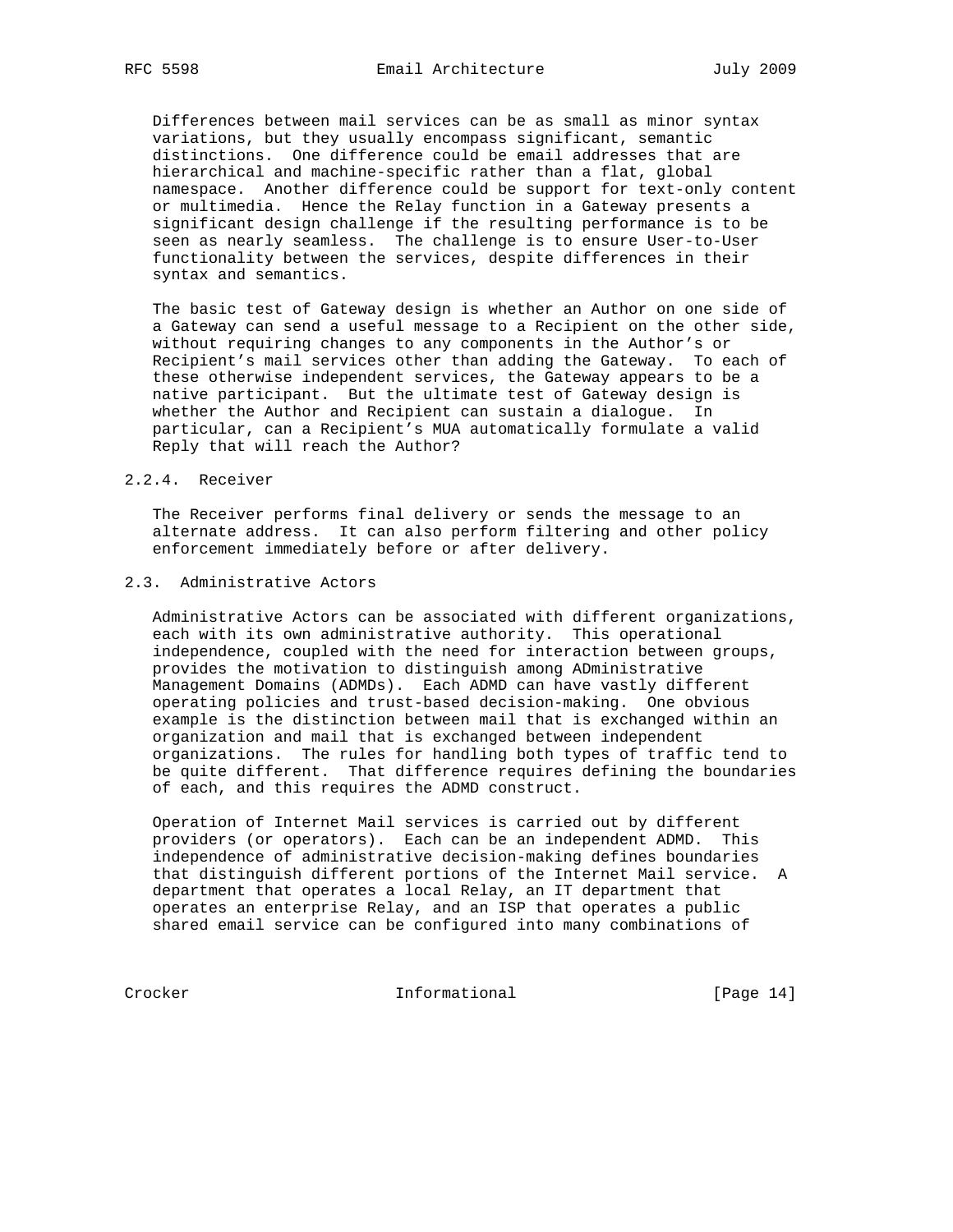administrative and operational relationships. Each is a distinct ADMD, potentially having a complex arrangement of functional components. Figure 4 depicts relationships among ADMDs. The benefit of the ADMD construct is that it facilitates discussion about designs, policies, and operations that need to distinguish between internal issues and external ones.

 The architectural impact of the need for boundaries between ADMDs is discussed in [Tussle]. Most significant is that the entities communicating across ADMD boundaries typically have the added burden of enforcing organizational policies concerning external communications. At a more mundane level, routing mail between ADMDs can be an issue, such as needing to route mail between organizational partners over specially trusted paths.

These are three basic types of ADMDs:

- Edge: Independent transfer services in networks at the edge of the open Internet Mail service.
- Consumer: Might be a type of Edge service, as is common for web based email access.
- Transit: Mail Service Providers (MSPs) that offer value-added capabilities for Edge ADMDs, such as aggregation and filtering.

 The mail-level transit service is different from packet-level switching. End-to-end packet transfers usually go through intermediate routers; email exchange across the open Internet can be directly between the Boundary MTAs of Edge ADMDs. This distinction between direct and indirect interaction highlights the differences discussed in Section 2.2.2.

Crocker **Informational** [Page 15]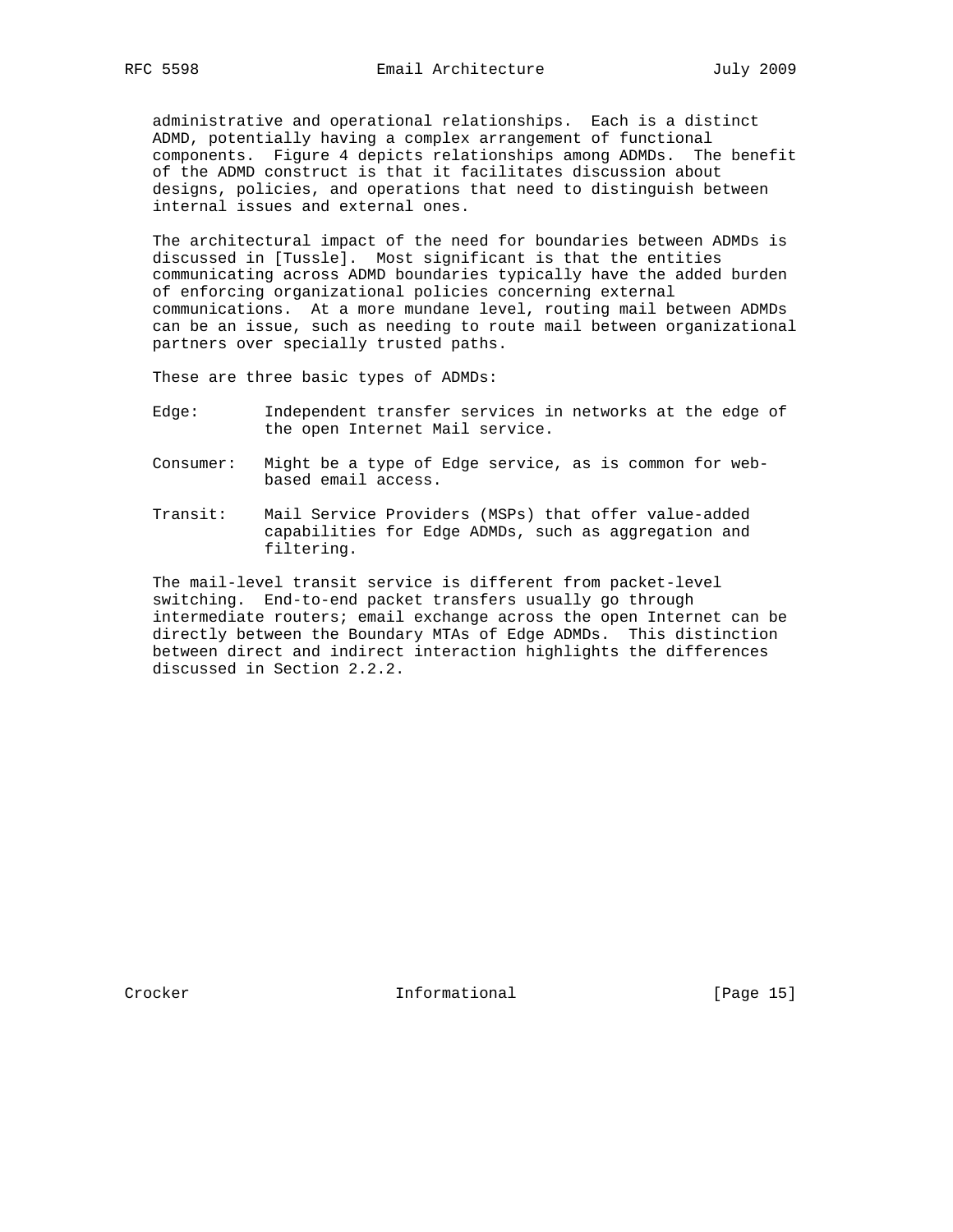| - - - - -<br>ADMD1 | $ $ <===> $ $ | $ADMD2$ $  \leq == >  $ $ADMD3$ |          | $ $ <===> | ADMD4                               |
|--------------------|---------------|---------------------------------|----------|-----------|-------------------------------------|
|                    |               |                                 |          |           |                                     |
| Author             |               |                                 |          |           | Recipient                           |
|                    |               |                                 |          |           | Edge+> .Transit.+> -Edge+> Consumer |
|                    |               |                                 |          |           |                                     |
| -------            |               | ---------                       | -------- |           |                                     |

 Legend: === lines indicate primary (possibly indirect) transfers or roles ... lines indicate supporting transfers or roles

Figure 4: Administrative Domain (ADMD) Example

 Edge networks can use proprietary email standards internally. However, the distinction between Transit network and Edge network transfer services is significant because it highlights the need for concern over interaction and protection between independent administrations. In particular, this distinction calls for additional care in assessing the transitions of responsibility and the accountability and authorization relationships among participants in message transfer.

 The interactions of ADMD components are subject to the policies of that domain, which cover concerns such as these:

- \* Reliability
- \* Access control
- \* Accountability
- \* Content evaluation and modification

 These policies can be implemented in different functional components, according to the needs of the ADMD. For example, see [RFC5068].

 Consumer, Edge, and Transit services can be offered by providers that operate component services or sets of services. Further, it is possible for one ADMD to host services for other ADMDs.

Crocker **Informational** [Page 16]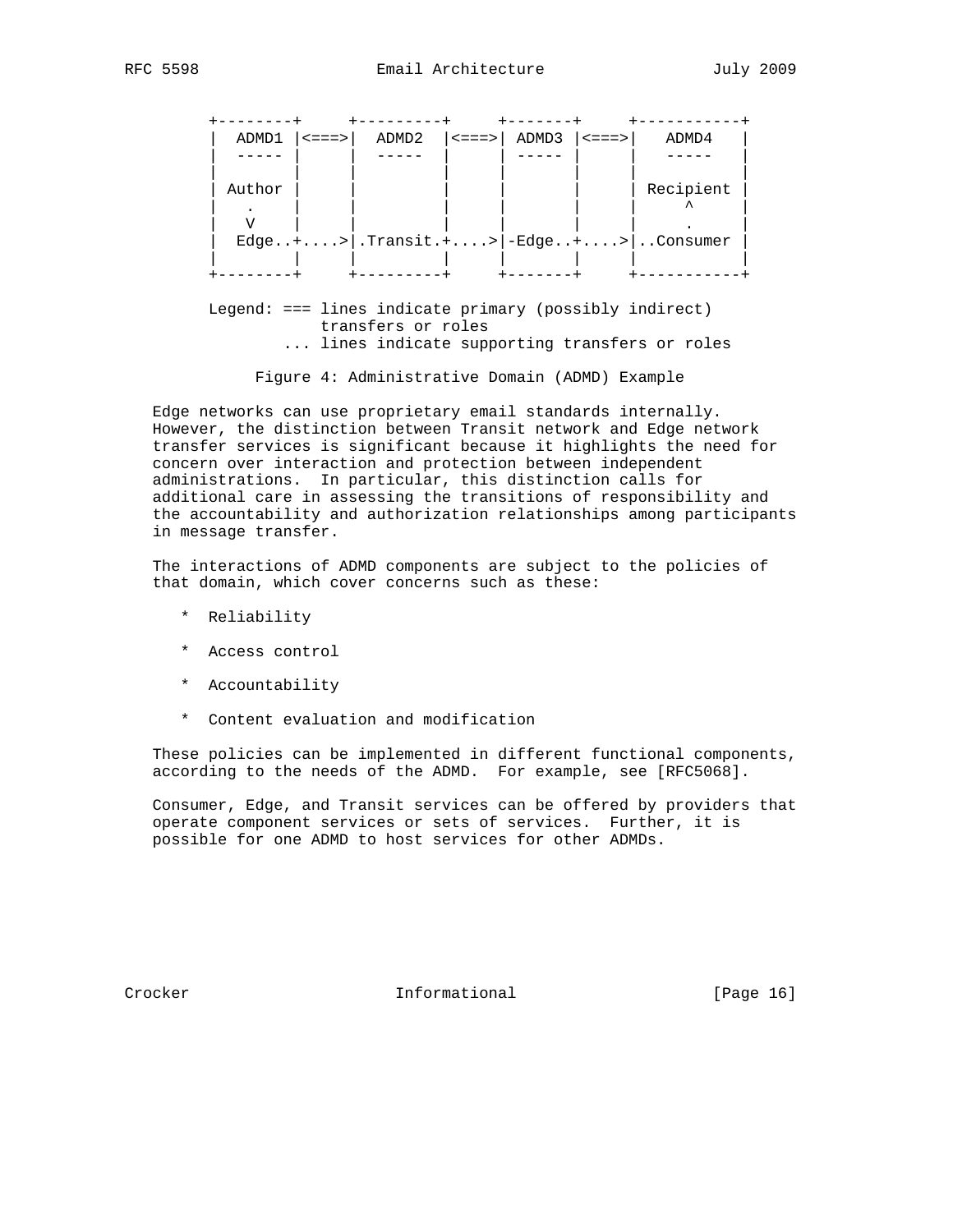These are common examples of ADMDs:

Enterprise Service Providers:

 These ADMDs operate the internal data and/or the mail services within an organization.

Internet Service Providers (ISP):

 These ADMDs operate the underlying data communication services, which are used by one or more Relay and User. ISPs are not responsible for performing email functions, but they can provide an environment in which those functions can be performed.

Mail Service Providers:

 These ADMDs operate email services, such as for consumers or client companies.

 Practical operational concerns demand that providers be involved in administration and enforcement issues. This involvement can extend to operators of lower-level packet services.

3. Identities

 The forms of identity used by Internet Mail are: mailbox, domain name, message-ID, and ENVID (envelope identifier). Each is globally unique.

3.1. Mailbox

 "A mailbox receives mail. It is a conceptual entity that does not necessarily pertain to file storage." [RFC5322]

A mailbox is specified as an Internet Mail address <addr-spec>. It has two distinct parts, separated by an at-sign (@). The right side is a globally interpreted domain name associated with an ADMD. Domain names are discussed in Section 3.3. Formal Internet Mail addressing syntax can support source routes to indicate the path through which a message ought to be sent. The use of source routes is not common and has been deprecated in [RFC5321].

 The portion to the left of the at-sign contains a string that is globally opaque and is called the <local-part>. It is interpreted only by the entity specified by the address's domain name. Except as noted later in this section, all other entities treat the <local-part> as an uninterpreted literal string and preserve all

Crocker Informational [Page 17]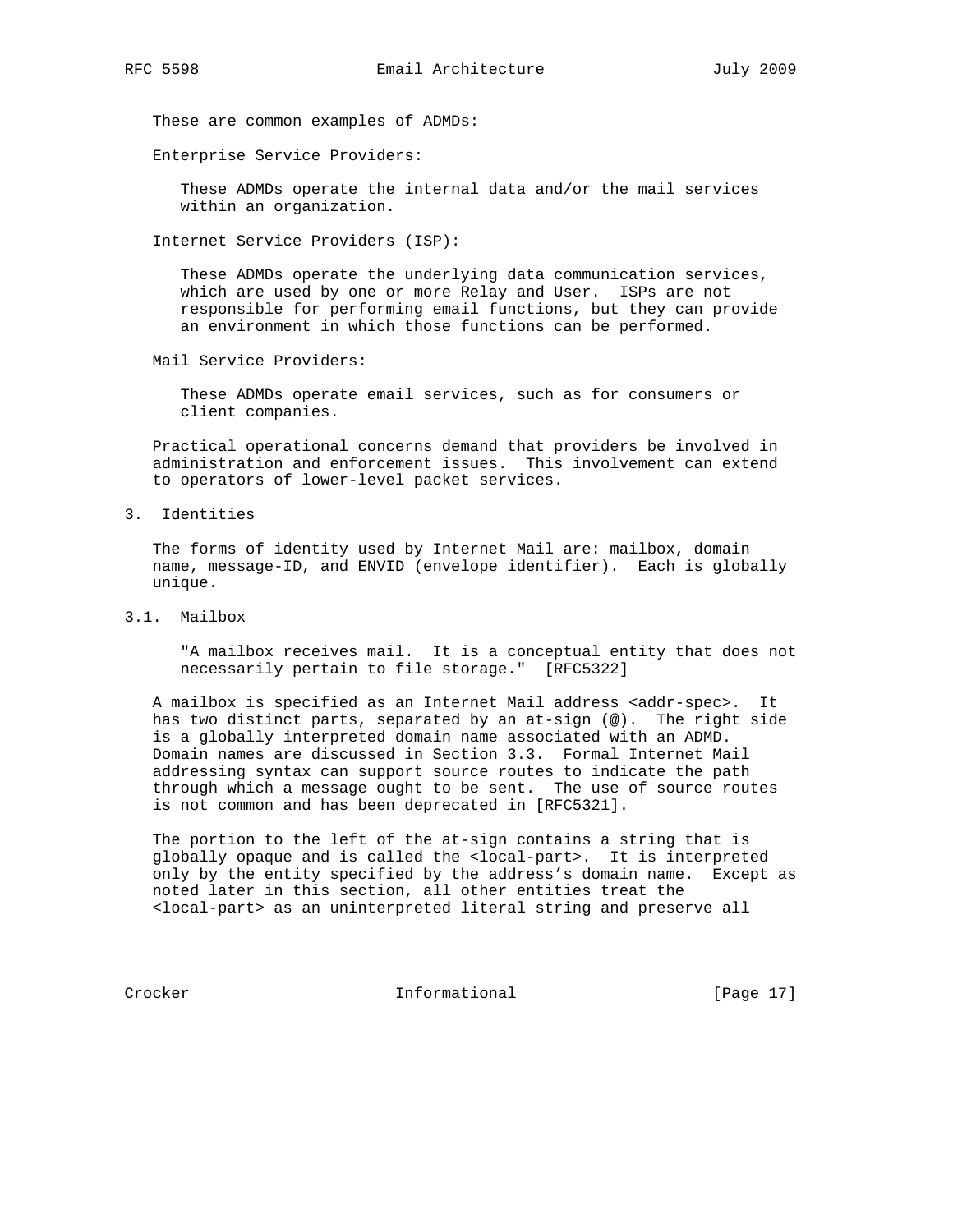of its original details. As such, its public distribution is equivalent to sending a Web browser "cookie" that is only interpreted upon being returned to its creator.

 Some local-part values have been standardized for contacting personnel at an organization. These names cover common operations and business functions [RFC2142].

 It is common for sites to have local structuring conventions for the left-hand side, <local-part>, of an <addr-spec>. This permits sub addressing, such as for distinguishing different discussion groups used by the same participant. However, it is worth stressing that these conventions are strictly private to the User's organization and are not interpreted by any domain except the one listed in the right side of the <addr-spec>. The exceptions are those specialized services that conform to public, standardized conventions, as noted below.

 Basic email addressing defines the <local-part> as being globally opaque. However, there are some uses of email that add a standardized, global schema to the value, such as between an Author and a Gateway. The <local-part> details remain invisible to the public email transfer infrastructure, but provide addressing and handling instructions for further processing by the Gateway. Standardized examples of these conventions are the telephone numbering formats for the Voice Profile for Internet Mail (VPIM) [RFC3801], such as:

+16137637582@vpim.example.com,

and iFax ([RFC3192], [RFC4143] such as:

FAX=+12027653000/T33S=1387@ifax.example.com.

3.2. Scope of Email Address Use

 Email addresses are being used far beyond their original role in email transfer and delivery. In practical terms, an email address string has become the common identifier for representing online identity. Hence, it is essential to be clear about both the nature and role of an identity string in a particular context and the entity responsible for setting that string. For example, see Sections 4.1.4, 4.3.3, and 5.

Crocker **Informational** Informational [Page 18]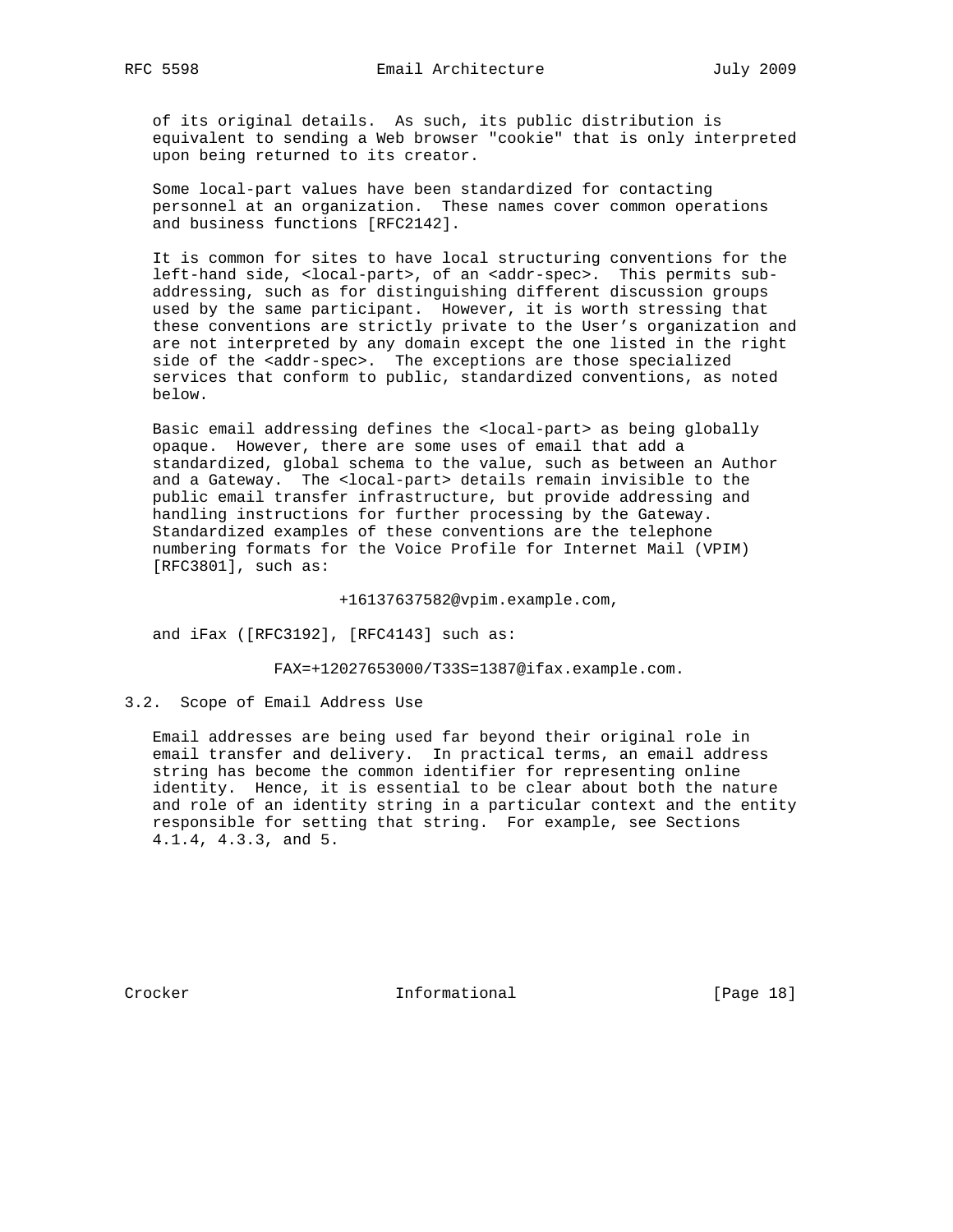# 3.3. Domain Names

 A domain name is a global reference to an Internet resource, such as a host, a service, or a network. A domain name usually maps to one or more IP Addresses. Conceptually, the name can encompass an organization, a collection of machines integrated into a homogeneous service, or a single machine. A domain name can be administered to refer to an individual User, but this is not common practice. The name is structured as a hierarchical sequence of labels, separated by dots (.), with the top of the hierarchy being on the right end of the sequence. There can be many names in the sequence -- that is, the depth of the hierarchy can be substantial. Domain names are defined and operated through the Domain Name System (DNS) ([RFC1034], [RFC1035], [RFC2181]).

 When not part of a mailbox address, a domain name is used in Internet Mail to refer to the ADMD or to the host that took action upon the message, such as providing the administrative scope for a message identifier or performing transfer processing.

#### 3.4. Message Identifier

 There are two standardized tags for identifying messages: Message-ID: and ENVID. A Message-ID: pertains to content, and an ENVID pertains to transfer.

# 3.4.1. Message-ID

 IMF provides for, at most, a single Message-ID:. The Message-ID: for a single message, which is a user-level IMF tag, has a variety of uses including threading, aiding identification of duplicates, and DSN (Delivery Status Notification) tracking. The Originator assigns the Message-ID:. The Recipient's ADMD is the intended consumer of the Message-ID:, although any Actor along the transfer path can use it.

 Message-ID: is globally unique. Its format is similar to that of a mailbox, with two distinct parts separated by an at-sign (@). Typically, the right side specifies the ADMD or host that assigns the identifier, and the left side contains a string that is globally opaque and serves to uniquely identify the message within the domain referenced on the right side. The duration of uniqueness for the message identifier is undefined.

 When a message is revised in any way, the decision whether to assign a new Message-ID: requires a subjective assessment to determine whether the editorial content has been changed enough to constitute a new message. [RFC5322] states that "a message identifier pertains to

Crocker Informational [Page 19]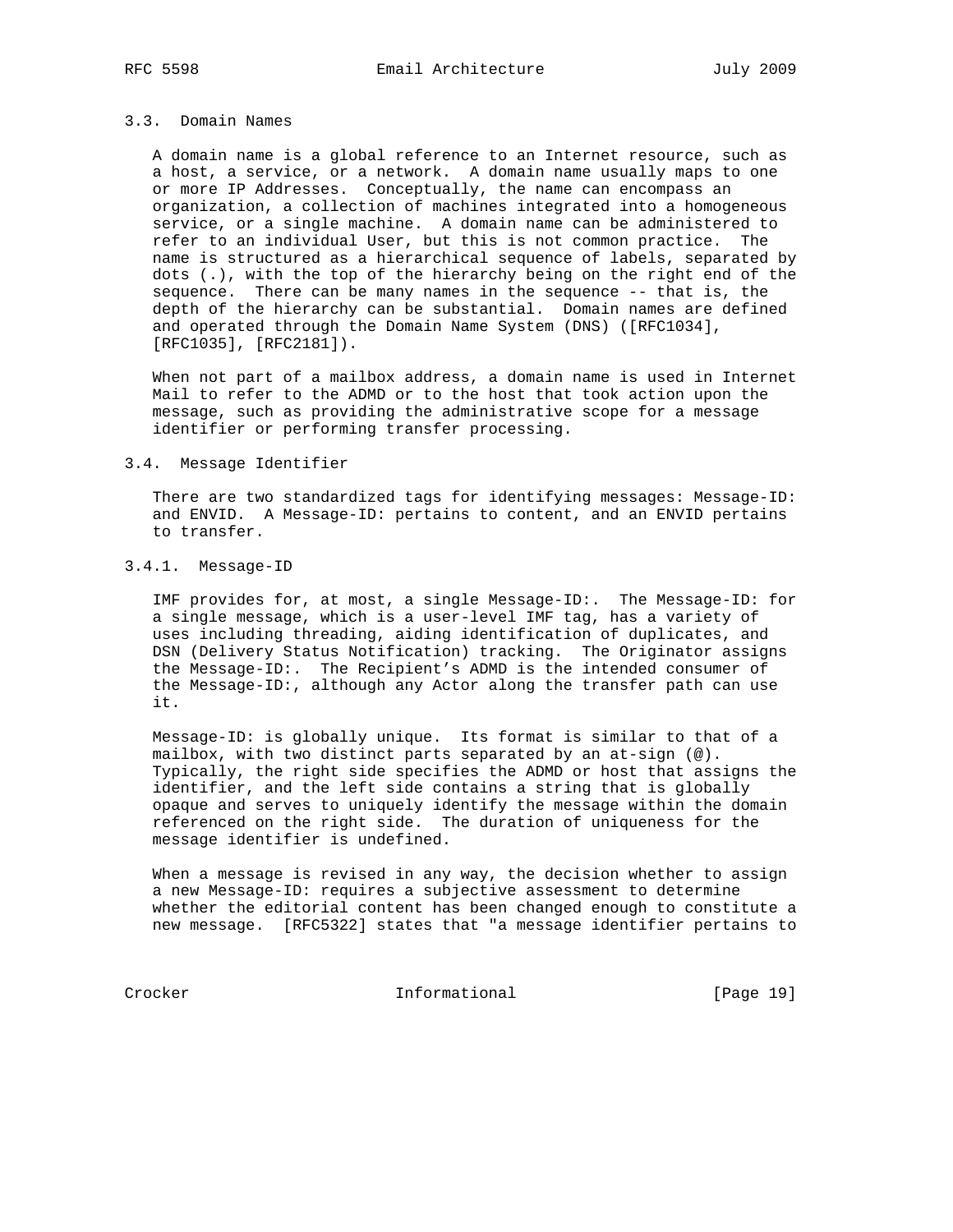exactly one version of a particular message; subsequent revisions to the message each receive new message identifiers." Yet experience suggests that some flexibility is needed. An impossible test is whether the Recipient will consider the new message to be equivalent to the old one. For most components of Internet Mail, there is no way to predict a specific Recipient's preferences on this matter. Both creating and failing to create a new Message-ID: have their downsides.

Here are some guidelines and examples:

- o If a message is changed only in form, such as character encoding, it is still the same message.
- o If a message has minor additions to the content, such as a Mailing List tag at the beginning of the RFC5322.Subject header field, or some Mailing List administrative information added to the end of the primary body part text, it is probably the same message.
- o If a message has viruses deleted from it, it is probably the same message.
- o If a message has offensive words deleted from it, some Recipients will consider it the same message, but some will not.
- o If a message is translated into a different language, some Recipients will consider it the same message, but some will not.
- o If a message is included in a digest of messages, the digest constitutes a new message.
- o If a message is forwarded by a Recipient, what is forwarded is a new message.
- o If a message is "redirected", such as using IMF "Resent-\*" header fields, some Recipients will consider it the same message, but some will not.

 The absence of both objective, precise criteria for regenerating a Message-ID: and strong protection associated with the string means that the presence of an ID can permit an assessment that is marginally better than a heuristic, but the ID certainly has no value on its own for strict formal reference or comparison. For that reason, the Message-ID: is not intended to be used for any function that has security implications.

Crocker **Informational** [Page 20]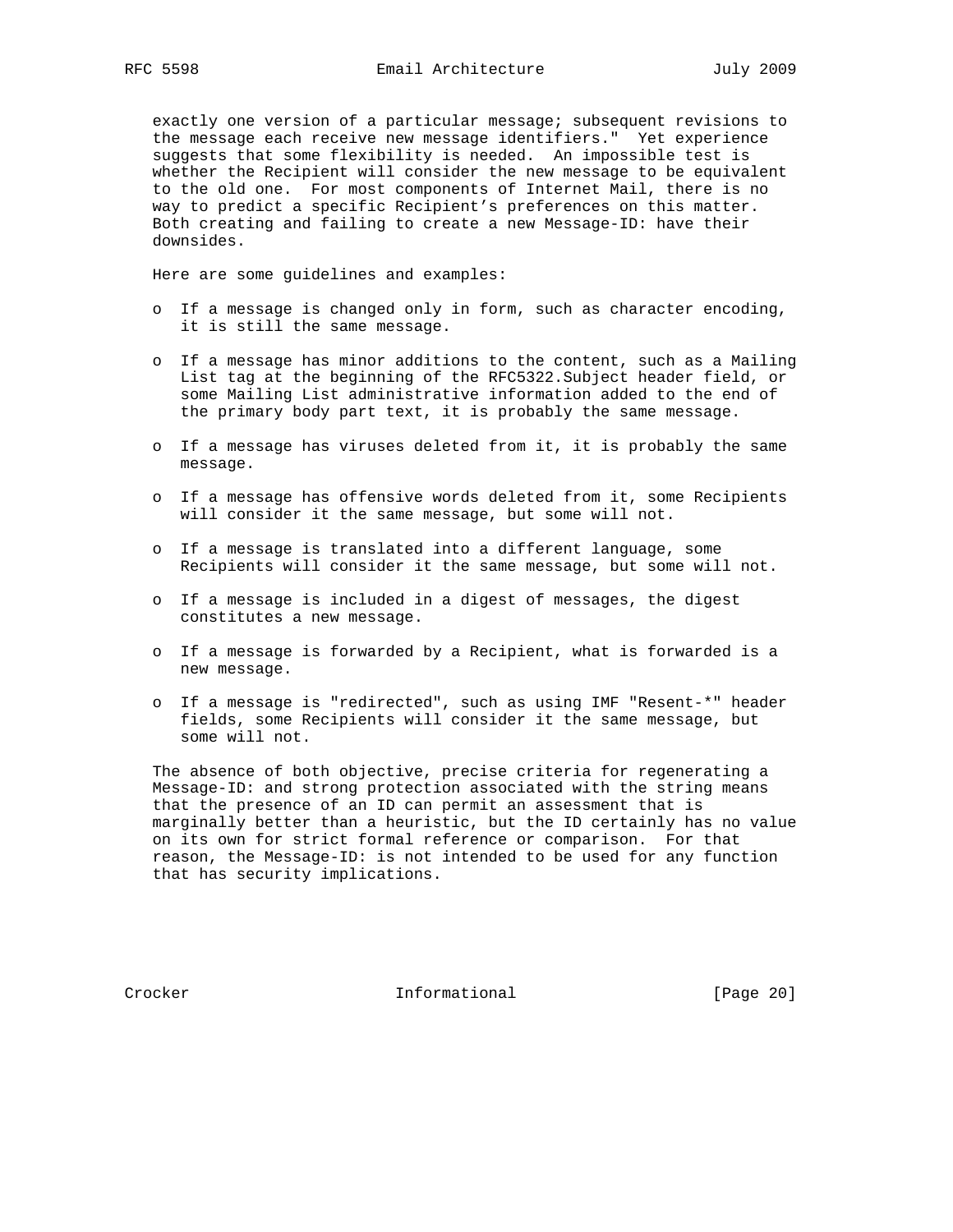# 3.4.2. ENVID

 The ENVID (envelope identifier) can be used for message-tracking purposes ([RFC3885], [RFC3464]) concerning a single posting/delivery transfer. The ENVID labels a single transit of the MHS by a specific message. So, the ENVID is used for one message posting until that message is delivered. A re-posting of the message, such as by a Mediator, does not reuse that ENVID, but can use a new one, even though the message might legitimately retain its original Message-ID:.

 The format of an ENVID is free form. Although its creator might choose to impose structure on the string, none is imposed by Internet standards. By implication, the scope of the string is defined by the domain name of the Return Address.

4. Services and Standards

 The Internet Mail architecture comprises six basic types of functionality, which are arranged to support a store-and-forward service. As shown in Figure 5, each type can have multiple instances, some of which represent specialized roles. This section considers the activities and relationships among these components, and the Internet Mail standards that apply to them.

Message

Message User Agent (MUA)

Author MUA (aMUA)

Recipient MUA (rMUA)

Message Submission Agent (MSA)

Author-focused MSA functions (aMSA)

MHS-focused MSA functions (hMSA)

Message Transfer Agent (MTA)

Message Delivery Agent (MDA)

Recipient-focused MDA functions (rMDA)

MHS-focused MDA functions (hMDA)

Crocker **Informational** [Page 21]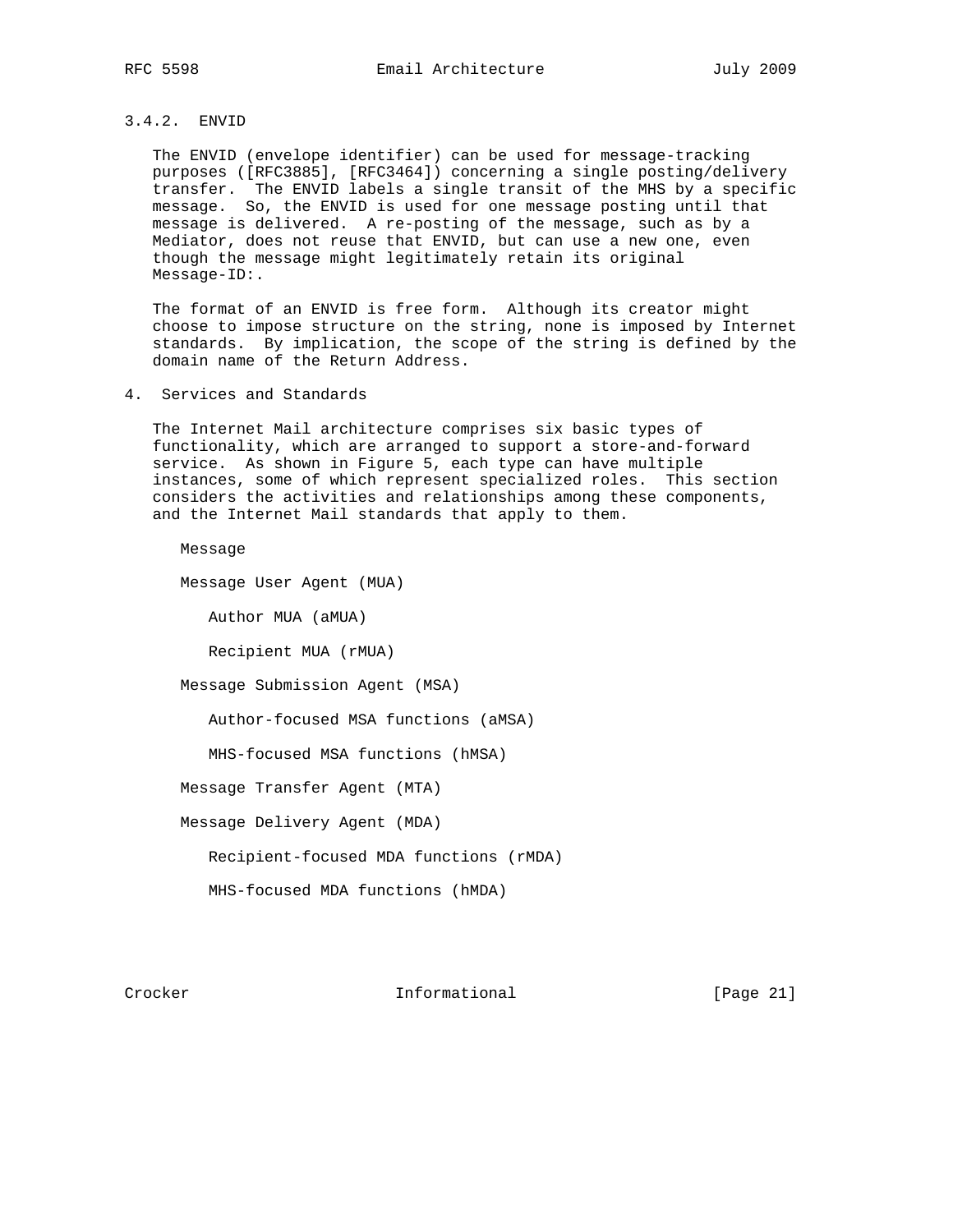Message Store (MS) Author MS (aMS) Recipient MS (rMS)

 This figure shows function modules and the standardized protocols used between them.

Crocker **Informational** [Page 22]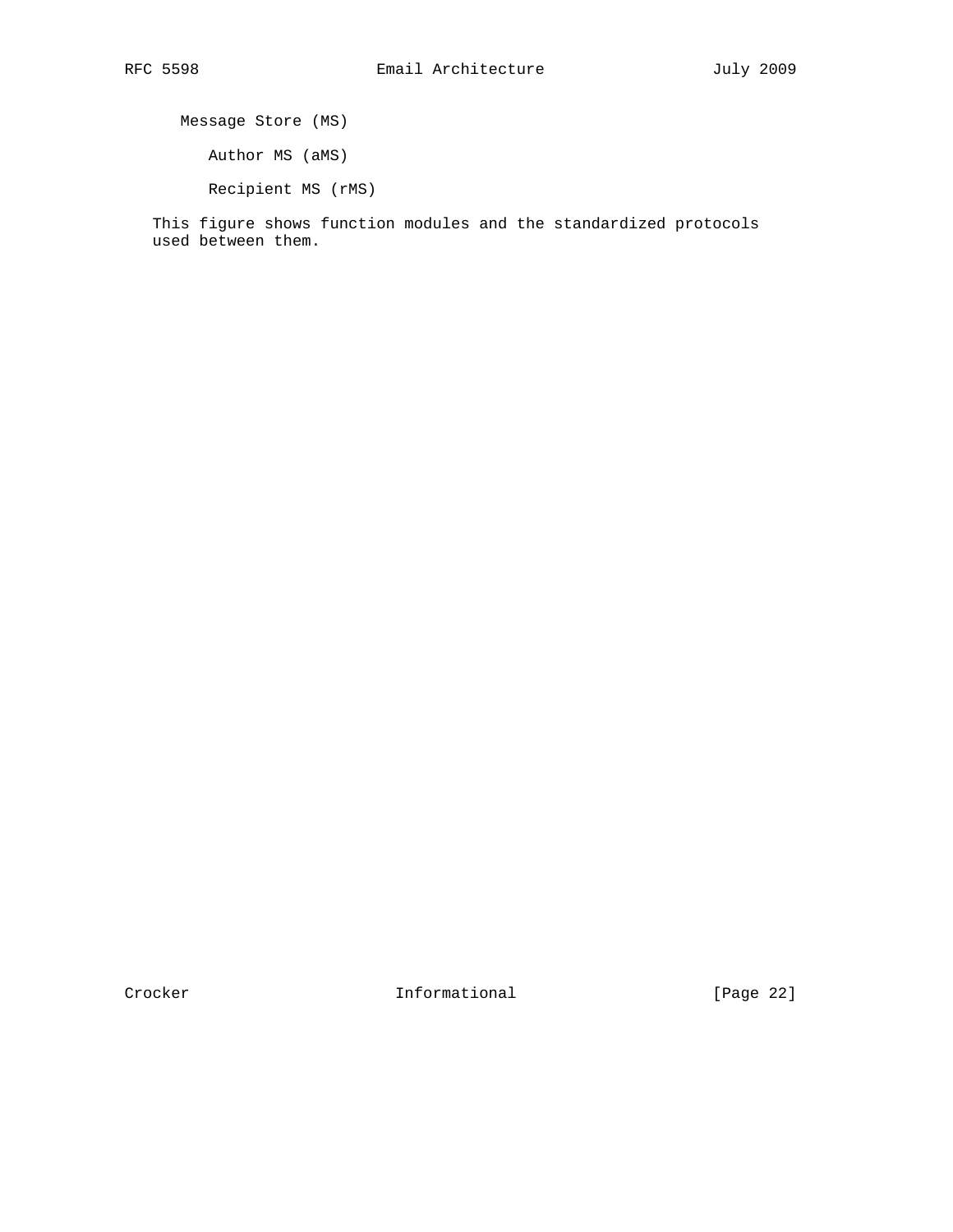$++=$  = = = = = = = + +  $\mathbb{R}$  . The state  $\mathbb{R}$  $+ - - - - - - +$ ............++ aMUA ||<br>. ||<br>. ++=+==+===++  $||\langle$ ..............................+ Disp  $||$  $+ - - - - - - +$  $\lambda$ .  $local, imp$  |  $|\{smtp, submission$  $\cdot$  +-----+  $\vert$  $+ - - - - - - - +$ . | aMS  $| \left| \right| <$ ---+ | ..........................>| Return | . .  $\begin{vmatrix} \frac{am_0}{1} & \cdots & \frac{am_{n-1}}{1} \\ \cdots & \cdots & \cdots \end{vmatrix}$ .  $+ - - - - - - - +$  .  $\vert \cdot \vert$ \*\*\*\*\*\*\*\*\*\*\*\*\*\*\*\*\*  $\lambda$  $\sim 10$ -----------+ \*  $\ddot{\phantom{a}}$  $V$ //===========/ | MESSAGE || ----------||  $\begin{array}{c|c|c|c|c} \text{ENVELOPE} & & & & & & \text{sum}\ \text{supp} & & & & & \text{sum}\ \text{COMTENT} & & & & & \text{sum}\ \text{COMTENT} & & & & & \text{max}\ \text{min}\ & & & & \text{min}\ & & & \text{min}\ & & & \text{min}\ & & & \text{min}\ & & & \text{min}\ & & & \text{min}\ & & & \text{min}\ & & & \text{min}\ & & & \text{min}\ & & & \text{min}\ & & & \text{min}\ & & & \text{min}\ & & & \text{min}\ & & & \text{min}\ & & & \text{min}\ & & & \text{min}\ & &$ | ENVELOPE || .  $\begin{array}{|c|c|c|c|c|c|c|c|} \hline \text{...} & \text{...} & \text{...} & \text{...} & \text{...} \\ \hline \text{...} & \text{...} & \text{...} & \text{...} & \text{...} \\ \hline \text{...} & \text{...} & \text{...} & \text{...} & \text{...} \\ \hline \text{...} & \text{...} & \text{...} & \text{...} & \text{...} \\ \hline \text{...} & \text{...} & \text{...} & \text{...} & \text{...} \\ \hline \text{...} & \text{...} & \text{...} & \text{...} & \text{$ V<sub>V</sub>  $\mathbf{L}^{\text{max}}$ //===+=== $\setminus \setminus$ .  $+ - - - - +$  $\vert$  rMS  $\vert$  $||$  sieve  $||$  $\ddot{\phantom{a}}$  $\setminus$   $\setminus$  ======== / /  $+--+--+$ |{imap,pop,local<br>V  $\ddot{\phantom{0}}$  $\ddot{\phantom{a}}$  $\mathbf{r}$ ++===========++  $\mathbf{L}$  $\mathbb{H}$  and  $\mathbb{H}$  $\Box$  $\ldots \ldots \cdot |$   $\vdots$   $\vdots$   $\vdots$   $\vdots$   $\vdots$   $\vdots$   $\vdots$   $\vdots$   $\vdots$   $\vdots$   $\vdots$   $\vdots$   $\vdots$   $\vdots$   $\vdots$   $\vdots$   $\vdots$   $\vdots$   $\vdots$   $\vdots$   $\vdots$   $\vdots$   $\vdots$   $\vdots$   $\vdots$   $\vdots$   $\vdots$   $\vdots$   $\vdots$   $\vdots$   $\vdots$   $\vdots$   $\vdots$   $\vdots$   $\vdots$ ++==========++ Legend: --- lines indicate primary (possibly indirect) transfers or roles === boxes indicate data objects

Crocker

Informational

[Page 23]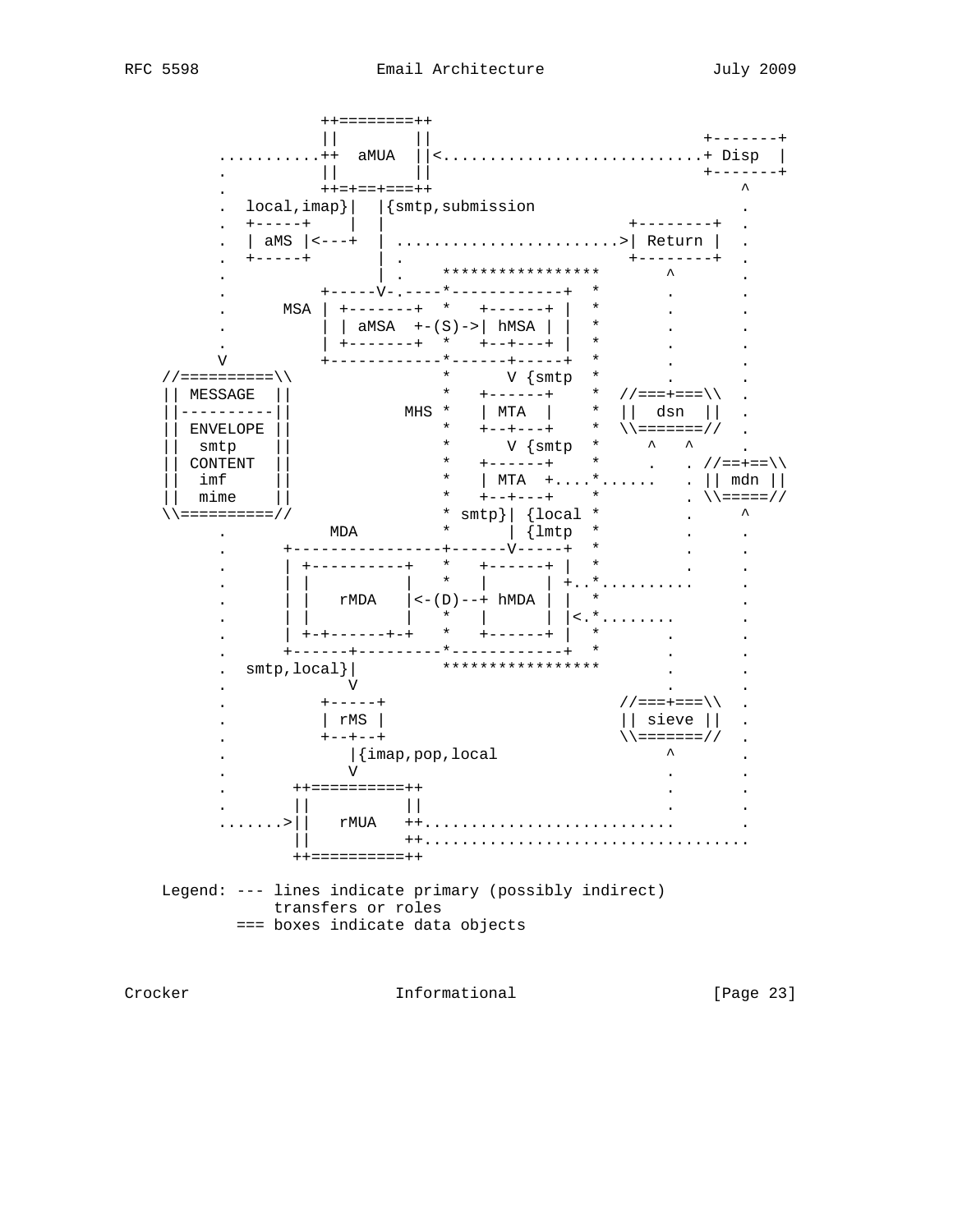... lines indicate supporting transfers or roles \*\*\* lines indicate aggregated service

Figure 5: Protocols and Services

# 4.1. Message Data

 The purpose of the Message Handling System (MHS) is to exchange an IMF message object among participants [RFC5322]. All of its underlying mechanisms serve to deliver that message from its Author to its Recipients. A message can be explicitly labeled as to its nature [RFC3458].

 A message comprises a transit-handling envelope and the message content. The envelope contains information used by the MHS. The content is divided into a structured header and the body. The header comprises transit-handling trace information and structured fields that are part of the Author's message content. The body can be unstructured lines of text or a tree of multimedia subordinate objects, called "body-parts" or, popularly, "attachments". [RFC2045], [RFC2046], [RFC2047], [RFC4288], [RFC4289], [RFC2049].

 In addition, Internet Mail has a few conventions for special control data, notably:

Delivery Status Notification (DSN):

 A Delivery Status Notification (DSN) is a message that can be generated by the MHS (MSA, MTA, or MDA) and sent to the RFC5321.MailFrom address. MDA and MTA are shown as sources of DSNs in Figure 5, and the destination is shown as Returns. DSNs provide information about message transit, such as transfer errors or successful delivery [RFC3461].

Message Disposition Notification (MDN):

 A Message Disposition Notification (MDN) is a message that provides information about post-delivery processing, such as indicating that the message has been displayed [RFC3798] or the form of content that can be supported [RFC3297]. It can be generated by an rMUA and is sent to the Disposition-Notification-To addresses. The mailbox for this is shown as Disp in Figure 5.

Crocker **Informational** [Page 24]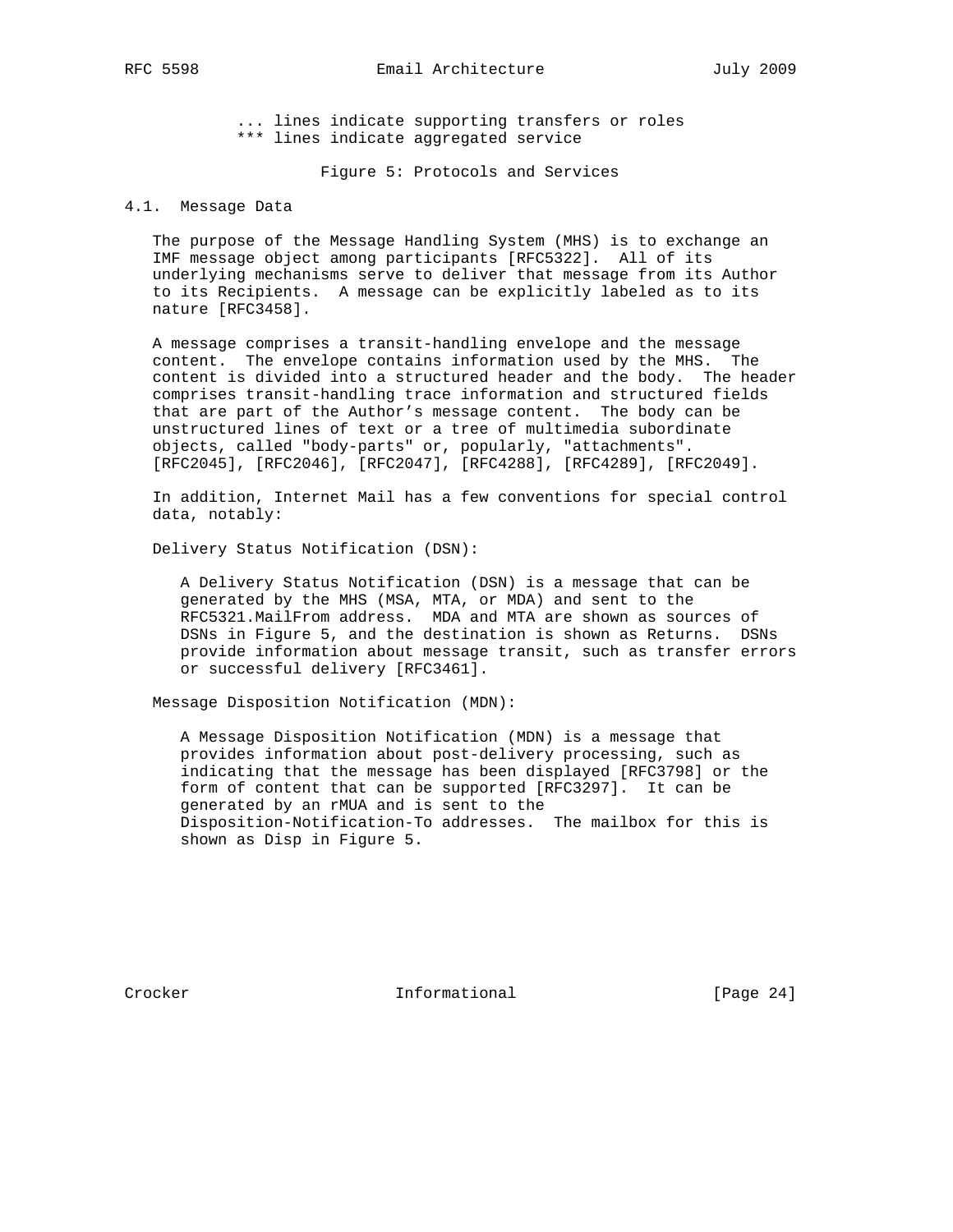Message Filtering (SIEVE):

 Sieve is a scripting language used to specify conditions for differential handling of mail, typically at the time of delivery [RFC5228]. Scripts can be conveyed in a variety of ways, such as a MIME part in a message. Figure 5 shows a Sieve script going from the rMUA to the MDA. However, filtering can be done at many different points along the transit path, and any one or more of them might be subject to Sieve directives, especially within a single ADMD. Figure 5 shows only one relationship, for (relative) simplicity.

4.1.1. Envelope

 Internet Mail has a fragmented framework for transit-related handling information. Information that is used directly by the MHS is called the "envelope". It directs handling activities by the transfer service and is carried in transfer-service commands. That is, the envelope exists in the transfer protocol SMTP [RFC5321].

 Trace information, such as RFC5322.Received, is recorded in the message header and is not subsequently altered [RFC5322].

4.1.2. Header Fields

 Header fields are attribute name/value pairs that cover an extensible range of email-service parameters, structured user content, and user transaction meta-information. The core set of header fields is defined in [RFC5322]. It is common practice to extend this set for different applications. Procedures for registering header fields are defined in [RFC3864]. An extensive set of existing header field registrations is provided in [RFC4021].

 One danger of placing additional information in header fields is that Gateways often alter or delete them.

4.1.3. Body

 The body of a message might be lines of ASCII text or a hierarchically structured composition of multimedia body part attachments using MIME ([RFC2045], [RFC2046], [RFC2047], [RFC4288], and [RFC2049]).

4.1.4. Identity References in a Message

 Table 1 lists the core identifiers present in a message during transit.

Crocker Informational [Page 25]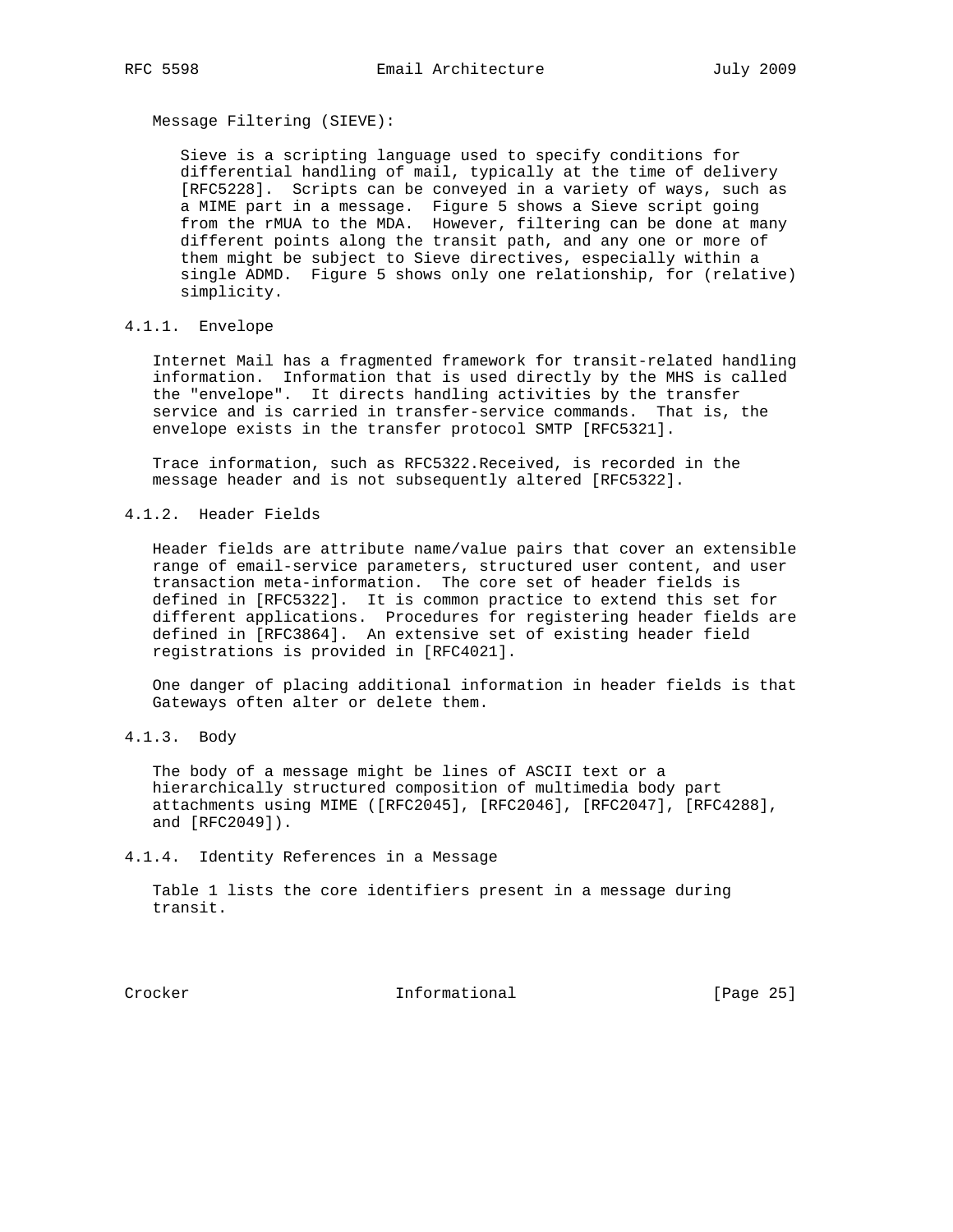| Layer                    | Field          | Set By              |
|--------------------------|----------------|---------------------|
| Message Body             | MIME Header    | Author              |
| Message header<br>fields | From:          | Author              |
|                          | Sender:        | Originator          |
|                          | $Reply-To:$    | Author              |
|                          | To: C'C: ABCC: | Author              |
|                          | $Message-ID:$  | Originator          |
|                          | Received:      | Originator, Relay,  |
|                          |                | Receiver            |
|                          | Return-Path:   | MDA, from MailFrom  |
|                          | $Resent-*$ :   | Mediator            |
|                          | List-Id:       | Mediator            |
|                          | $List-*:$      | Mediator            |
| SMTP                     | HELO/EHLO      | Latest Relay Client |
|                          | ENVID          | Originator          |
|                          | MailFrom       | Originator          |
|                          | RcptTo         | Author              |
|                          | ORCPT          | Originator          |
| T <sub>P</sub>           | Source Address | Latest Relay Client |

### Legend:

 Layer - The part of the email architecture that uses the identifier.

Field - The protocol construct that contains the identifier.

 Set By - The Actor role responsible for specifying the identifier value (and this can be different from the Actor that performs the fill-in function for the protocol construct).

Table 1: Layered Identities

These are the most common address-related fields:

RFC5322.From: Set by - Author

 Names and addresses for Authors of the message content are listed in the From: field.

Crocker **Informational** [Page 26]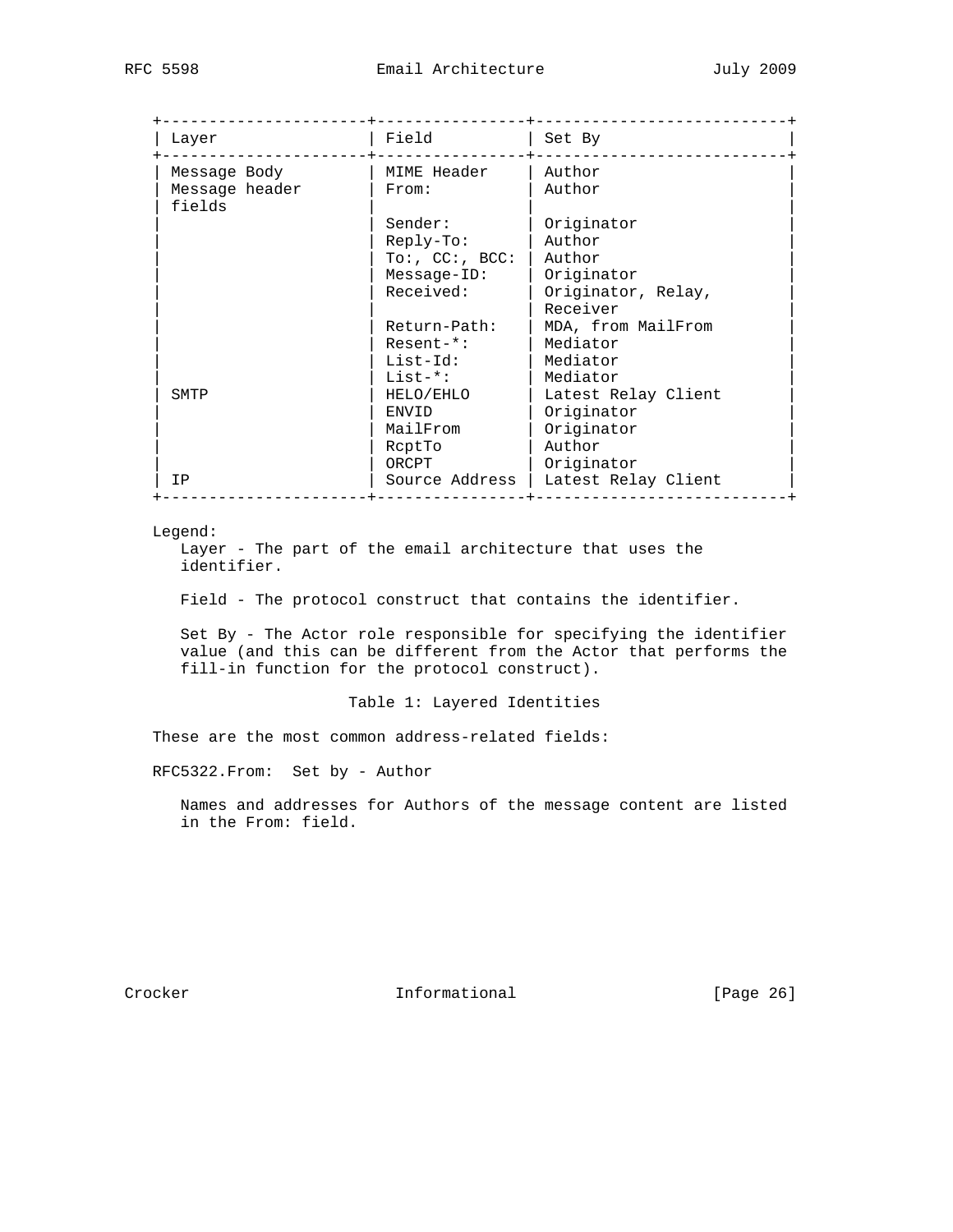RFC5322.Reply-To: Set by - Author

 If a Recipient sends a reply message that would otherwise use the RFC5322.From field addresses in the original message, the addresses in the RFC5322.Reply-To field are used instead. In other words, this field overrides the From: field for responses from Recipients.

RFC5322.Sender: Set by - Originator

 This field specifies the address responsible for submitting the message to the transfer service. This field can be omitted if it contains the same address as RFC5322.From. However, omitting this field does not mean that no Sender is specified; it means that that header field is virtual and that the address in the From: field is to be used.

 Specification of the notifications Return Addresses, which are contained in RFC5321.MailFrom, is made by the RFC5322.Sender. Typically, the Return address is the same as the Sender address. However, some usage scenarios require it to be different.

RFC5322.To/.CC: Set by - Author

 These fields specify MUA Recipient addresses. However, some or all of the addresses in these fields might not be present in the RFC5321.RcptTo commands.

 The distinction between To and CC is subjective. Generally, a To addressee is considered primary and is expected to take action on the message. A CC addressee typically receives a copy as a courtesy.

RFC5322.BCC: Set by - Author

 A copy of the message might be sent to an addressee whose participation is not to be disclosed to the RFC5322.To or RFC5322.CC Recipients and, usually, not to the other BCC Recipients. The BCC: header field indicates a message copy to such a Recipient. Use of this field is discussed in [RFC5322].

RFC5321.HELO/.EHLO: Set by - Originator, MSA, MTA

 Any SMTP client -- including Originator, MSA, or MTA -- can specify its hosting domain identity for the SMTP HELO or EHLO command operation.

Crocker **Informational** [Page 27]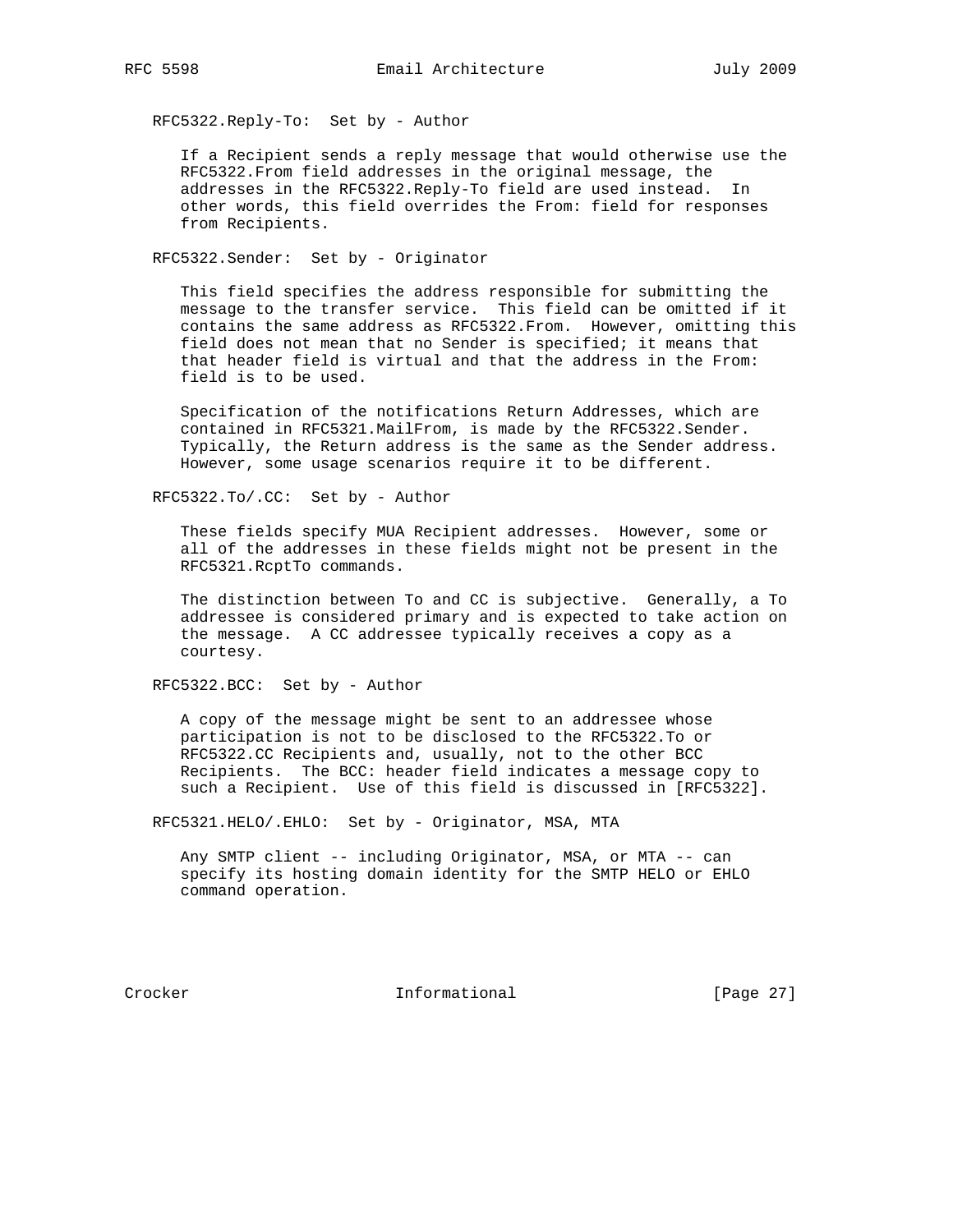RFC3461.ENVID: Set by - Originator

 The MSA can specify an opaque string, to be included in a DSN, as a means of assisting the Return Address Recipient in identifying the message that produced a DSN or message tracking.

RFC5321.MailFrom: Set by - Originator

 This field is an end-to-end string that specifies an email address for receiving return control information, such as returned messages. The name of this field is misleading, because it is not required to specify either the Author or the Actor responsible for submitting the message. Rather, the Actor responsible for submission specifies the RFC5321.MailFrom address. Ultimately, the simple basis for deciding which address needs to be in the RFC5321.MailFrom field is to determine which address is to be informed about transfer-level problems (and possibly successes).

RFC5321.RcptTo: Set by - Author, Final MTA, MDA

 This field specifies the MUA mailbox address of a Recipient. The string might not be visible in the message content header. For example, the IMF destination address header fields, such as RFC5322.To, might specify a Mailing List mailbox, while the RFC5321.RcptTo address specifies a member of that list.

RFC5321.ORCPT: Set by - Originator.

 This is an optional parameter to the RCPT command, indicating the original address to which the current RCPT TO address corresponds, after a mapping was performed during transit. An ORCPT is the only reliable way to correlate a DSN from a multi-Recipient message transfer with the intended Recipient.

RFC5321.Received: Set by - Originator, Relay, Mediator, Dest

 This field contains trace information, including originating host, Relays, Mediators, and MSA host domain names and/or IP Addresses.

RFC5321.Return-Path: Set by - Originator

 The MDA records the RFC5321.MailFrom address into the RFC5321.Return-Path field.

RFC2919.List-Id: Set by - Mediator, Author

 This field provides a globally unique Mailing List naming framework that is independent of particular hosts [RFC2919].

Crocker Informational [Page 28]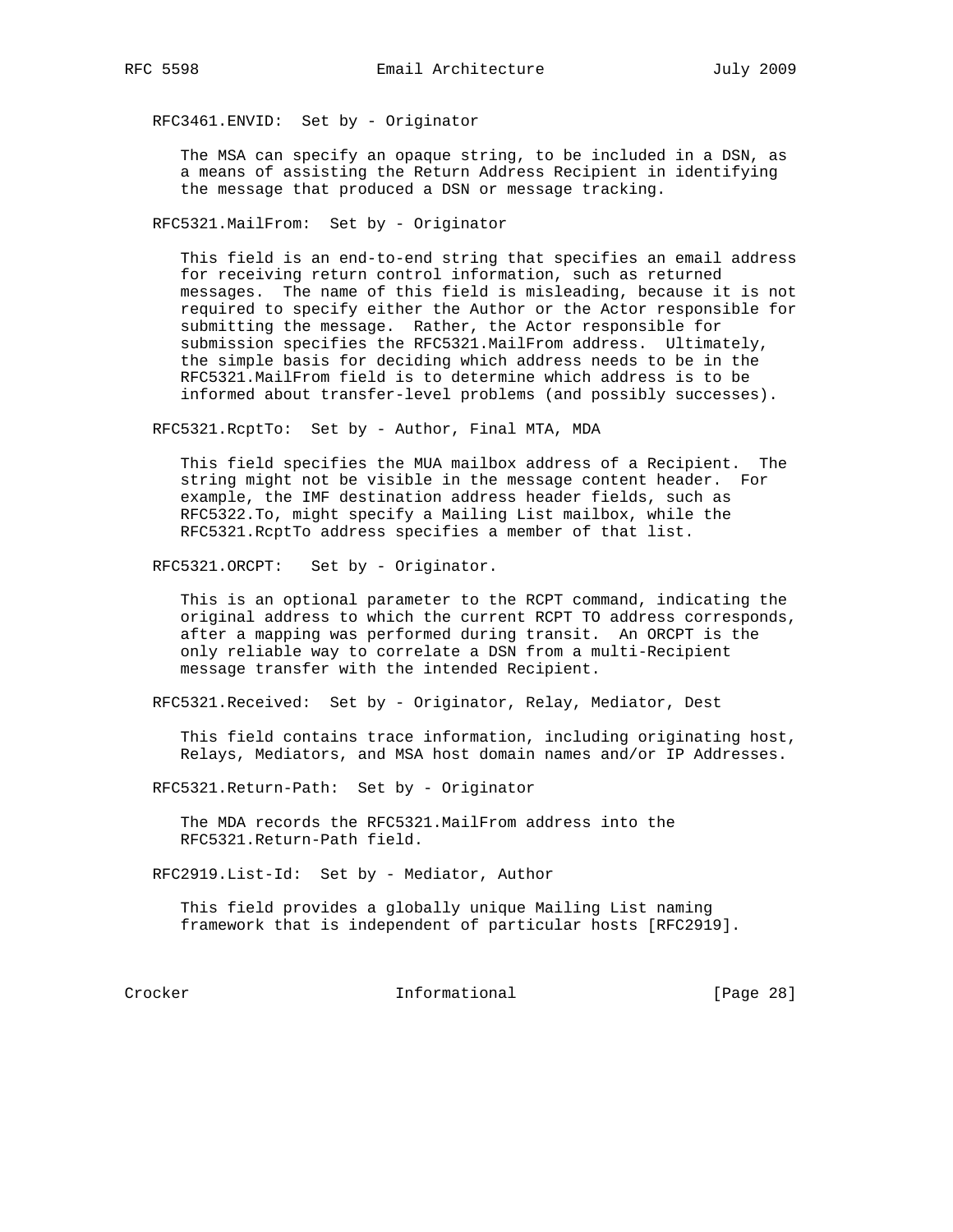The identifier is in the form of a domain name; however, the string usually is constructed by combining the two parts of an email address. The result is rarely a true domain name, listed in the domain name service, although it can be.

RFC2369.List-\*: Set by - Mediator, Author

 [RFC2369] defines a collection of message header fields for use by Mailing Lists. In effect, they supply list-specific parameters for common Mailing-List user operations. The identifiers for these operations are for the list itself and the user-as subscriber [RFC2369].

 RFC0791.SourceAddr: Set by - The Client SMTP sending host immediately preceding the current receiving SMTP server

 [RFC0791] defines the basic unit of data transfer for the Internet: the IP datagram. It contains a Source Address field that specifies the IP Address for the host (interface) from which the datagram was sent. This information is set and provided by the IP layer, which makes it independent of mail-level mechanisms. As such, it is often taken to be authoritative, although it is possible to provide false addresses.

4.2. User-Level Services

 Interactions at the user level entail protocol exchanges, distinct from those that occur at lower layers of the Internet Mail MHS architecture that is, in turn, above the Internet Transport layer. Because the motivation for email, and much of its use, is for interaction among people, the nature and details of these protocol exchanges often are determined by the needs of interpersonal and group communication. To accommodate the idiosyncratic behavior inherent in such communication, only subjective guidelines, rather than strict rules, can be offered for some aspects of system behavior. Mailing Lists provide particularly salient examples.

4.2.1. Message User Agent (MUA)

 A Message User Agent (MUA) works on behalf of User Actors and User applications. It is their representative within the email service.

 The Author MUA (aMUA) creates a message and performs initial submission into the transfer infrastructure via a Mail Submission Agent (MSA). It can also perform any creation- and posting-time archiving in its Message Store (aMS). An MUA aMS can organize messages in many different ways. A common model uses aggregations, called "folders"; in IMAP they are called "mailboxes". This model

Crocker **Informational** [Page 29]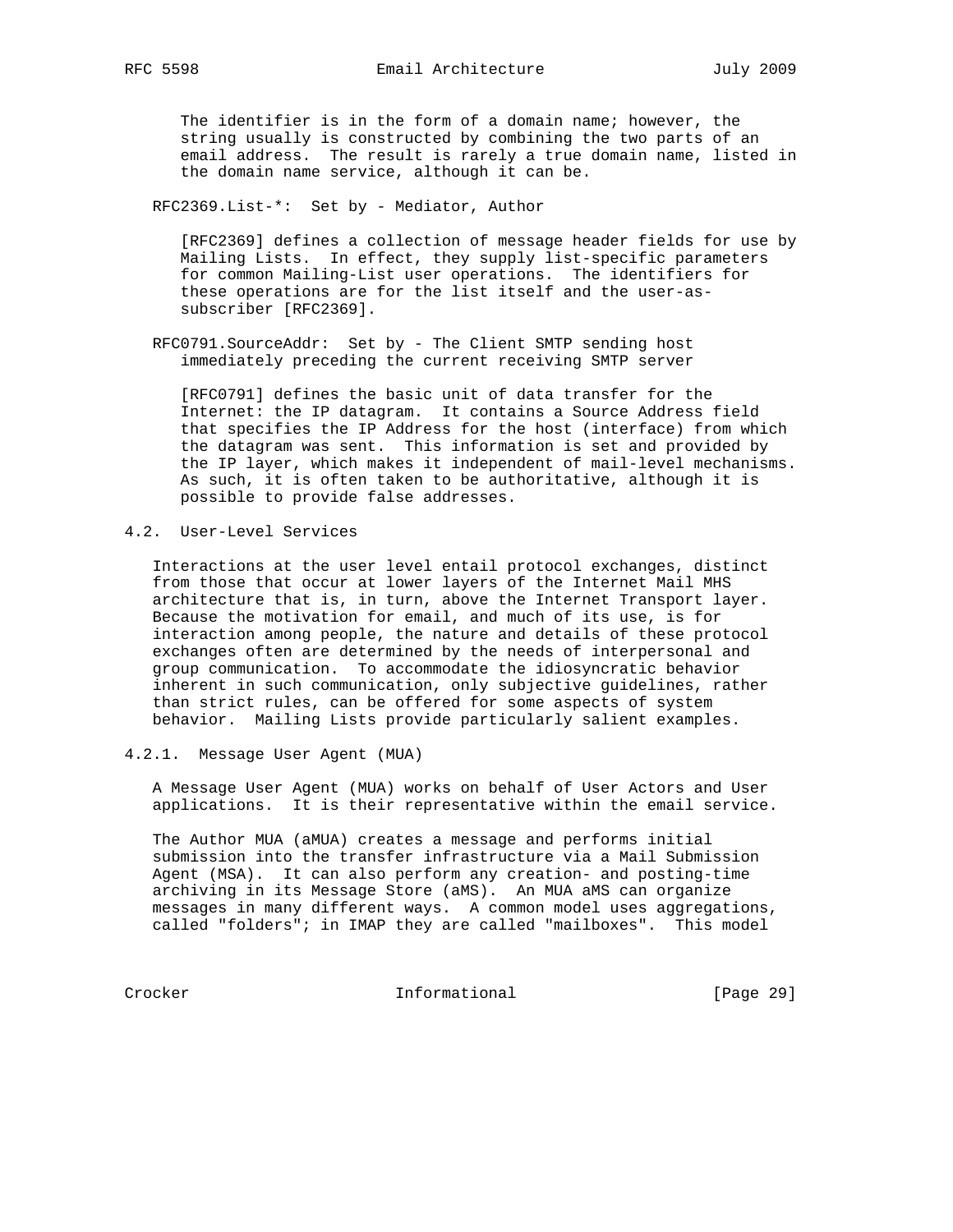allows a folder for messages under development (Drafts), a folder for messages waiting to be sent (Queued or Unsent), and a folder for messages that have been successfully posted for transfer (Sent). But none of these folders is required. For example, IMAP allows drafts to be stored in any folder, so no Drafts folder needs to be present.

 The Recipient MUA (rMUA) works on behalf of the Recipient to process received mail. This processing includes generating user-level disposition control messages, displaying and disposing of the received message, and closing or expanding the user-communication loop by initiating replies and forwarding new messages.

 NOTE: Although not shown in Figure 5, an MUA itself can have a distributed implementation, such as a "thin" user-interface module on a constrained device such as a smartphone, with most of the MUA functionality running remotely on a more capable server. An example of such an architecture might use IMAP [RFC3501] for most of the interactions between an MUA client and an MUA server. An approach for such scenarios is defined by [RFC4550].

 A Mediator is a special class of MUA. It performs message re-posting, as discussed in Section 2.1.

 An MUA can be automated, on behalf of a User who is not present at the time the MUA is active. One example is a bulk sending service that has a timed-initiation feature. These services are not to be confused with a Mailing List Mediator, since there is no incoming message triggering the activity of the automated service.

 A popular and problematic MUA is an automatic responder, such as one that sends out-of-office notices. This behavior might be confused with that of a Mediator, but this MUA is generating a new message. Automatic responders can annoy Users of Mailing Lists unless they follow [RFC3834].

The identity fields are relevant to a typical MUA:

 RFC5322.From RFC5322.Reply-To RFC5322.Sender RFC5322.To, RFC5322.CC RFC5322.BCC

Crocker **Informational** Informational [Page 30]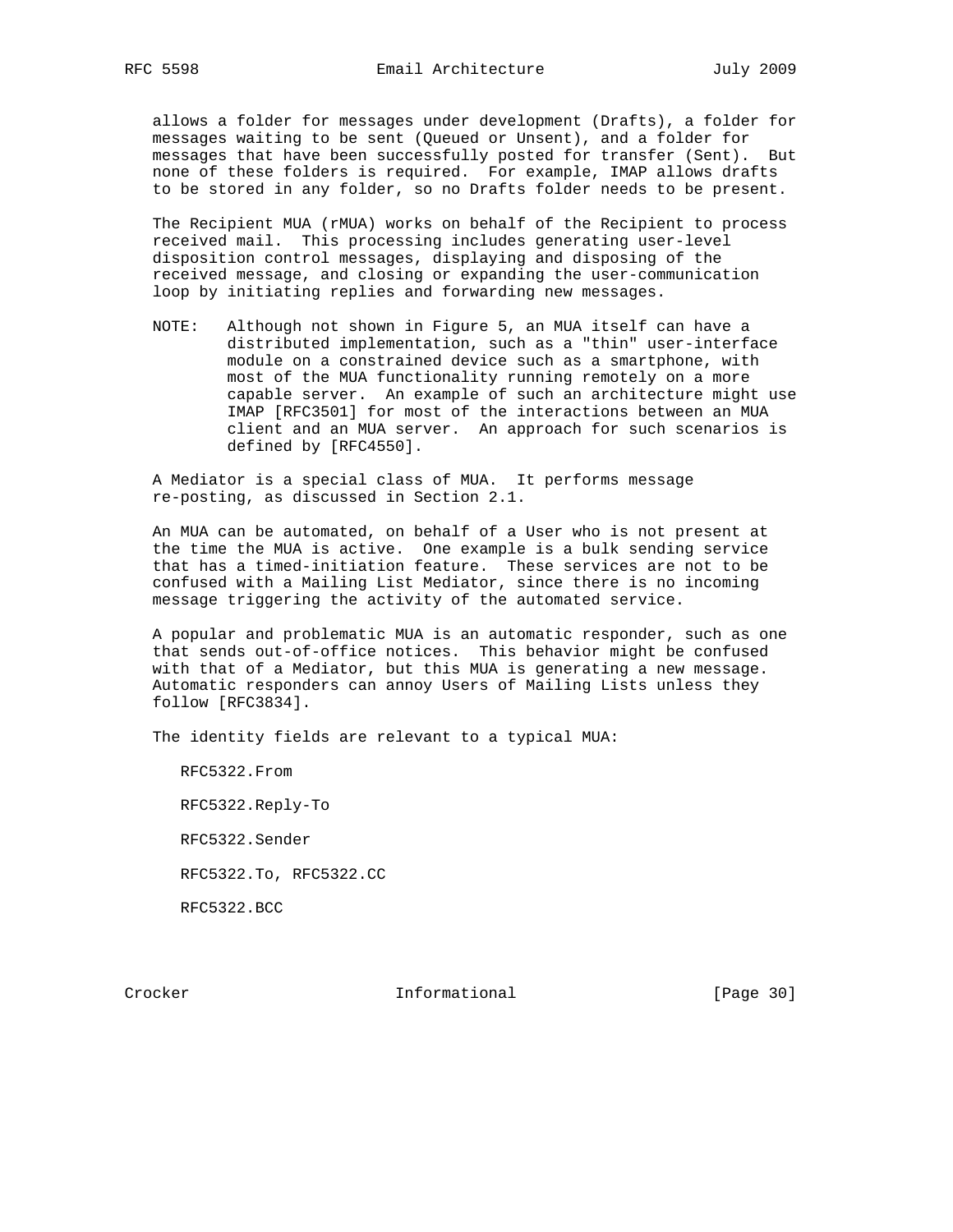4.2.2. Message Store (MS)

 An MUA can employ a long-term Message Store (MS). Figure 5 depicts an Author's MS (aMS) and a Recipient's MS (rMS). An MS can be located on a remote server or on the same machine as the MUA.

 An MS acquires messages from an MDA either proactively by a local mechanism or even by a standardized mechanism such as SMTP(!), or reactively by using POP or IMAP. The MUA accesses the MS either by a local mechanism or by using POP or IMAP. Using POP for individual message accesses, rather than for bulk transfer, is relatively rare and inefficient.

- 4.3. MHS-Level Services
- 4.3.1. Mail Submission Agent (MSA)

 A Mail Submission Agent (MSA) accepts the message submitted by the aMUA and enforces the policies of the hosting ADMD and the requirements of Internet standards. An MSA represents an unusual functional dichotomy. It represents the interests of the Author (aMUA) during message posting, to facilitate posting success; it also represents the interests of the MHS. In the architecture, these responsibilities are modeled, as shown in Figure 5, by dividing the MSA into two sub-components, aMSA and hMSA, respectively. Transfer of responsibility for a single message, from an Author's environment to the MHS, is called "posting". In Figure 5, it is marked as the (S) transition, within the MSA.

 The hMSA takes transit responsibility for a message that conforms to the relevant Internet standards and to local site policies. It rejects messages that are not in conformance. The MSA performs final message preparation for submission and effects the transfer of responsibility to the MHS, via the hMSA. The amount of preparation depends upon the local implementations. Examples of aMSA tasks include adding header fields, such as Date: and Message-ID:, and modifying portions of the message from local notations to Internet standards, such as expanding an address to its formal IMF representation.

 Historically, standards-based MUA/MSA message postings have used SMTP [RFC5321]. The standard currently preferred is SUBMISSION [RFC4409]. Although SUBMISSION derives from SMTP, it uses a separate TCP port and imposes distinct requirements, such as access authorization.

Crocker Informational [Page 31]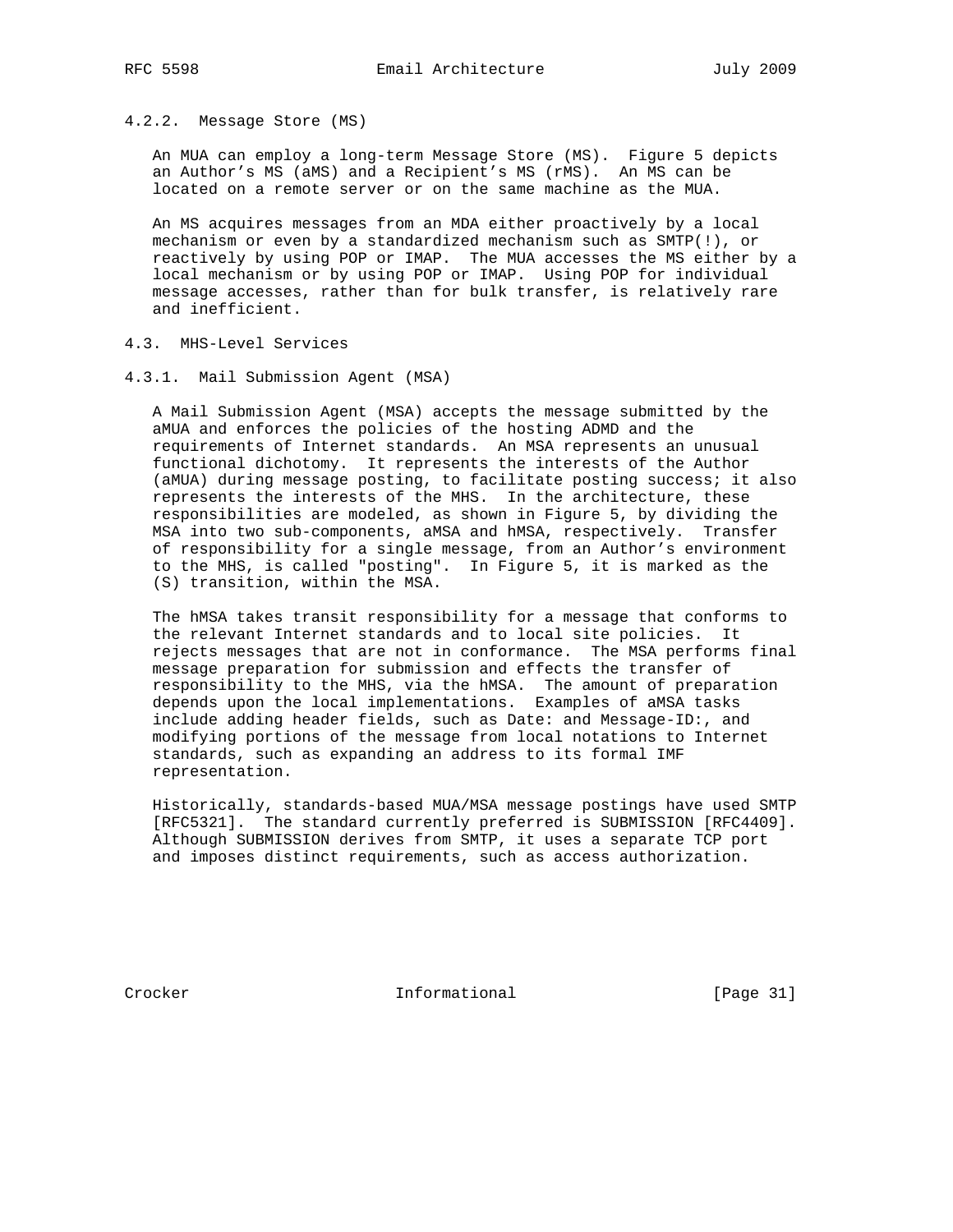These identities are relevant to the MSA:

RFC5321.HELO/.EHLO

RFC3461.ENVID

RFC5321.MailFrom

RFC5321.RcptTo

RFC5321.Received

RFC0791.SourceAddr

4.3.2. Message Transfer Agent (MTA)

 A Message Transfer Agent (MTA) relays mail for one application-level "hop". It is like a packet switch or IP router in that its job is to make routing assessments and to move the message closer to the Recipients. Of course, email objects are typically much larger than the payload of a packet or datagram, and the end-to-end latencies are typically much higher. Relaying is performed by a sequence of MTAs until the message reaches a destination MDA. Hence, an MTA implements both client and server MTA functionality; it does not change addresses in the envelope or reformulate the editorial content. A change in data form, such as to MIME Content-Transfer- Encoding, is within the purview of an MTA, but removal or replacement of body content is not. An MTA also adds trace information [RFC2505].

 NOTE: Within a destination ADMD, email-relaying modules can make a variety of changes to the message, prior to delivery. In such cases, these modules are acting as Gateways, rather than MTAs.

 Internet Mail uses SMTP ([RFC5321], [RFC2821], [RFC0821]) primarily to effect point-to-point transfers between peer MTAs. Other transfer mechanisms include Batch SMTP [RFC2442] and On-Demand Mail Relay (ODMR) SMTP [RFC2645]. As with most network-layer mechanisms, the Internet Mail SMTP supports a basic level of reliability, by virtue of providing for retransmission after a temporary transfer failure. Unlike typical packet switches (and Instant Messaging services), Internet Mail MTAs are expected to store messages in a manner that allows recovery across service interruptions, such as host-system shutdown. The degree of such robustness and persistence by an MTA can vary. The base SMTP specification provides a framework for protocol response codes. An extensible enhancement to this framework is defined in [RFC5248].

Crocker Informational [Page 32]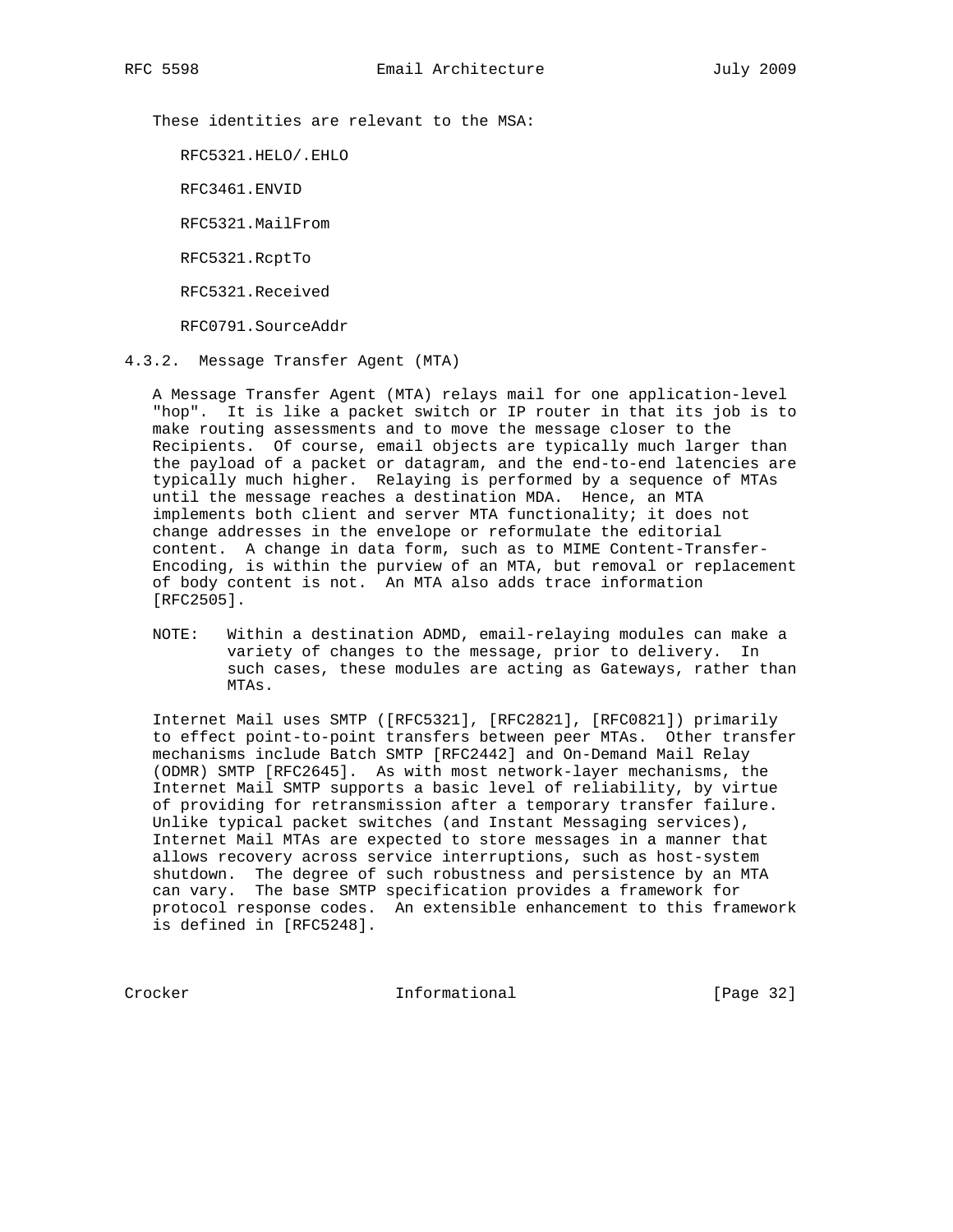Although quite basic, the dominant routing mechanism for Internet Mail is the DNS MX record [RFC1035], which specifies an MTA through which the queried domain can be reached. This mechanism presumes a public, or at least a common, backbone that permits any attached MTA to connect to any other.

MTAs can perform any of these well-established roles:

 Boundary MTA: An MTA that is part of an ADMD and interacts with MTAs in other ADMDs. This is also called a Border MTA. There can be different Boundary MTAs, according to the direction of mail-flow.

> Outbound MTA: An MTA that relays messages to other ADMDs.

 Inbound MTA: An MTA that receives inbound SMTP messages from MTA Relays in other ADMDs, for example, an MTA running on the host listed as the target of an MX record.

Final MTA: The MTA that transfers a message to the MDA.

These identities are relevant to the MTA:

RFC5321.HELO/.EHLO

RFC3461.ENVID

RFC5321.MailFrom

RFC5321.RcptTo

RFC5322.Received: Set by - Relay Server

RFC0791.SourceAddr

4.3.3. Mail Delivery Agent (MDA)

 A transfer of responsibility from the MHS to a Recipient's environment (mailbox) is called "delivery". In the architecture, as depicted in Figure 5, delivery takes place within a Mail Delivery Agent (MDA) and is shown as the (D) transition from the MHS-oriented MDA component (hMDA) to the Recipient-oriented MDA component (rMDA).

Crocker **Informational** [Page 33]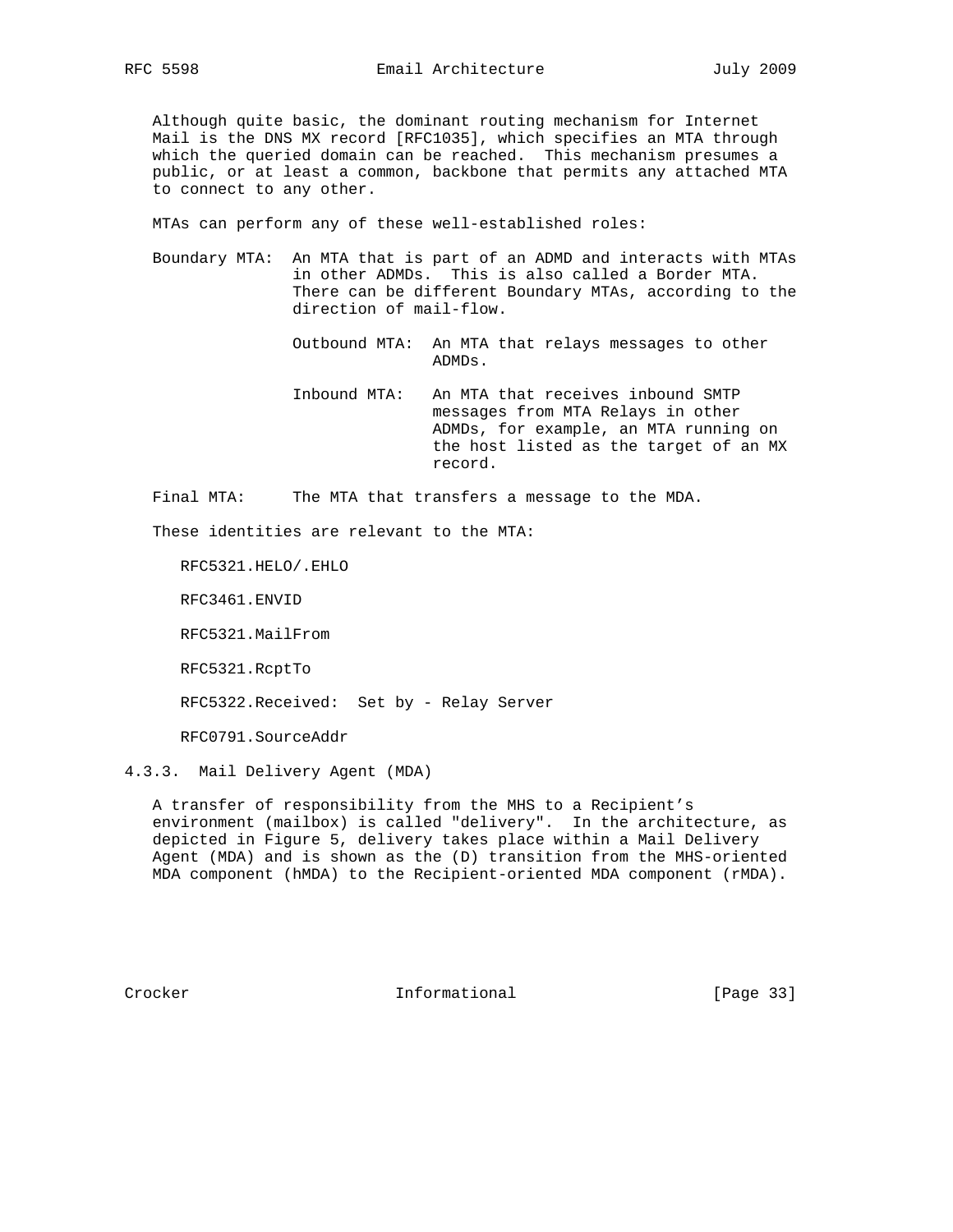An MDA can provide distinctive, address-based functionality, made possible by its detailed information about the properties of the destination address. This information might also be present elsewhere in the Recipient's ADMD, such as at an organizational border (Boundary) Relay. However, it is required for the MDA, if only because the MDA is required to know where to deliver the message.

 Like an MSA, an MDA serves two roles, as depicted in Figure 5. Formal transfer of responsibility, called "delivery", is effected between the two components that embody these roles and is shown as "(D)" in Figure 5. The MHS portion (hMDA) primarily functions as a server SMTP engine. A common additional role is to redirect the message to an alternative address, as specified by the Recipient addressee's preferences. The job of the Recipient portion of the MDA (rMDA) is to perform any delivery actions that the Recipient specifies.

 Transfer into the MDA is accomplished by a normal MTA transfer mechanism. Transfer from an MDA to an MS uses an access protocol, such as POP or IMAP.

 NOTE: The term "delivery" can refer to the formal, MHS function specified here or to the first time a message is displayed to a Recipient. A simple, practical test for whether the MHS based definition applies is whether a DSN can be generated.

These identities are relevant to the MDA:

 RFC5321.Return-Path: Set by - Author Originator or Mediator Originator

 The MDA records the RFC5321.MailFrom address into the RFC5321.Return-Path field.

RFC5322.Received: Set by - MDA server

 An MDA can record a Received: header field to indicate trace information, including source host and receiving host domain names and/or IP Addresses.

# 4.4. Transition Modes

 From the origination site to the point of delivery, Internet Mail usually follows a "push" model. That is, the Actor that holds the message initiates transfer to the next venue, typically with SMTP [RFC5321] or the Local Mail Transfer Protocol (LMTP) [RFC2033]. With a "pull" model, the Actor that holds the message waits for the Actor

Crocker Informational [Page 34]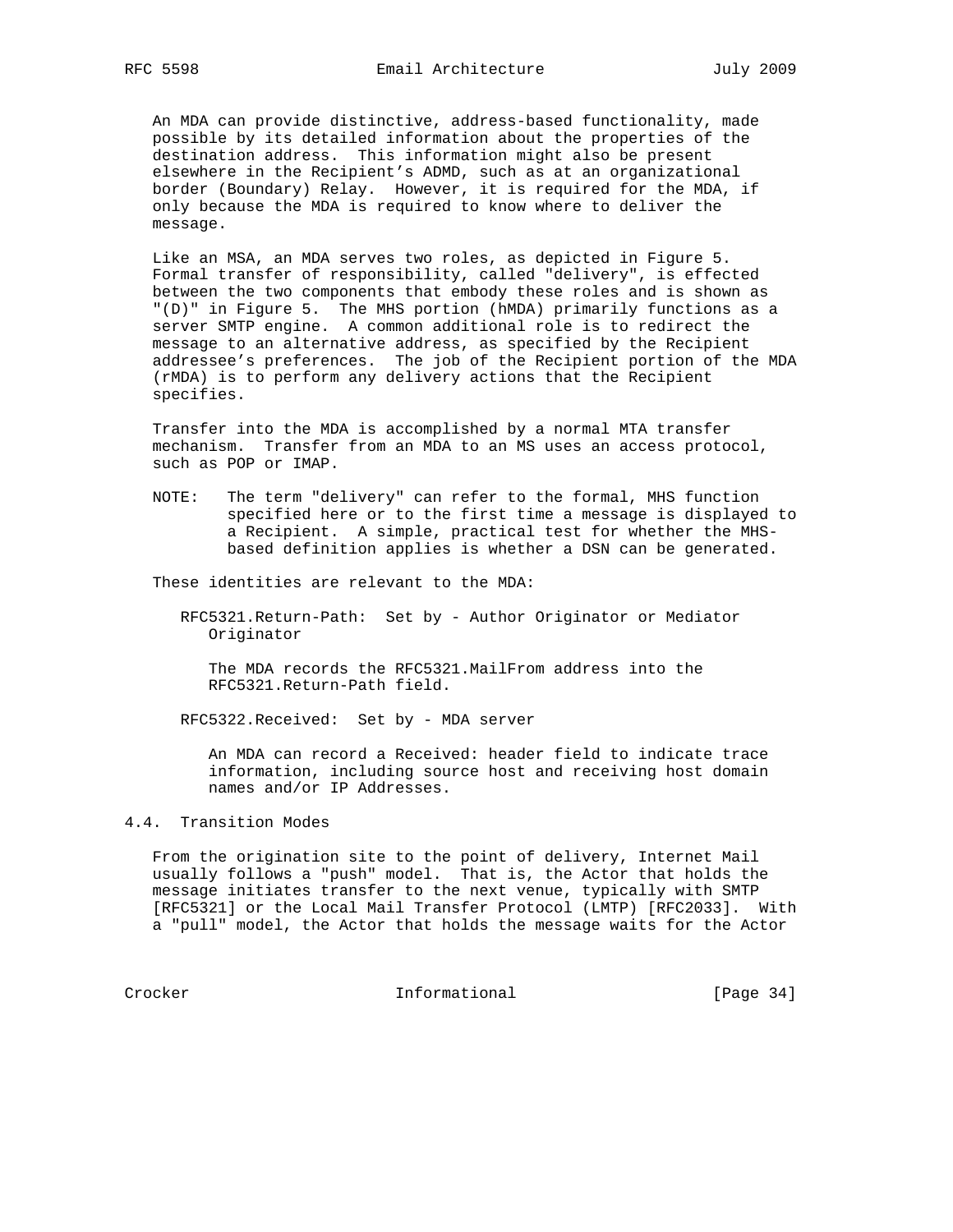in the next venue to initiate a request for transfer. Standardized mechanisms for pull-based MHS transfer are ETRN [RFC1985] and ODMR [RFC2645].

 After delivery, the Recipient's MUA (or MS) can gain access by having the message pushed to it or by having the receiver of access pull the message, such as by using POP [RFC1939] and IMAP [RFC3501].

4.5. Implementation and Operation

 A discussion of any interesting system architecture often bogs down when architecture and implementation are confused. An architecture defines the conceptual functions of a service, divided into discrete conceptual modules. An implementation of that architecture can combine or separate architectural components, as needed for a particular operational environment. For example, a software system that primarily performs message relaying is an MTA, yet it might also include MDA functionality. That same MTA system might be able to interface with non-Internet email services and thus perform both as an MTA and as a Gateway.

 Similarly, implemented modules might be configured to form elaborations of the architecture. An interesting example is a distributed MS. One portion might be a remote server and another might be local to the MUA. As discussed in [RFC1733], there are three operational relationships among such MSs:

- Online: The MS is remote, and messages are accessible only when the MUA is attached to the MS so that the MUA will re-fetch all or part of a message from one session to the next.
- Offline: The MS is local to the User, and messages are completely moved from any remote store, rather than (also) being retained there.
- Disconnected: An rMS and a uMS are kept synchronized, for all or part of their contents, while they are connected. When they are disconnected, mail can arrive at the rMS and the User can make changes to the uMS. The two stores are re-synchronized when they are reconnected.

# 5. Mediators

 Basic message transfer from Author to Recipients is accomplished by using an asynchronous store-and-forward communication infrastructure in a sequence of independent transmissions through some number of MTAs. A very different task is a sequence of postings and deliveries through Mediators. A Mediator forwards a message through a

Crocker **Informational** [Page 35]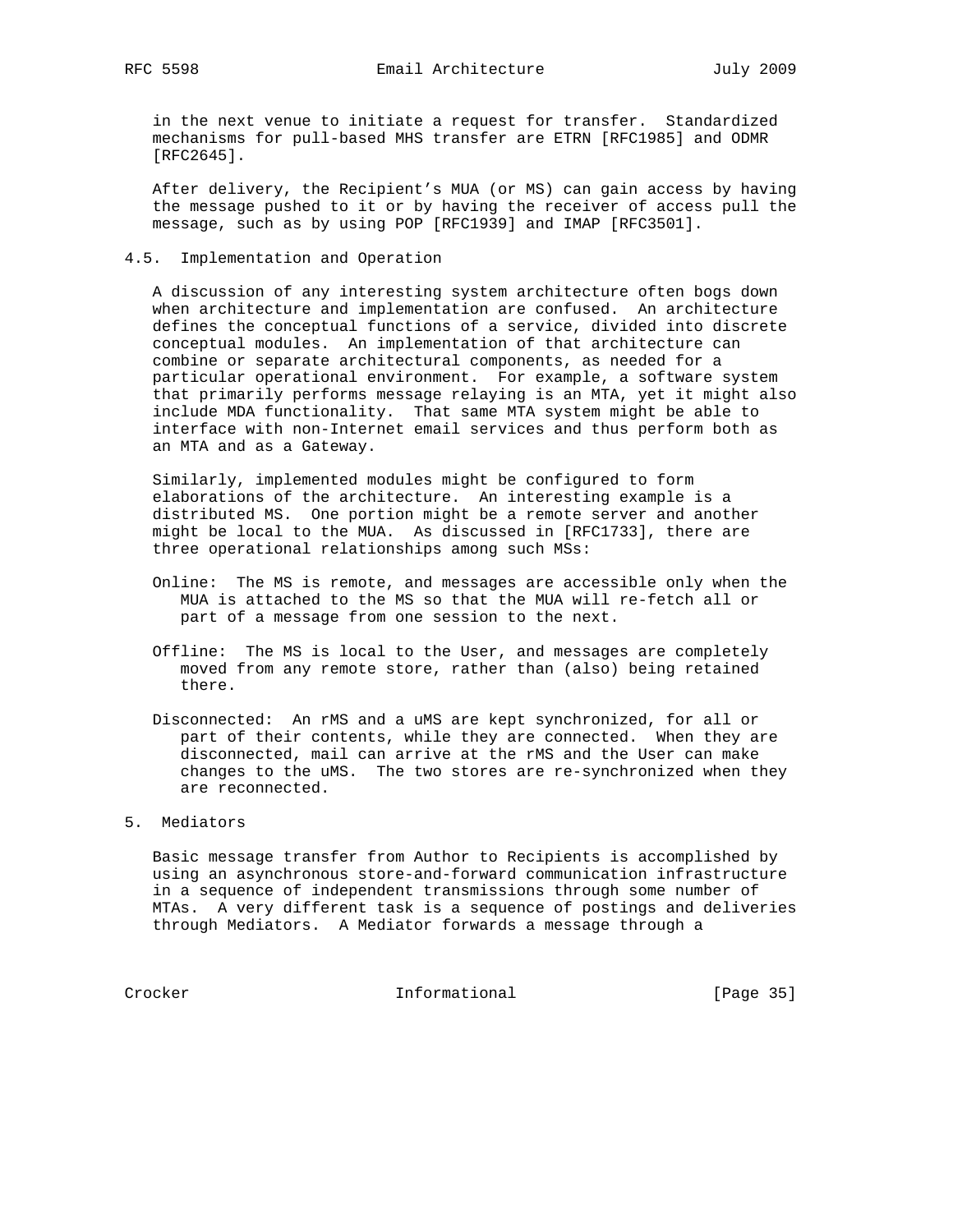re-posting process. The Mediator shares some functionality with basic MTA relaying, but has greater flexibility in both addressing and content than is available to MTAs.

 This is the core set of message information that is commonly set by all types of Mediators:

RFC5321.HELO/.EHLO: Set by - Mediator Originator

RFC3461.ENVID: Set by - Mediator Originator

RFC5321.RcptTo: Set by - Mediator Author

RFC5321.Received: Set by - Mediator Dest

 The Mediator can record received information to indicate the delivery to the original address and submission to the alias address. The trace of Received: header fields can include everything from original posting, through relaying, to final delivery.

 The aspect of a Mediator that distinguishes it from any other MUA creating a message is that a Mediator preserves the integrity and tone of the original message, including the essential aspects of its origination information. The Mediator might also add commentary.

Examples of MUA messages that a Mediator does not create include:

New message that forwards an existing message:

 Although this action provides a basic template for a class of Mediators, its typical occurrence is not, itself, an example of a Mediator. The new message is viewed as being from the Actor that is doing the forwarding, rather than from the original Author. A new message encapsulates the original message and is seen as

 from the new Originator. This Mediator Originator might add commentary and can modify the original message content. Because the forwarded message is a component of the message sent by the new Originator, the new message creates a new dialogue. However, the final Recipient still sees the contained message as from the original Author.

Reply:

 When a Recipient responds to the Author of a message, the new message is not typically viewed as a forwarding of the original. Its focus is the new content, although it might

Crocker Informational [Page 36]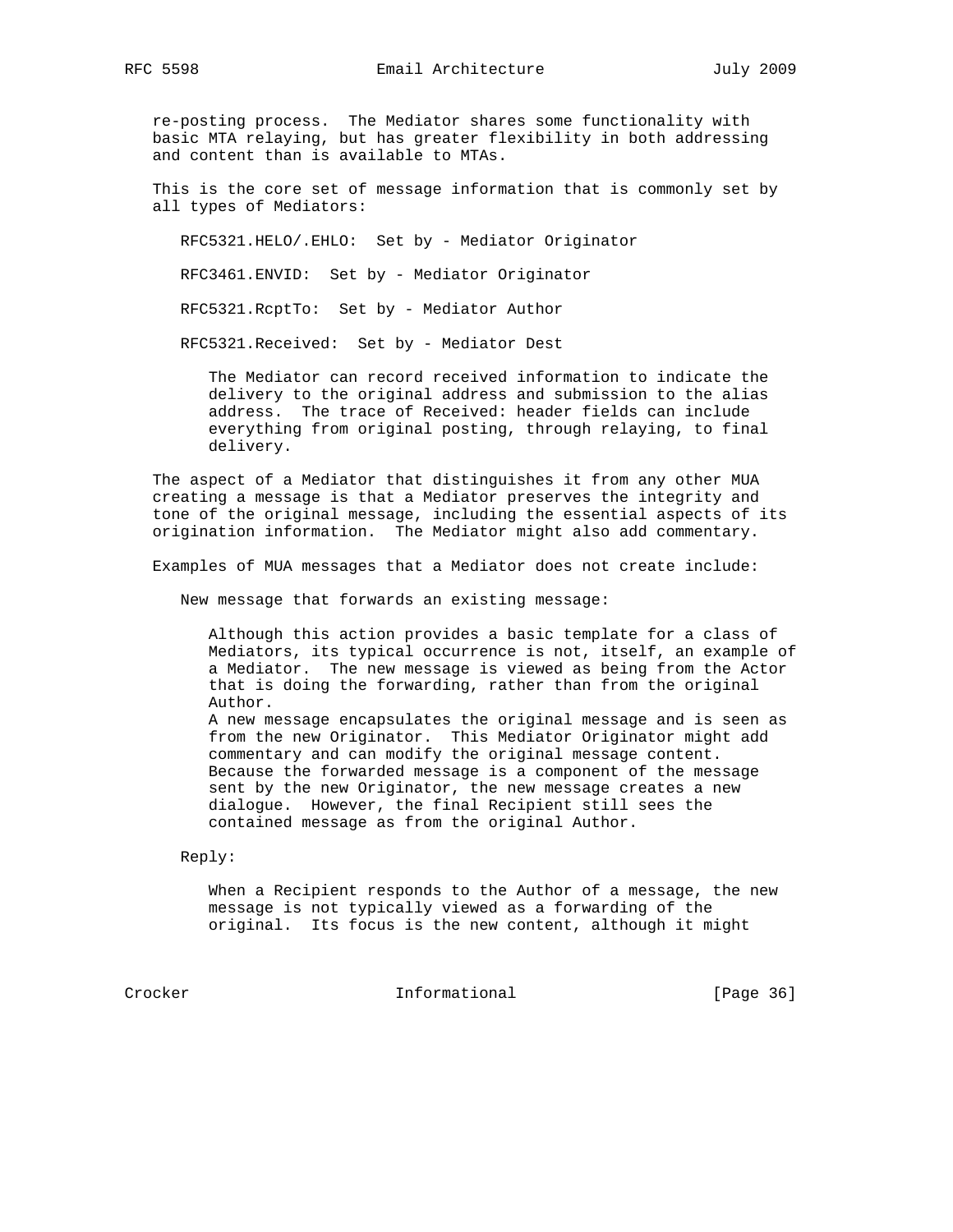contain all or part of the material from the original message. The earlier material is merely contextual and secondary. This includes automated replies, such as vacation out-of-office notices, as discussed in Section 4.2.1.

### Annotation:

 The integrity of the original message is usually preserved, but one or more comments about the message are added in a manner that distinguishes commentary from original text. The primary purpose of the new message is to provide commentary from a new Author, similar to a Reply.

The remainder of this section describes common examples of Mediators.

5.1. Alias

 One function of an MDA is to determine the internal location of a mailbox in order to perform delivery. An Alias is a simple re-addressing facility that provides one or more new Internet Mail addresses, rather than a single, internal one; the message continues through the transfer service, for delivery to one or more alternate addresses. Although typically implemented as part of an MDA, this facility is a Recipient function. It resubmits the message, although all handling information except the envelope Recipient (rfc5321.RcptTo) address is retained. In particular, the Return Address (rfc5321.MailFrom) is unchanged.

 What is distinctive about this forwarding mechanism is how closely it resembles normal MTA store-and-forward relaying. Its only significant difference is that it changes the RFC5321.RcptTo value. Because this change is so small, aliasing can be viewed as a part of the lower-level mail-relaying activity. However, this small change has a large semantic impact: The designated Recipient has chosen a new Recipient.

 NOTE: When the replacement list includes more than one address, the alias is increasingly likely to have delivery problems. Any problem reports go to the original Author, not the administrator of the alias entry. This makes it more difficult to resolve the problem, because the original Author has no knowledge of the Alias mechanism.

 Including the core set of message information listed at the beginning of this section, Alias typically changes:

Crocker **Informational** [Page 37]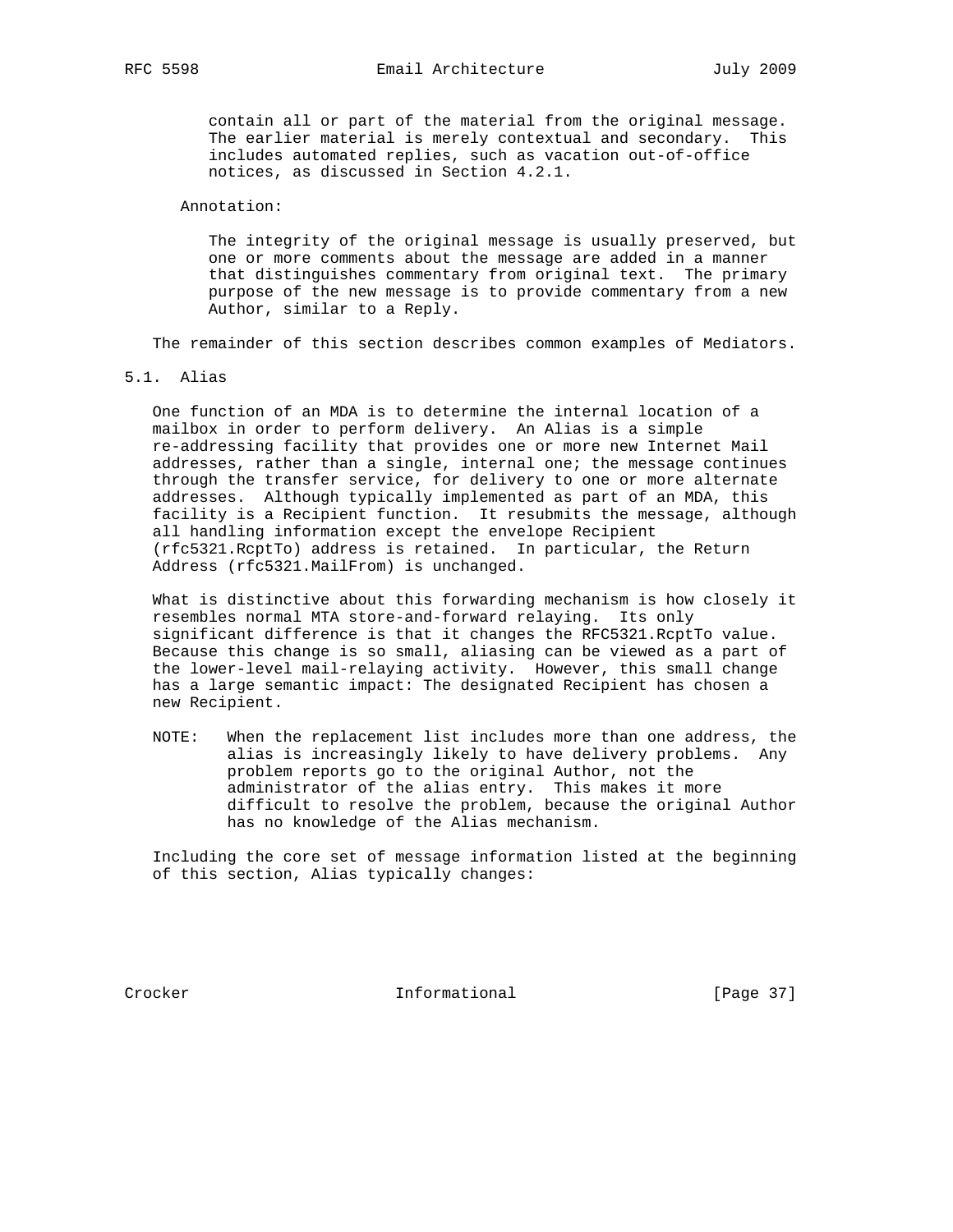RFC5322.To/.CC/.BCC: Set by - Author

These fields retain their original addresses.

RFC5321.MailFrom: Set by - Author

 The benefit of retaining the original MailFrom value is to ensure that an Actor related to the originating ADMD knows there has been a delivery problem. On the other hand, the responsibility for handling problems, when transiting from the original Recipient mailbox to the alias mailbox usually lies with that original Recipient, because the Alias mechanism is strictly under that Recipient's control. Retaining the original MailFrom address prevents this.

## 5.2. ReSender

 Also called the ReDirector, the ReSender's actions differ from forwarding because the Mediator "splices" a message's addressing information to connect the Author of the original message with the Recipient of the new message. This connection permits them to have direct exchange, using their normal MUA Reply functions, while also recording full reference information about the Recipient who served as a Mediator. Hence, the new Recipient sees the message as being from the original Author, even if the Mediator adds commentary.

 Including the core set of message information listed at the beginning of this section, these identities are relevant to a resent message:

RFC5322.From: Set by - original Author

 Names and addresses for the original Author of the message content are retained. The free-form (display-name) portion of the address might be modified to provide an informal reference to the ReSender.

RFC5322.Reply-To: Set by - original Author

 If this field is present in the original message, it is retained in the resent message.

 RFC5322.Sender: Set by - Author's Originator or Mediator Originator

RFC5322.To/.CC/.BCC: Set by - original Author

These fields specify the original message Recipients.

Crocker Informational [Page 38]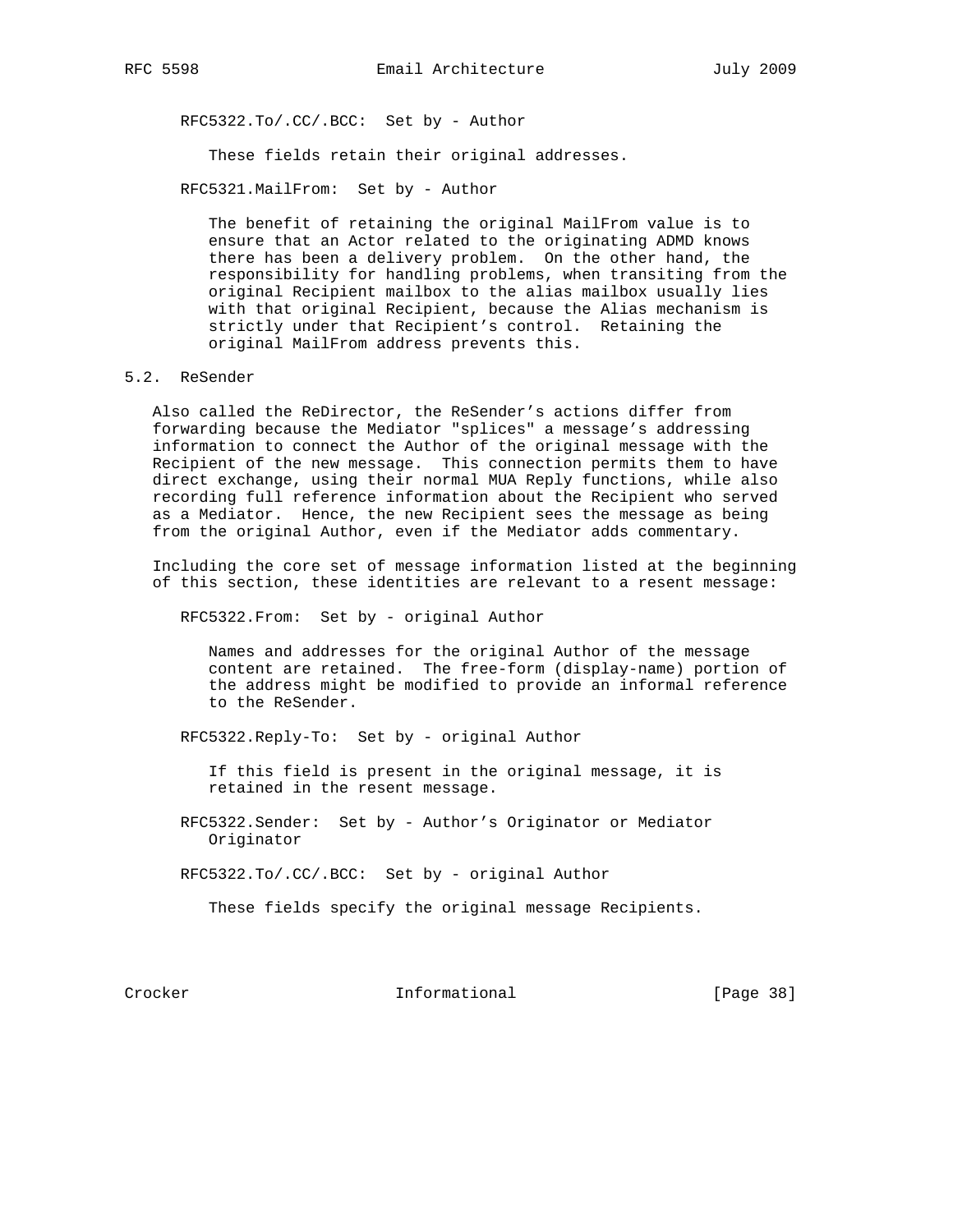RFC5322.Resent-From: Set by - Mediator Author

 This address is of the original Recipient who is redirecting the message. Otherwise, the same rules apply to the Resent- From: field as to an original RFC5322.From field.

RFC5322.Resent-Sender: Set by - Mediator Originator

 The address of the Actor responsible for resubmitting the message. As with RFC5322.Sender, this field can be omitted when it contains the same address as RFC5322.Resent-From.

RFC5322.Resent-To/-CC/-BCC: Set by - Mediator Author

 The addresses of the new Recipients who are now able to reply to the original Author.

RFC5321.MailFrom: Set by - Mediator Originator

 The Actor responsible for resubmission (RFC5322.Resent-Sender) is also responsible for specifying the new MailFrom address.

## 5.3. Mailing Lists

 A Mailing List receives messages as an explicit addressee and then re-posts them to a list of subscribed members. The Mailing List performs a task that can be viewed as an elaboration of the ReSender. In addition to sending the new message to a potentially large number of new Recipients, the Mailing List can modify content, for example, by deleting attachments, converting the format, and adding list specific comments. Mailing Lists also archive messages posted by Authors. Still the message retains characteristics of being from the original Author.

 Including the core set of message information listed at the beginning of this section, these identities are relevant to a Mailing List processor when submitting a message:

 RFC2919.List-Id: Set by - Mediator Author RFC2369.List-\*: Set by - Mediator Author RFC5322.From: Set by - original Author Names and email addresses for the original Author of the message content are retained.

Crocker Informational [Page 39]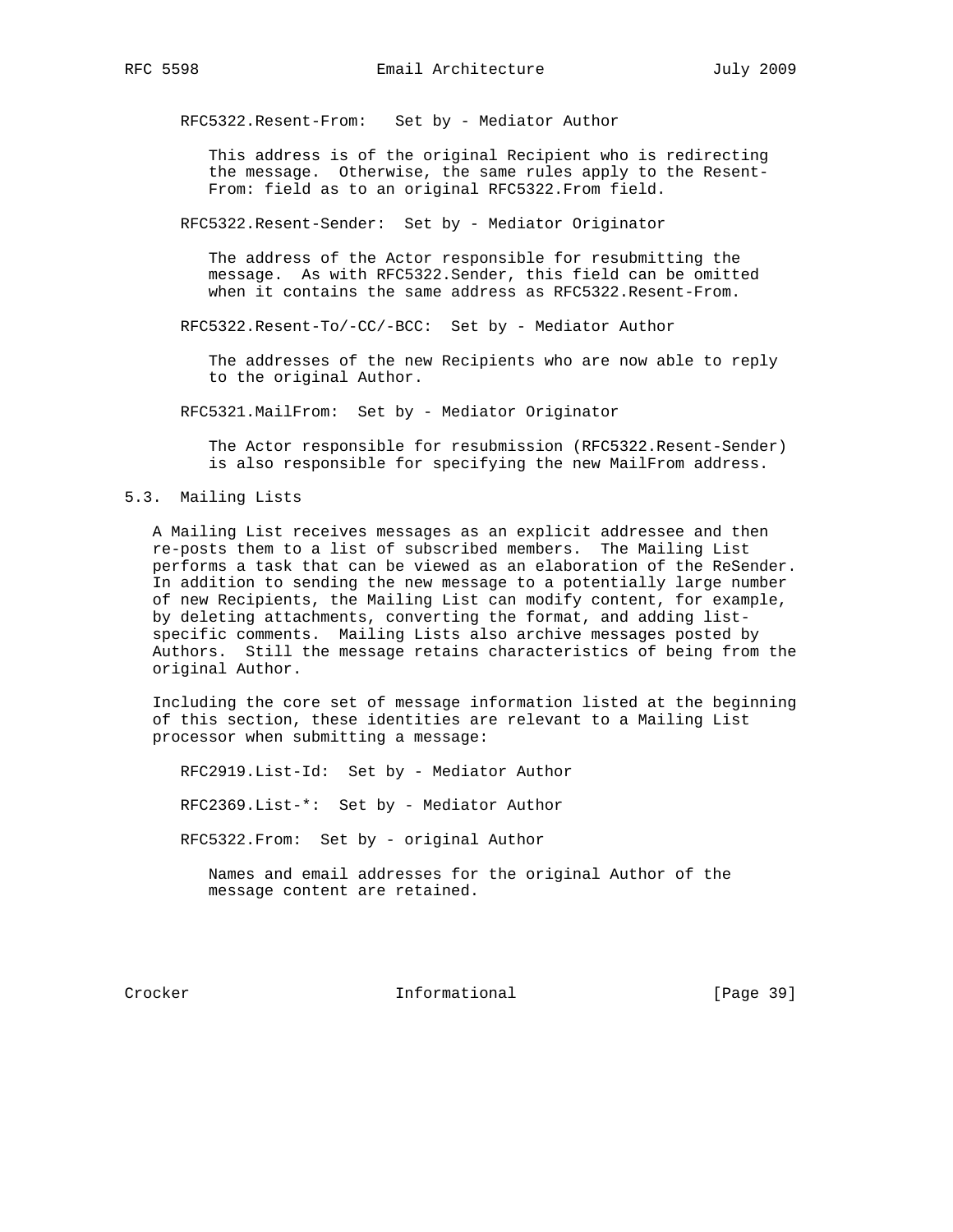RFC5322.Reply-To: Set by - Mediator or original Author

 Although problematic, it is common for a Mailing List to assign its own addresses to the Reply-To: header field of messages that it posts. This assignment is intended to ensure that replies go to all list members, rather than to only the original Author. As a User Actor, a Mailing List is the Author of the new message and can legitimately set the Reply-To: value. As a Mediator attempting to represent the message on behalf of its original Author, creating or modifying a Reply-To: field can be viewed as violating that Author's intent. When the Reply-To is modified in this way, a reply that is meant only for the original Author will instead go to the entire list. When the Mailing List does not set the field, a reply meant for the entire list can instead go only to the original Author. At best, either choice is a matter of group culture for the particular list.

RFC5322.Sender: Set by - Author Originator or Mediator Originator

 This field usually specifies the address of the Actor responsible for Mailing List operations. Mailing Lists that operate in a manner similar to a simple MTA Relay preserve as much of the original handling information as possible, including the original RFC5322.Sender field. (Note that this mode of operation causes the Mailing List to behave much like an Alias, with a possible difference in number of new addressees.)

RFC5322.To/.CC: Set by - original Author

 These fields usually contain the original list of Recipient addresses.

RFC5321.MailFrom: Set by - Mediator Originator

 Because a Mailing List can modify the content of a message in any way, it is responsible for that content; that is, it is an Author. As such, the Return Address is specified by the Mailing List. Although it is plausible for the Mailing List to reuse the Return Address employed by the original Originator, notifications sent to that address after a message has been processed by a Mailing List could be problematic.

Crocker **Informational** [Page 40]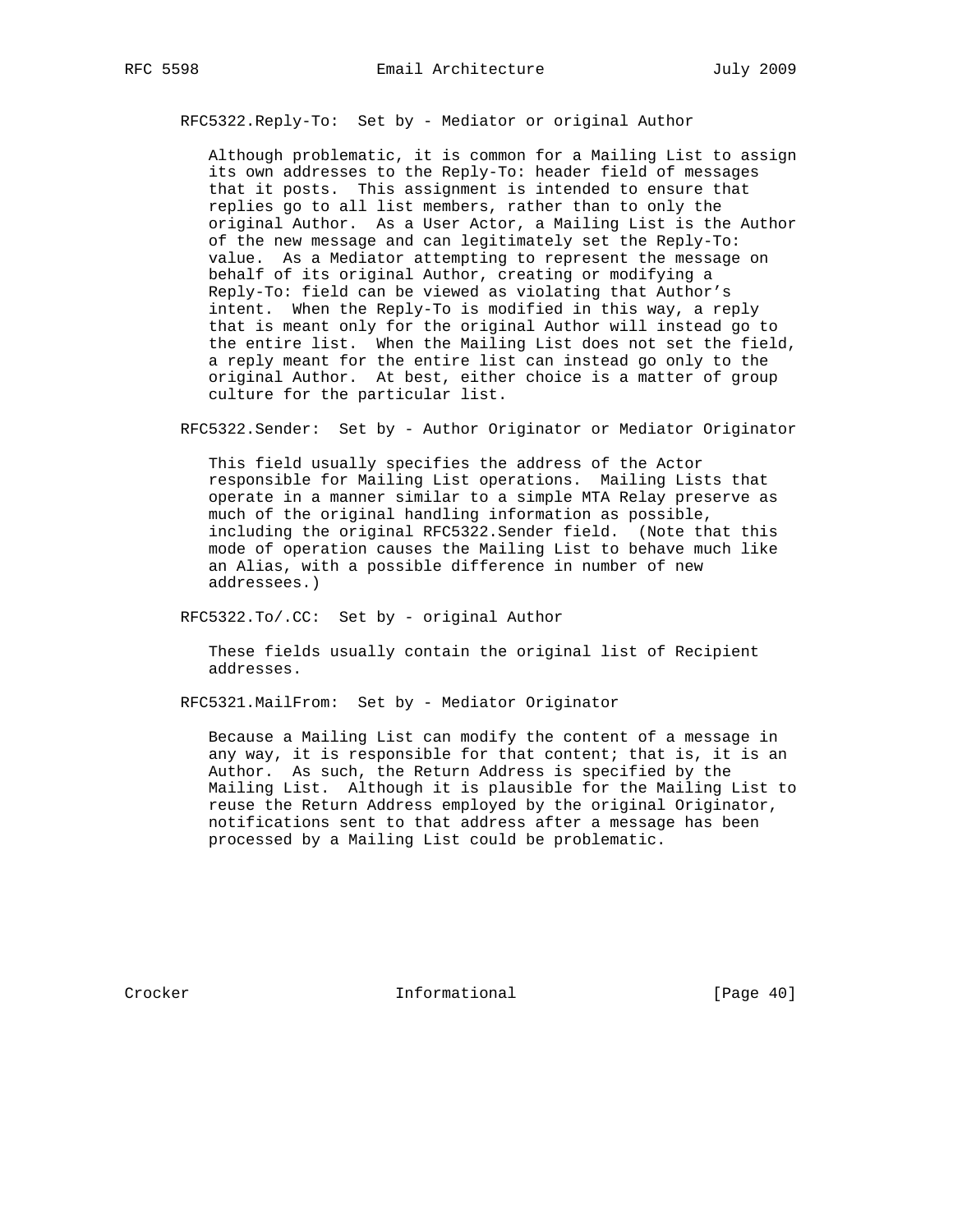# 5.4. Gateways

 A Gateway performs the basic routing and transfer work of message relaying, but it also is permitted to modify content, structure, address, or attributes as needed to send the message into a messaging environment that operates under different standards or potentially incompatible policies. When a Gateway connects two differing messaging services, its role is easy to identify and understand. When it connects environments that follow similar technical standards, but significantly different administrative policies, it is easy to view a Gateway as merely an MTA.

 The critical distinction between an MTA and a Gateway is that a Gateway can make substantive changes to a message to map between the standards. In virtually all cases, this mapping results in some degree of semantic loss. The challenge of Gateway design is to minimize this loss. Standardized Gateways to Internet Mail are facsimile [RFC4143], voicemail [RFC3801], and the Multimedia Messaging Service (MMS) [RFC4356].

 A Gateway can set any identity field available to an MUA. Including the core set of message information listed at the beginning of this section, these identities are typically relevant to Gateways:

RFC5322.From: Set by - original Author

 Names and addresses for the original Author of the message content are retained. As for all original addressing information in the message, the Gateway can translate addresses as required to continue to be useful in the target environment.

RFC5322.Reply-To: Set by - original Author

 It is best for a Gateway to retain this information, if it is present. The ability to perform a successful reply by a Recipient is a typical test of Gateway functionality.

RFC5322.Sender: Set by - Author Originator or Mediator Originator

 This field can retain the original value or can be set to a new address.

RFC5322.To/.CC/.BCC: Set by - original Recipient

These fields usually retain their original addresses.

Crocker **Informational** [Page 41]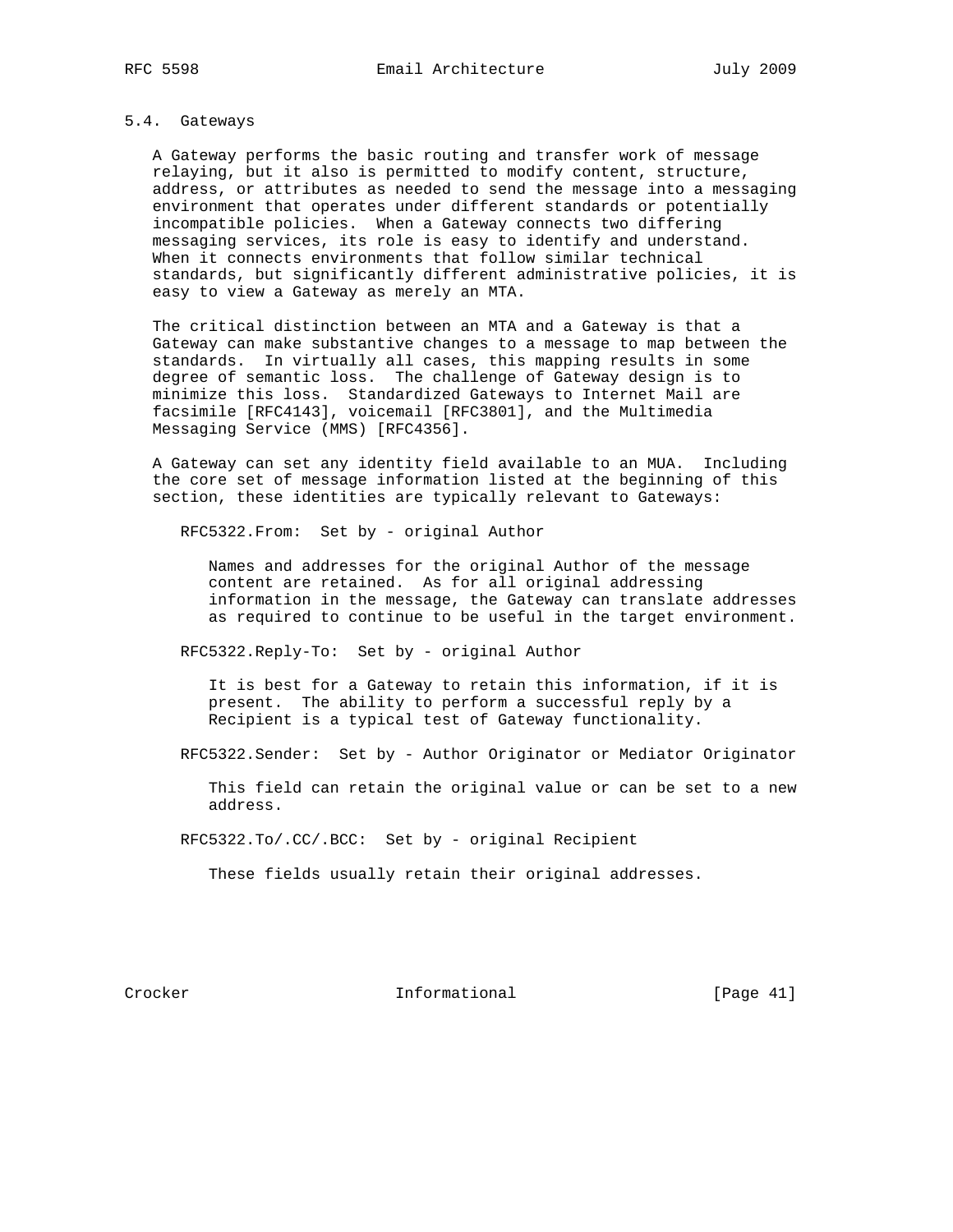RFC5321.MailFrom: Set by - Author Originator or Mediator Originator

 The Actor responsible for handling the message can specify a new address to receive handling notices.

## 5.5. Boundary Filter

 To enforce security boundaries, organizations can subject messages to analysis for conformance with its safety policies. An example is detection of content classed as spam or a virus. A filter might alter the content to render it safe, such as by removing content deemed unacceptable. Typically, these actions add content to the message that records the actions.

## 6. Considerations

## 6.1. Security Considerations

 This document describes the existing Internet Mail architecture. It introduces no new capabilities. The security considerations of this deployed architecture are documented extensively in the technical specifications referenced by this document. These specifications cover classic security topics, such as authentication and privacy. For example, email-transfer protocols can use standardized mechanisms for operation over authenticated and/or encrypted links, and message content has similar protection standards available. Examples of such mechanisms include SMTP-TLS [RFC3207], SMTP-Auth [RFC4954], OpenPGP [RFC4880], and S/MIME [RFC3851].

 The core of the Internet Mail architecture does not impose any security requirements or functions on the end-to-end or hop-by-hop components. For example, it does not require participant authentication and does not attempt to prevent data disclosure.

 Particular message attributes might expose specific security considerations. For example, the blind carbon copy feature of the architecture invites disclosure concerns, as discussed in Section 7.2 of [RFC5321] and Section 5 of [RFC5322]. Transport of text or non text content in this architecture has security considerations that are discussed in [RFC5322], [RFC2045], [RFC2046], and [RFC4288]; also, security considerations are present for some of the media types registered with IANA.

 Agents that automatically respond to email raise significant security considerations, as discussed in [RFC3834]. Gateway behaviors affect end-to-end security services, as discussed in [RFC2480]. Security considerations for boundary filters are discussed in [RFC5228].

Crocker Informational [Page 42]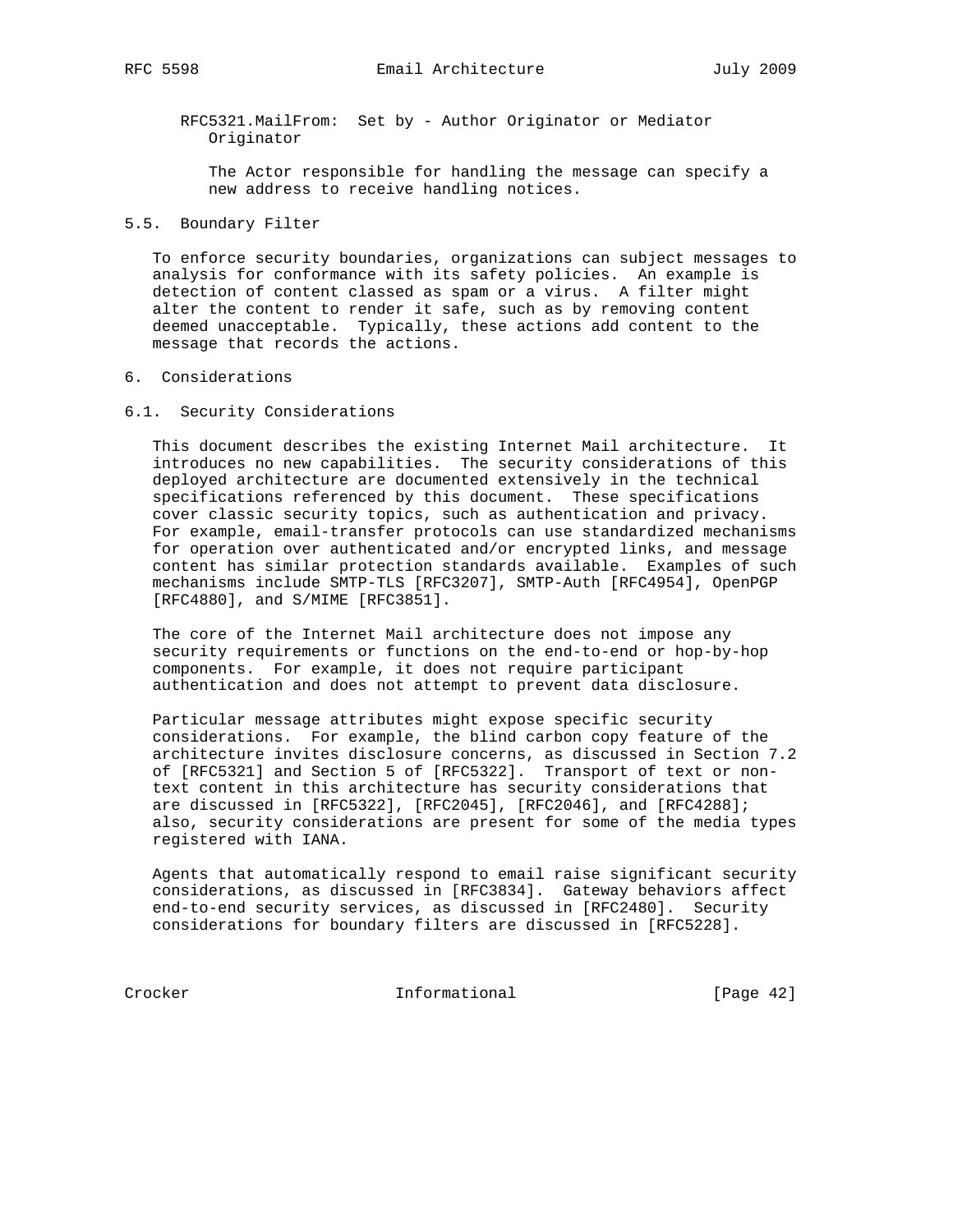See Section 7.1 of [RFC5321] for a discussion of the topic of origination validation. As mentioned in Section 4.1.4, it is common practice for components of this architecture to use the RFC0791.SourceAddr to make policy decisions [RFC2505], although the address can be "spoofed". It is possible to use it without authorization. SMTP and Submission authentication ([RFC4409], [RFC4954]) provide more secure alternatives.

 The discussion of trust boundaries, ADMDs, Actors, roles, and responsibilities in this document highlights the relevance and potential complexity of security factors for operation of an Internet Mail service. The core design of Internet Mail to encourage open and casual exchange of messages has met with scaling challenges, as the population of email participants has grown to include those with problematic practices. For example, spam, as defined in [RFC2505], is a by-product of this architecture. A number of Standards Track or BCP documents on the subject have been issued (see [RFC2505], [RFC5068], and [RFC5235]).

6.2. Internationalization

 The core Internet email standards are based on the use of US-ASCII - that is, SMTP [RFC5321] and IMF [RFC5322], as well as their predecessors. They describe the transport and composition of messages as composed strictly of US-ASCII 7-bit encoded characters. The standards have been incrementally enhanced to allow for characters outside of this limited set, while retaining mechanisms for backwards-compatibility. Specifically:

- o The MIME specifications ([RFC2045], [RFC2046], [RFC2047], [RFC2049]) allow for the use of coded character sets and character-encoding schemes ("charsets" in MIME terminology) other than US-ASCII. MIME's [RFC2046] allows the textual content of a message to have a label affixed that specifies the charset used in that content. Equally, MIME's [RFC2047] allows the textual content of certain header fields in a message to be similarly labeled. However, since messages might be transported over SMTP implementations only capable of transporting 7-bit encoded characters, MIME's [RFC2045] also provides for "content transfer encoding" so that characters of other charsets can be re-encoded as an overlay to US-ASCII.
- o MIME's [RFC2045] allows for the textual content of a message to be in an 8-bit character-encoding scheme. In order to transport these without re-encoding them, the SMTP specification supports an option [RFC1652] that permits the transport of such textual

Crocker Informational [Page 43]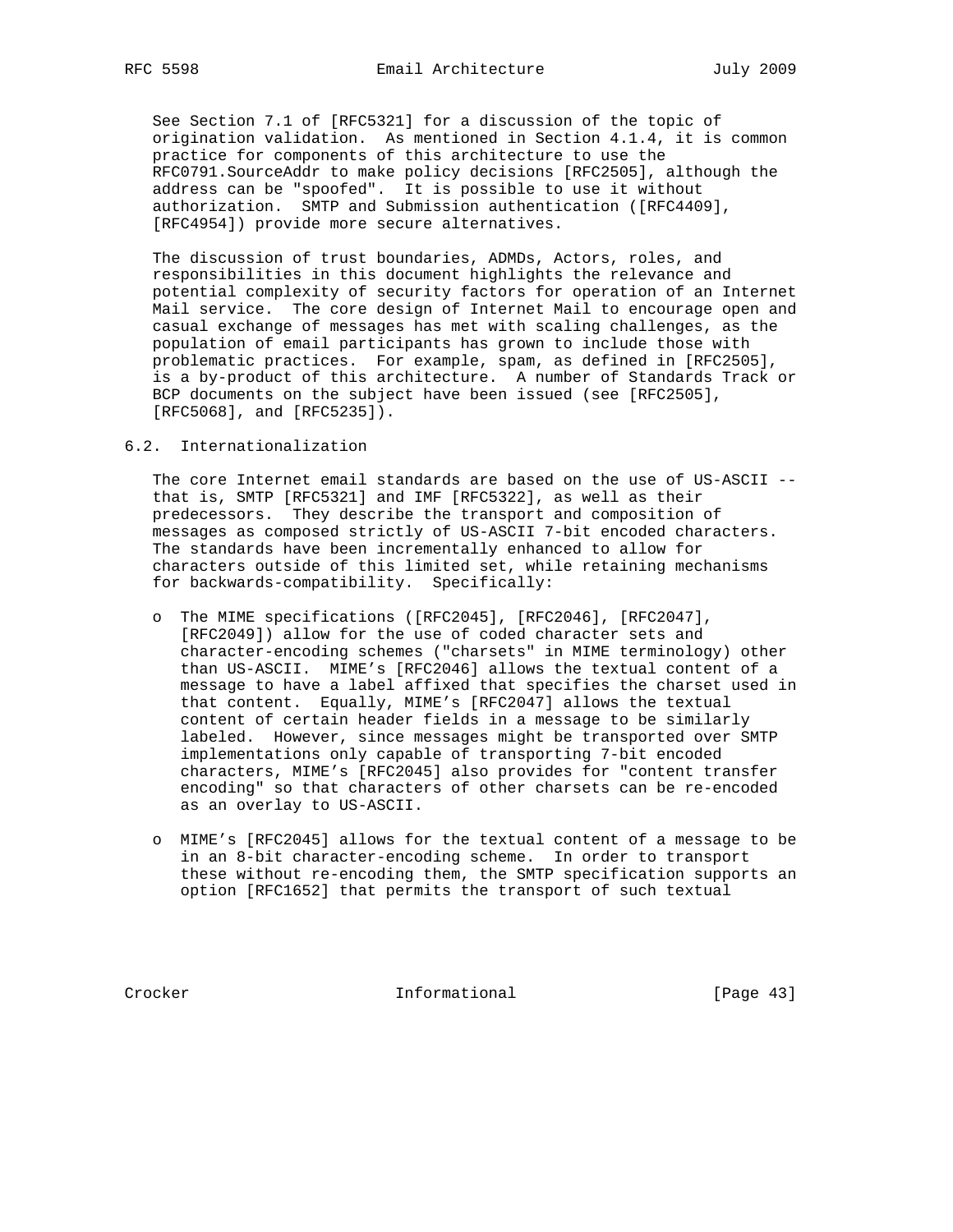content. However, the [RFC1652] option does not address the use of 8-bit content in message header fields, and therefore [RFC2047] encoding is still required for those.

- o A series of experimental protocols on Email Address Internationalization (EAI) have been released that extend SMTP and IMF to allow for 8-bit encoded characters to appear in addresses and other information throughout the header fields of messages. [RFC5335] specifies the format of such message header fields (which encode the characters in UTF-8), and [RFC5336] specifies an SMTP option for the transport of these messages.
- o MIME's [RFC2045] and [RFC2046] allow for the transport of true multimedia material; such material enables internationalization because it is not restricted to any particular language or locale.
- o The formats for Delivery Status Notifications (DSNs -- [RFC3462], [RFC3463], [RFC3464]) and Message Disposition Notifications (MDNs -- [RFC3798]) include both a structured and unstructured representation of the notification. In the event that the unstructured representation is in the wrong language or is otherwise unsuitable for use, this allows an MUA to construct its own appropriately localized representation of notification for display to the User.
- o POP and IMAP have no difficulties with handling MIME messages, including ones containing 8bit, and therefore are not a source of internationalization issues.

 Hence, the use of UTF-8 is fully established in existing Internet Mail. However, support for long-standing encoding forms is retained and is still used.

Crocker **Informational** Informational [Page 44]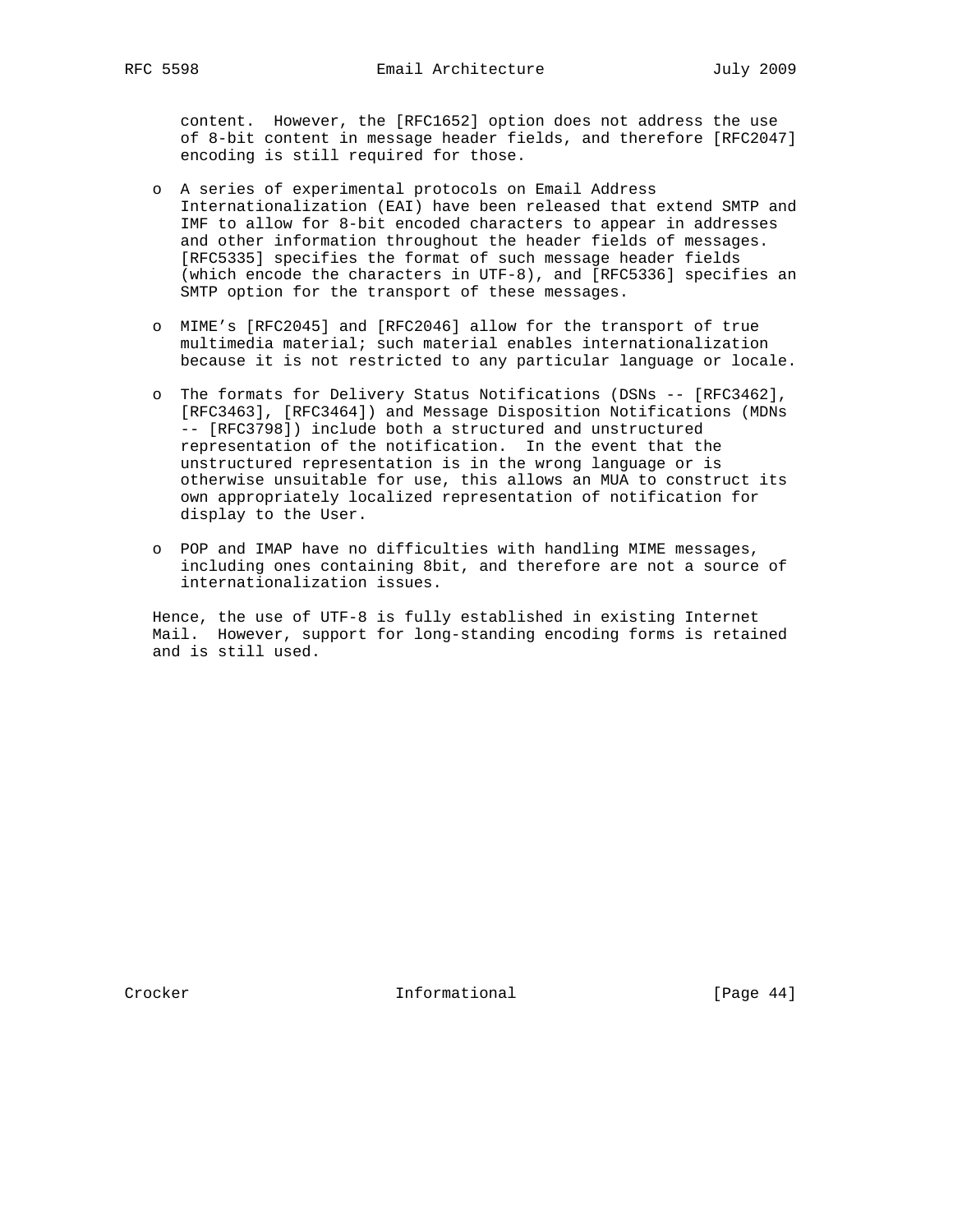# 7. References

- 7.1. Normative References
	- [RFC0791] Postel, J., "Internet Protocol", STD 5, RFC 791, September 1981.
	- [RFC1034] Mockapetris, P., "Domain names concepts and facilities", STD 13, RFC 1034, November 1987.
	- [RFC1035] Mockapetris, P., "Domain names implementation and specification", STD 13, RFC 1035, November 1987.
	- [RFC1939] Myers, J. and M. Rose, "Post Office Protocol Version 3", STD 53, RFC 1939, May 1996.
	- [RFC2045] Freed, N. and N. Borenstein, "Multipurpose Internet Mail Extensions (MIME) Part One: Format of Internet Message Bodies", RFC 2045, November 1996.
	- [RFC2046] Freed, N. and N. Borenstein, "Multipurpose Internet Mail Extensions (MIME) Part Two: Media Types", RFC 2046, November 1996.
	- [RFC2047] Moore, K., "MIME (Multipurpose Internet Mail Extensions) Part Three: Message Header Extensions for Non-ASCII Text", RFC 2047, November 1996.
	- [RFC2049] Freed, N. and N. Borenstein, "Multipurpose Internet Mail Extensions (MIME) Part Five: Conformance Criteria and Examples", RFC 2049, November 1996.
	- [RFC2181] Elz, R. and R. Bush, "Clarifications to the DNS Specification", RFC 2181, July 1997.
	- [RFC2369] Neufeld, G. and J. Baer, "The Use of URLs as Meta-Syntax for Core Mail List Commands and their Transport through Message Header Fields", RFC 2369, July 1998.
	- [RFC2645] Gellens, R., "ON-DEMAND MAIL RELAY (ODMR) SMTP with Dynamic IP Addresses", RFC 2645, August 1999.
	- [RFC2919] Chandhok, R. and G. Wenger, "List-Id: A Structured Field and Namespace for the Identification of Mailing Lists", RFC 2919, March 2001.
	- [RFC3192] Allocchio, C., "Minimal FAX address format in Internet Mail", RFC 3192, October 2001.

Crocker Informational [Page 45]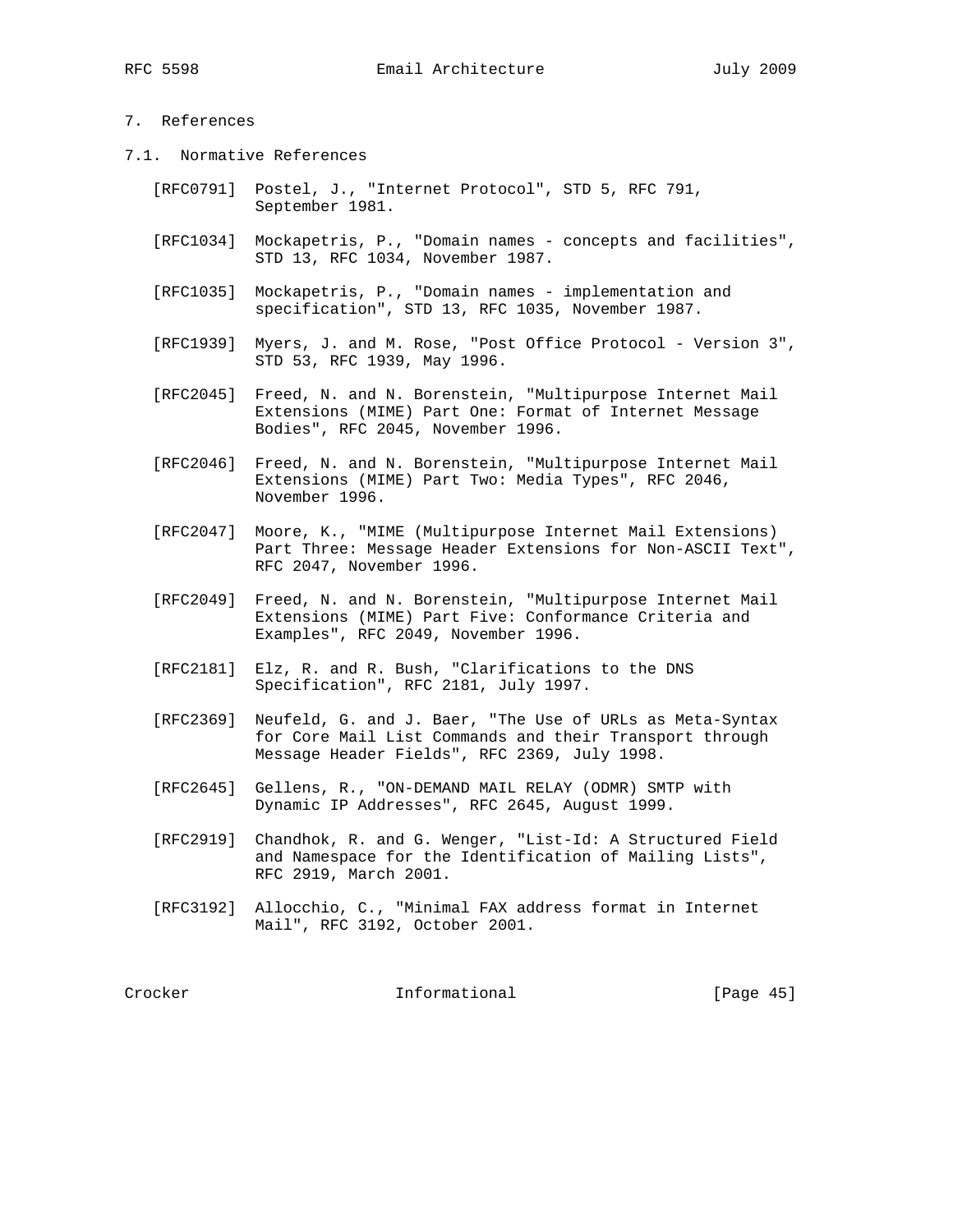- [RFC3297] Klyne, G., Iwazaki, R., and D. Crocker, "Content Negotiation for Messaging Services based on Email", RFC 3297, July 2002.
- [RFC3458] Burger, E., Candell, E., Eliot, C., and G. Klyne, "Message Context for Internet Mail", RFC 3458, January 2003.
- [RFC3461] Moore, K., "Simple Mail Transfer Protocol (SMTP) Service Extension for Delivery Status Notifications (DSNs)", RFC 3461, January 2003.
- [RFC3462] Vaudreuil, G., "The Multipart/Report Content Type for the Reporting of Mail System Administrative Messages", RFC 3462, January 2003.
- [RFC3463] Vaudreuil, G., "Enhanced Mail System Status Codes", RFC 3463, January 2003.
- [RFC3501] Crispin, M., "INTERNET MESSAGE ACCESS PROTOCOL VERSION 4rev1", RFC 3501, March 2003.
- [RFC3798] Hansen, T. and G. Vaudreuil, "Message Disposition Notification", RFC 3798, May 2004.
- [RFC3834] Moore, K., "Recommendations for Automatic Responses to Electronic Mail", RFC 3834, August 2004.
- [RFC3864] Klyne, G., Nottingham, M., and J. Mogul, "Registration Procedures for Message Header Fields", BCP 90, RFC 3864, September 2004.
- [RFC4021] Klyne, G. and J. Palme, "Registration of Mail and MIME Header Fields", RFC 4021, March 2005.
- [RFC4288] Freed, N. and J. Klensin, "Media Type Specifications and Registration Procedures", BCP 13, RFC 4288, December 2005.
- [RFC4289] Freed, N. and J. Klensin, "Multipurpose Internet Mail Extensions (MIME) Part Four: Registration Procedures", BCP 13, RFC 4289, December 2005.
- [RFC4409] Gellens, R. and J. Klensin, "Message Submission for Mail", RFC 4409, April 2006.
- [RFC4550] Maes, S. and A. Melnikov, "Internet Email to Support Diverse Service Environments (Lemonade) Profile", RFC 4550, June 2006.

Crocker **Informational** [Page 46]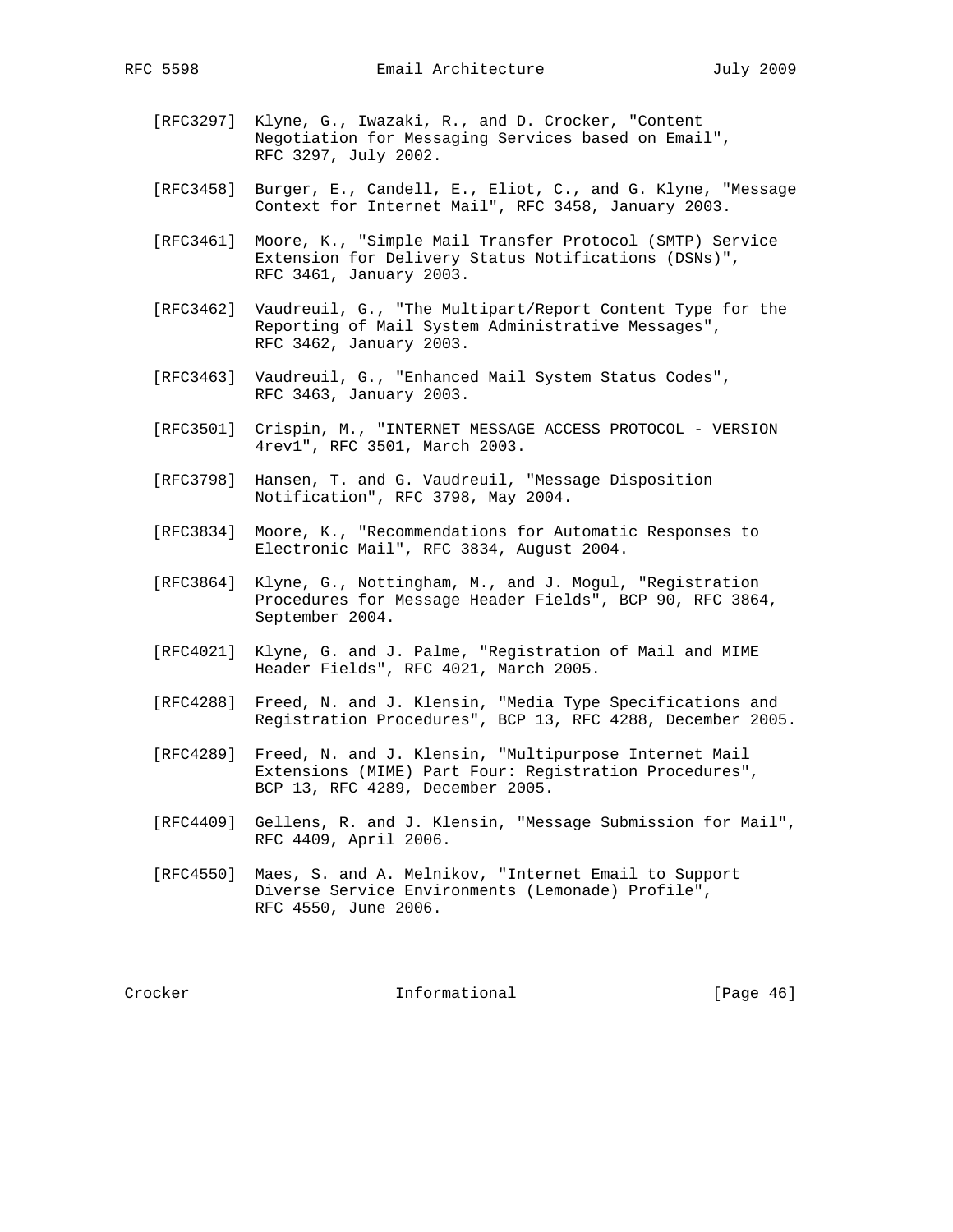- [RFC5228] Guenther, P. and T. Showalter, "Sieve: An Email Filtering Language", RFC 5228, January 2008.
- [RFC5248] Hansen, T. and J. Klensin, "A Registry for SMTP Enhanced Mail System Status Codes", BCP 138, RFC 5248, June 2008.
- [RFC5321] Klensin, J., "Simple Mail Transfer Protocol", RFC 5321, October 2008.
- [RFC5322] Resnick, P., Ed., "Internet Message Format", RFC 5322, October 2008.
- 7.2. Informative References
	- [RFC0733] Crocker, D., Vittal, J., Pogran, K., and D. Henderson, "Standard for the format of ARPA network text messages", RFC 733, November 1977.
	- [RFC0821] Postel, J., "Simple Mail Transfer Protocol", STD 10, RFC 821, August 1982.
	- [RFC0822] Crocker, D., "Standard for the format of ARPA Internet text messages", STD 11, RFC 822, August 1982.
	- [RFC1506] Houttuin, J., "A Tutorial on Gatewaying between X.400 and Internet Mail", RFC 1506, August 1993.
	- [RFC1652] Klensin, J., Freed, N., Rose, M., Stefferud, E., and D. Crocker, "SMTP Service Extension for 8bit-MIMEtransport", RFC 1652, July 1994.
	- [RFC1733] Crispin, M., "Distributed Electronic Mail Models in IMAP4", RFC 1733, December 1994.
	- [RFC1767] Crocker, D., "MIME Encapsulation of EDI Objects", RFC 1767, March 1995.
	- [RFC1985] De Winter, J., "SMTP Service Extension for Remote Message Queue Starting", RFC 1985, August 1996.
	- [RFC2033] Myers, J., "Local Mail Transfer Protocol", RFC 2033, October 1996.
	- [RFC2142] Crocker, D., "MAILBOX NAMES FOR COMMON SERVICES, ROLES AND FUNCTIONS", RFC 2142, May 1997.
	- [RFC2442] Freed, N., Newman, D., and Hoy, M., "The Batch SMTP Media Type", RFC 2442, November 1998.

Crocker Informational [Page 47]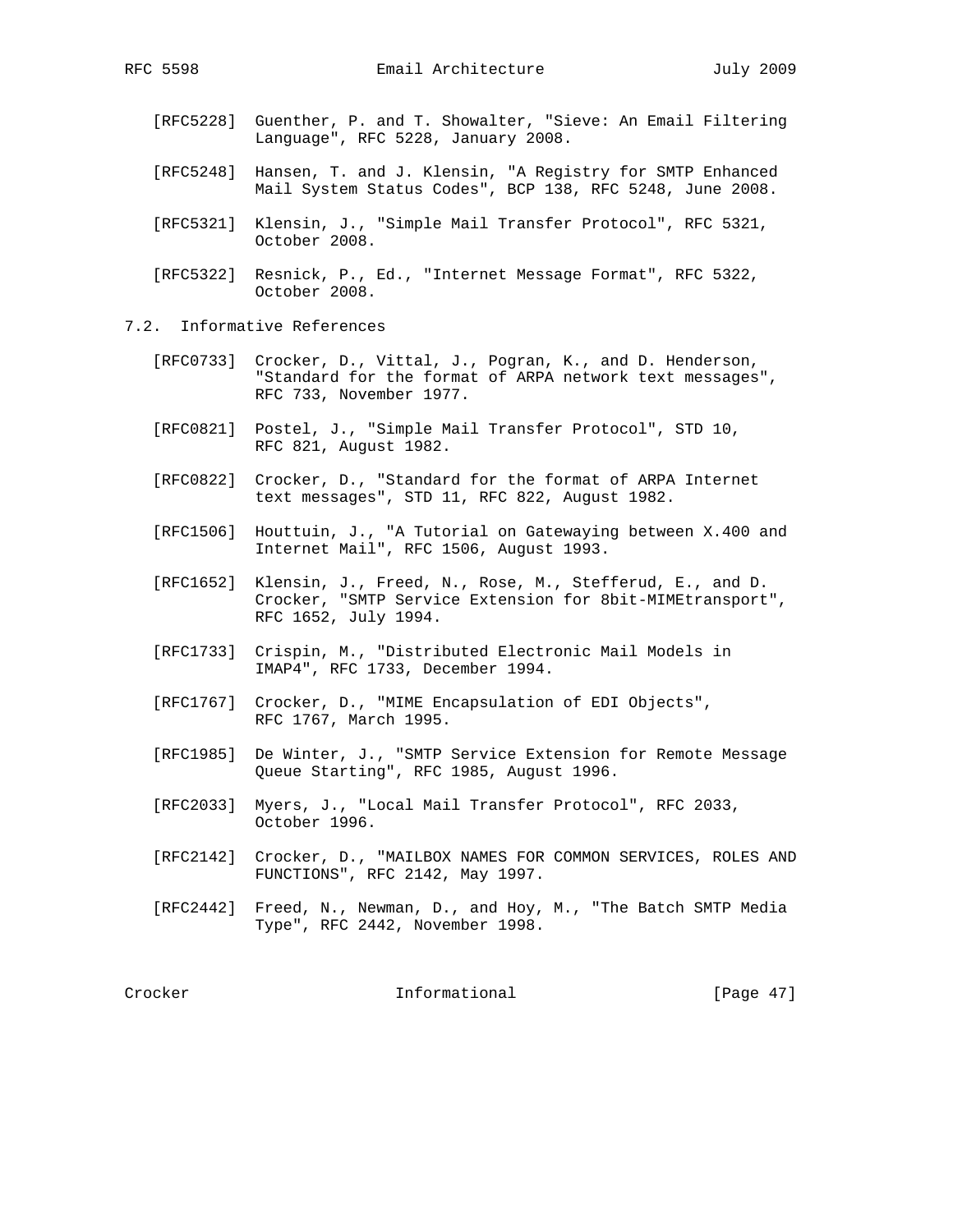- [RFC2480] Freed, N., "Gateways and MIME Security Multiparts", RFC 2480, January 1999.
- [RFC2505] Lindberg, G., "Anti-Spam Recommendations for SMTP MTAs", BCP 30, RFC 2505, February 1999.
- [RFC2821] Klensin, J., "Simple Mail Transfer Protocol", RFC 2821, April 2001.
- [RFC2822] Resnick, P., "Internet Message Format", RFC 2822, April 2001.
- [RFC3207] Hoffman, P., "SMTP Service Extension for Secure SMTP over Transport Layer Security", RFC 3207, February 2002.
- [RFC3464] Moore, K. and G. Vaudreuil, "An Extensible Message Format for Delivery Status Notifications", RFC 3464, January 2003.
- [RFC3801] Vaudreuil, G. and G. Parsons, "Voice Profile for Internet Mail - version 2 (VPIMv2)", RFC 3801, June 2004.
- [RFC3851] Ramsdell, B., "Secure/Multipurpose Internet Mail Extensions (S/MIME) Version 3.1 Message Specification", RFC 3851, July 2004.
- [RFC3885] Allman, E. and T. Hansen, "SMTP Service Extension for Message Tracking", RFC 3885, September 2004.
- [RFC4142] Crocker, D. and G. Klyne, "Full-mode Fax Profile for Internet Mail (FFPIM)", RFC 4142, November 2005.
- [RFC4143] Toyoda, K. and D. Crocker, "Facsimile Using Internet Mail (IFAX) Service of ENUM", RFC 4143, November 2005.
- [RFC4356] Gellens, R., "Mapping Between the Multimedia Messaging Service (MMS) and Internet Mail", RFC 4356, January 2006.
- [RFC4880] Callas, J., Donnerhacke, L., Finney, H., Shaw, D., and R. Thayer, "OpenPGP Message Format", RFC 4880, November 2007.
- [RFC4954] Siemborski, R. and A. Melnikov, "SMTP Service Extension for Authentication", RFC 4954, July 2007.
- [RFC5068] Hutzler, C., Crocker, D., Resnick, P., Allman, E., and T. Finch, "Email Submission Operations: Access and Accountability Requirements", BCP 134, RFC 5068, November 2007.

Crocker **Informational** [Page 48]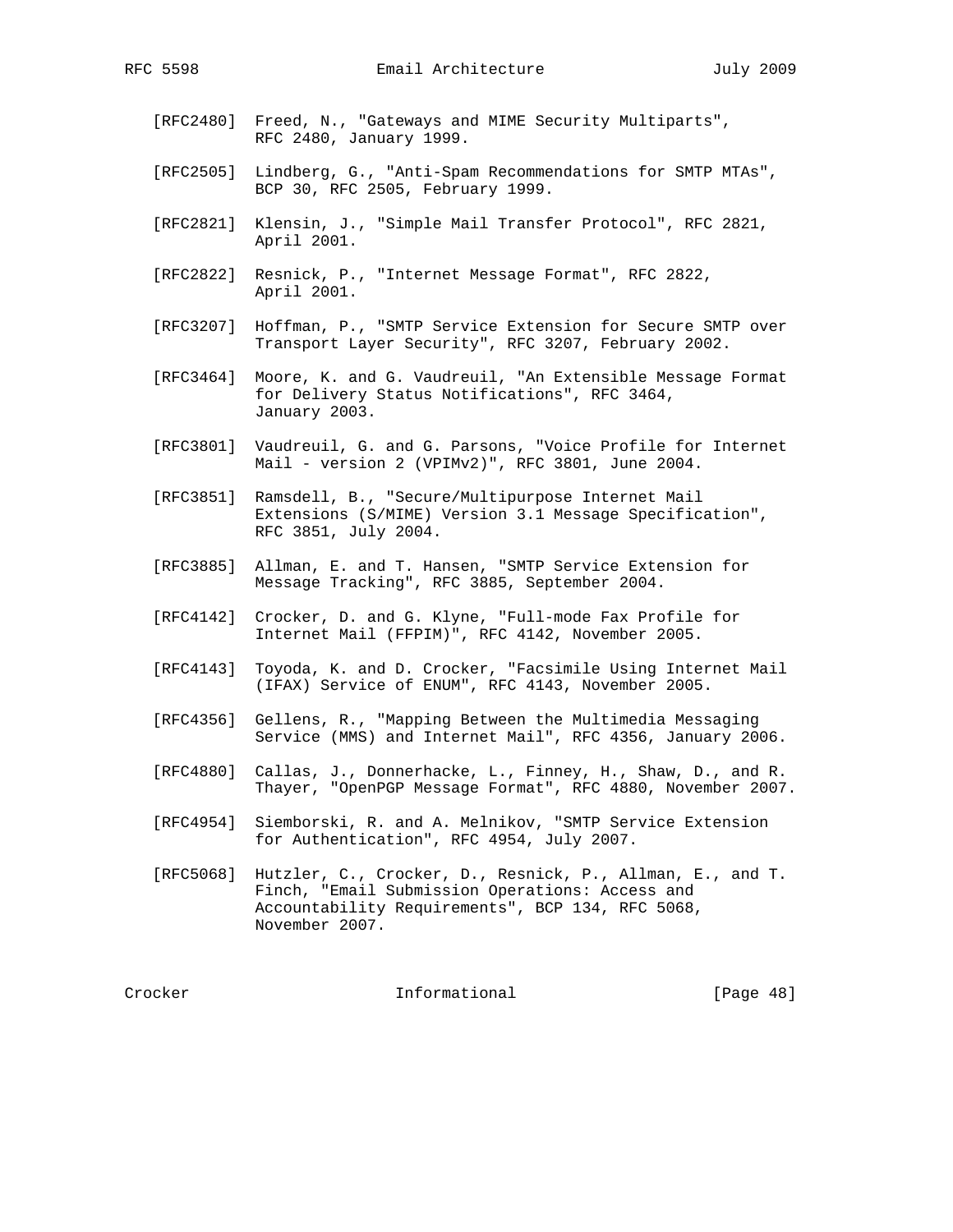- [RFC5235] Daboo, C., "Sieve Email Filtering: Spamtest and Virustest Extensions", RFC 5235, January 2008.
	- [RFC5335] Abel, Y., "Internationalized Email Headers", RFC 5335, September 2008.
	- [RFC5336] Yao, J. and W. Mao, "SMTP Extension for Internationalized Email Addresses", RFC 5336, September 2008.
	- [Tussle] Clark, D., Wroclawski, J., Sollins, K., and R. Braden, "Tussle in Cyberspace: Defining Tomorrow's Internet", ACM SIGCOMM, 2002.

Crocker **Informational** [Page 49]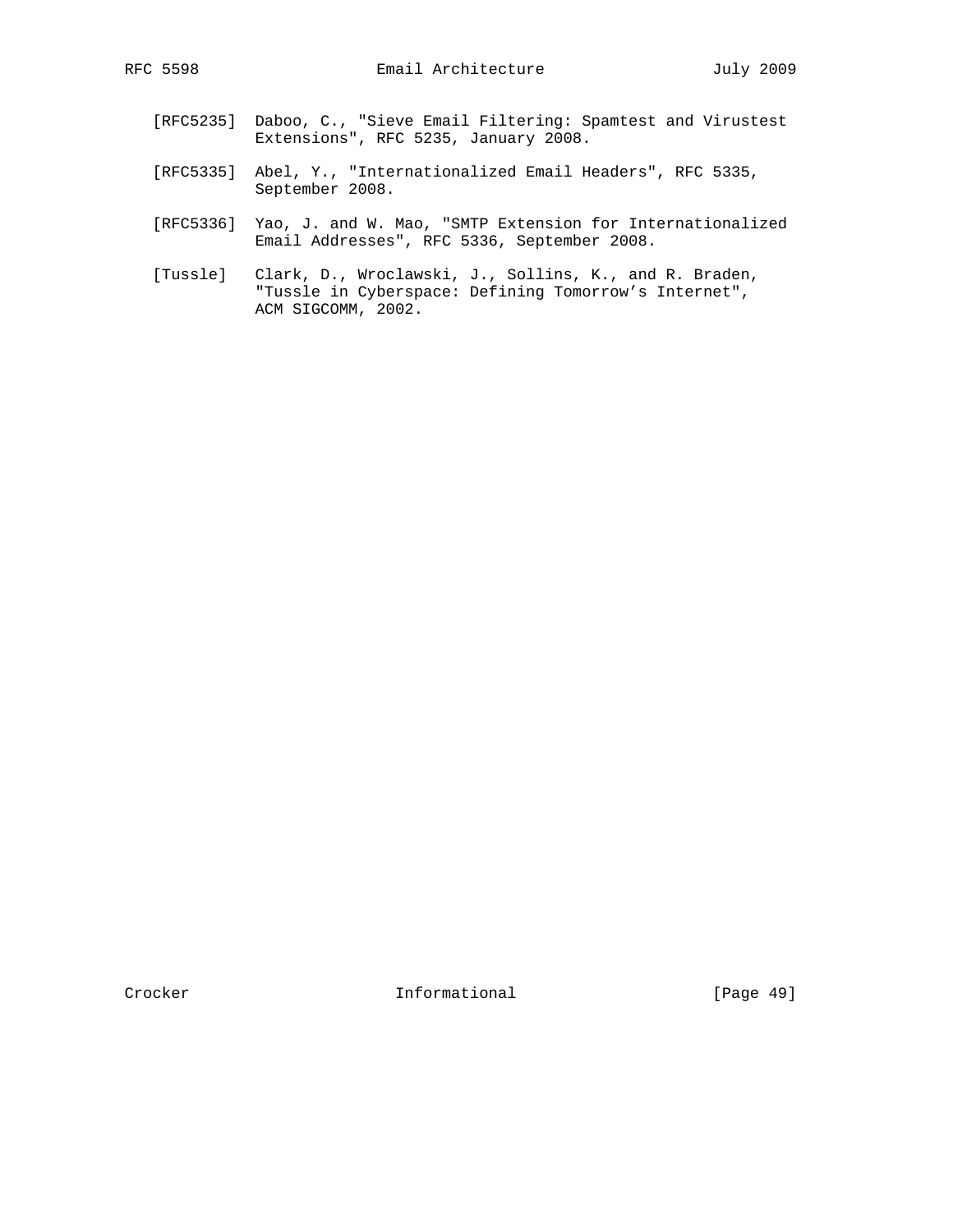Appendix A. Acknowledgments

 This work began in 2004 and has evolved through numerous rounds of community review; it derives from a section in an early version of [RFC5068]. Over its 5 years of development, the document has gone through 14 incremental versions, with vigorous community review that produced many substantive changes. Review was performed in the IETF and other email technical venues. Although not a formal activity of the IETF, issues with the document's contents were resolved using the classic style of IETF community open, group decision-making. The document is already cited in other work, such as in IMAP and Sieve specifications and in academic classwork. The step of standardizing is useful to provide a solid and stable reference to the Internet's now-complex email service.

 Details of the Originator Actor role was greatly clarified during discussions in the IETF's Marid working group.

 Graham Klyne, Pete Resnick, and Steve Atkins provided thoughtful insight on the framework and details of the original drafts, as did Chris Newman for the final versions, while also serving as cognizant Area Director for the document. Tony Hansen served as document shepherd through the IETF process.

 Later reviews and suggestions were provided by Eric Allman, Nathaniel Borenstein, Ed Bradford, Cyrus Daboo, Frank Ellermann, Tony Finch, Ned Freed, Eric Hall, Willemien Hoogendoorn, Brad Knowles, John Leslie, Bruce Valdis Kletnieks, Mark E. Mallett, David MacQuigg, Alexey Melnikov, der Mouse, S. Moonesamy, Daryl Odnert, Rahmat M. Samik-Ibrahim, Marshall Rose, Hector Santos, Jochen Topf, Greg Vaudreuil, Patrick Cain, Paul Hoffman, Vijay Gurbani, and Hans Lachman.

 Diligent early proof-reading was performed by Bruce Lilly. Diligent professional technical editing was provided by Susan Hunziker.

 The final stages of development for this document were guided by a design team comprising Alexey Melnikov, Pete Resnick, Carl S. Gutekunst, Jeff Macdonald, Randall Gellens, Tony Hansen, and Tony Finch. Pete Resnick developed the final version of the section on internationalization.

Crocker **Informational** [Page 50]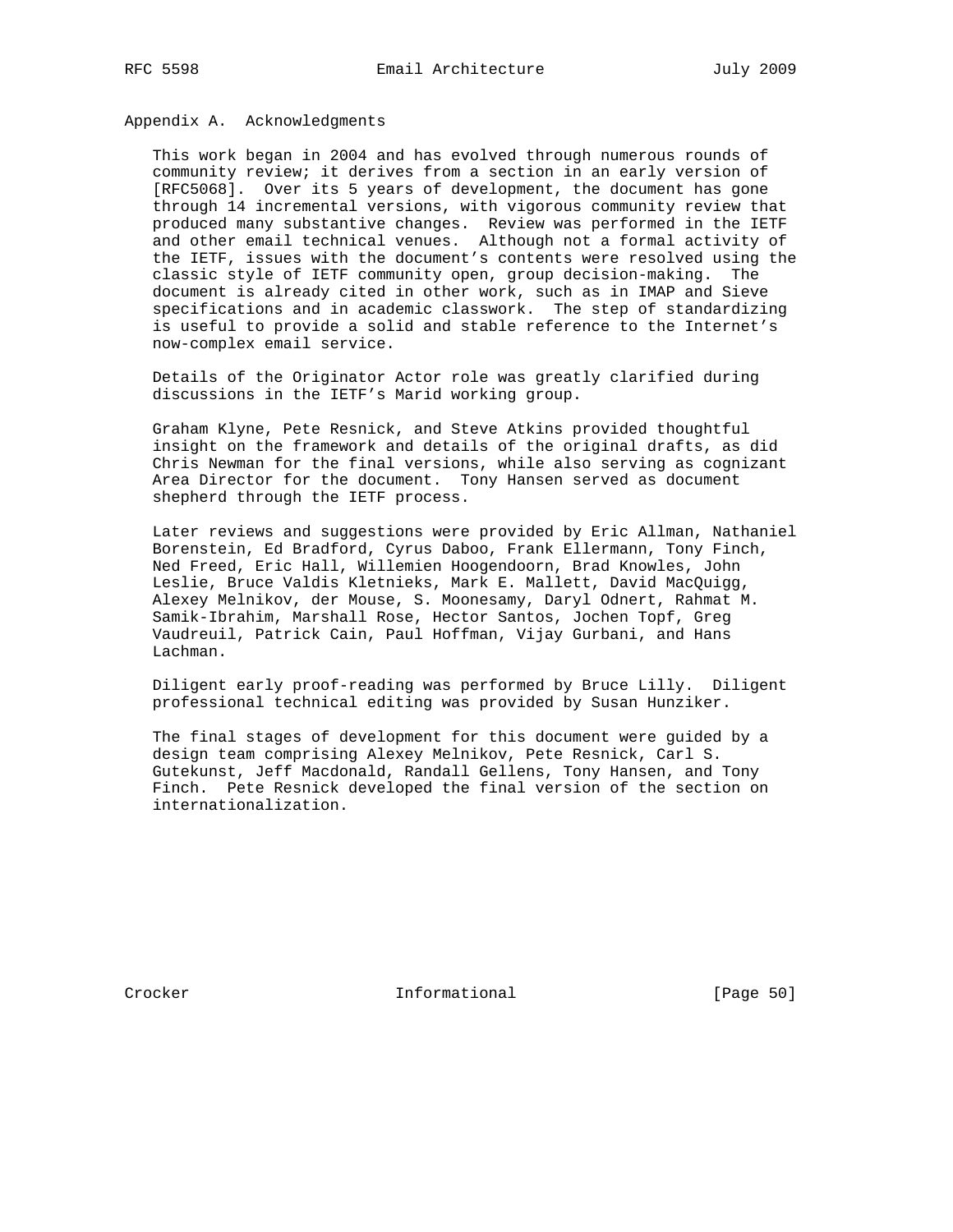```
Index
   7
     7-bit 44
  A
     accountability 12
     accountable 13-14
     Actor
        Administrative 14
        Author 10
        Consumer 15
        Edge 15
        Gateway 13
Originator 12
Recipient 10
        Return Handler 10
        Transit 15
     actor 7, 19, 26, 28-29, 35-36, 38-40, 42-43, 49
     Actors
        MHS 11
     addr-spec 17
     address
        addr-spec 17
        local-part 18
     ADMD 12, 14-15, 19, 25, 31, 37
     Administrative Actors 14
     Administrative Management Domain 12
     aMSA 31
     Author 10-11
     author 35
  B
     body parts 24
     bounce handler 10
     boundary 15
 \mathtt{C} charset 44
     Consumer Actor 15
     content 11, 13-14, 20, 24, 32
 \mathbb D delivery 4, 10-11, 13-14, 18, 24-25, 35, 37-38
     Discussion of document 7
     domain name 17, 21, 28
     DSN 44
```
Crocker **Informational** [Page 51]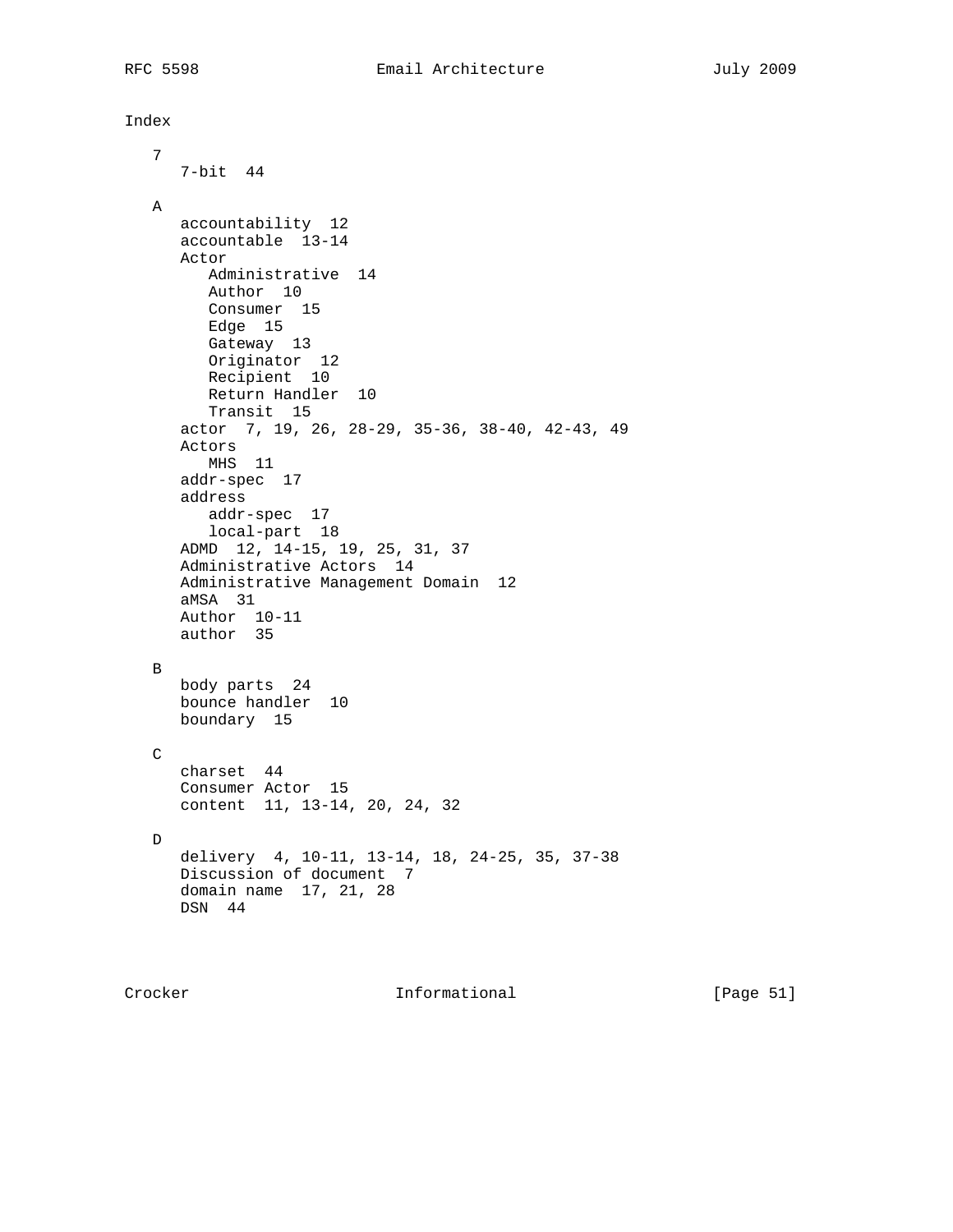$\mathbf E$  EAI 44 Edge Actor 15 encoding 44 end-to-end 4-6, 11, 15, 28 envelope 10, 13, 21, 24-25, 32, 37 ETRN 35 G Gateway 11, 13 gateway 6, 12-13, 18, 25, 32 H header 24 hMSA 31  $\mathbf{I}$  identifier 18-19, 21, 25, 29 IMAP 24, 31, 34-35, 44 IMF 19, 24, 44 Internet Mail 4  $\mathbf L$  left-hand side 18 LMTP 24, 35 local-part 18 M Mail 4 Mail From 37 Mail Submission Agent 12 mailbox 17, 19, 24, 28, 30, 33, 37-38 MDA 24, 37 MDN 10, 24, 44 message 6, 24 Message Disposition Notification 10 Message Handling Service 4 Message Handling System 11 Message Transfer Agent 4 Message User Agent 4 MHS 4, 10-13, 21-22, 24-25 Actors 11 MIME 24, 44 MS 24 MSA 12, 24, 31 MTA 4, 15 boundary 15

Crocker **Informational** [Page 52]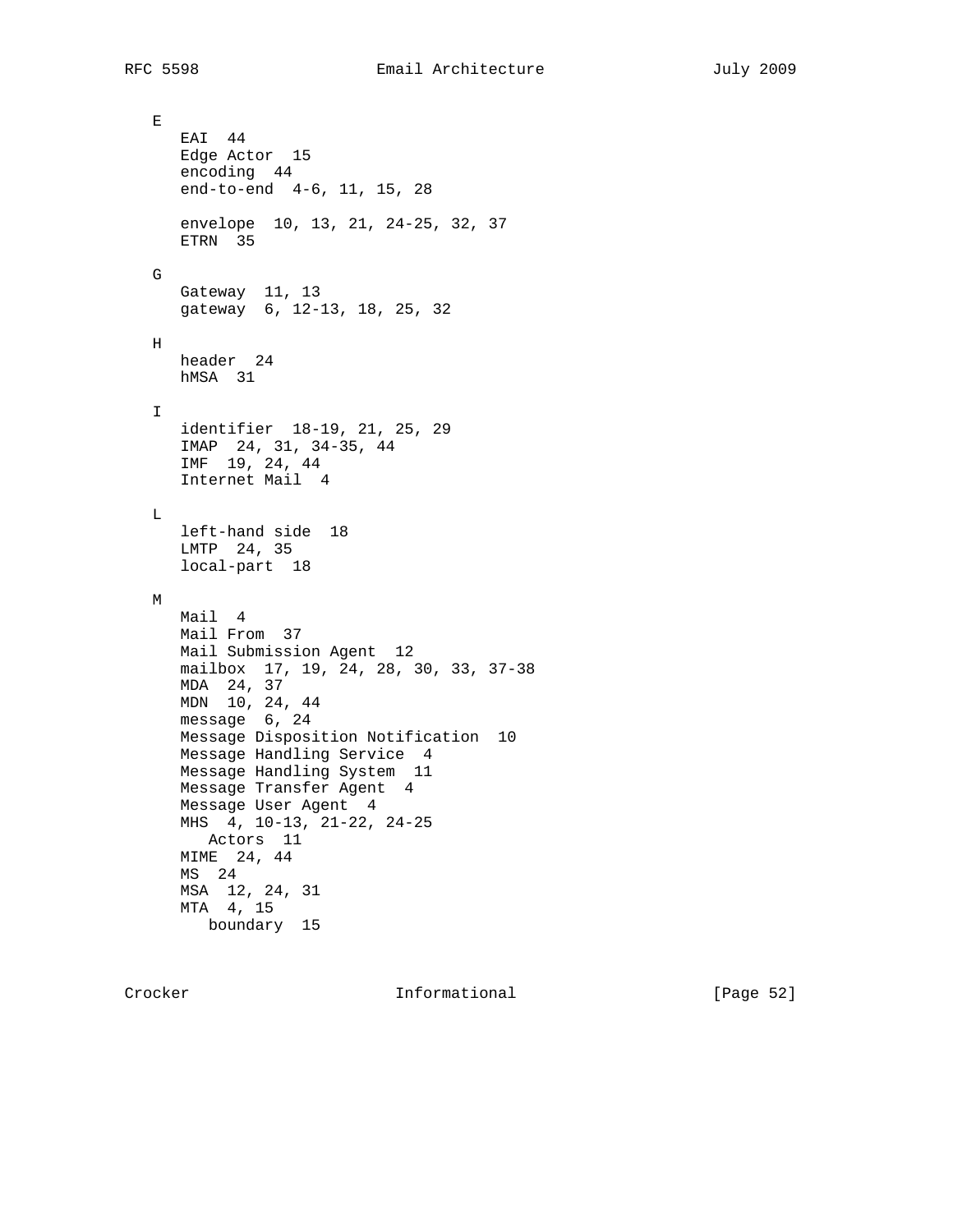MUA 4, 14, 24, 30-31 O ODMR 35 operations 3, 15, 18, 29, 40 Originator 10-12 P POP 24, 31, 34-35, 44 posting 4, 10, 12, 21, 30-31, 35, 37 pull 35 push 35 R RcptTo 11 Receiver 11 Recipient 10-11, 37 recipient 35 relay 11 responsibility 31 responsible 13-14 Return Address 37 Return Handler 10 role 10, 18 Author 10 Originator 12 Recipient 10 S SIEVE 24-25 SMTP 24, 35, 44 T transfer 11, 13-14 Transit Actor 15 transition 31 U UA 4 User Agent 4

Crocker Informational [Page 53]